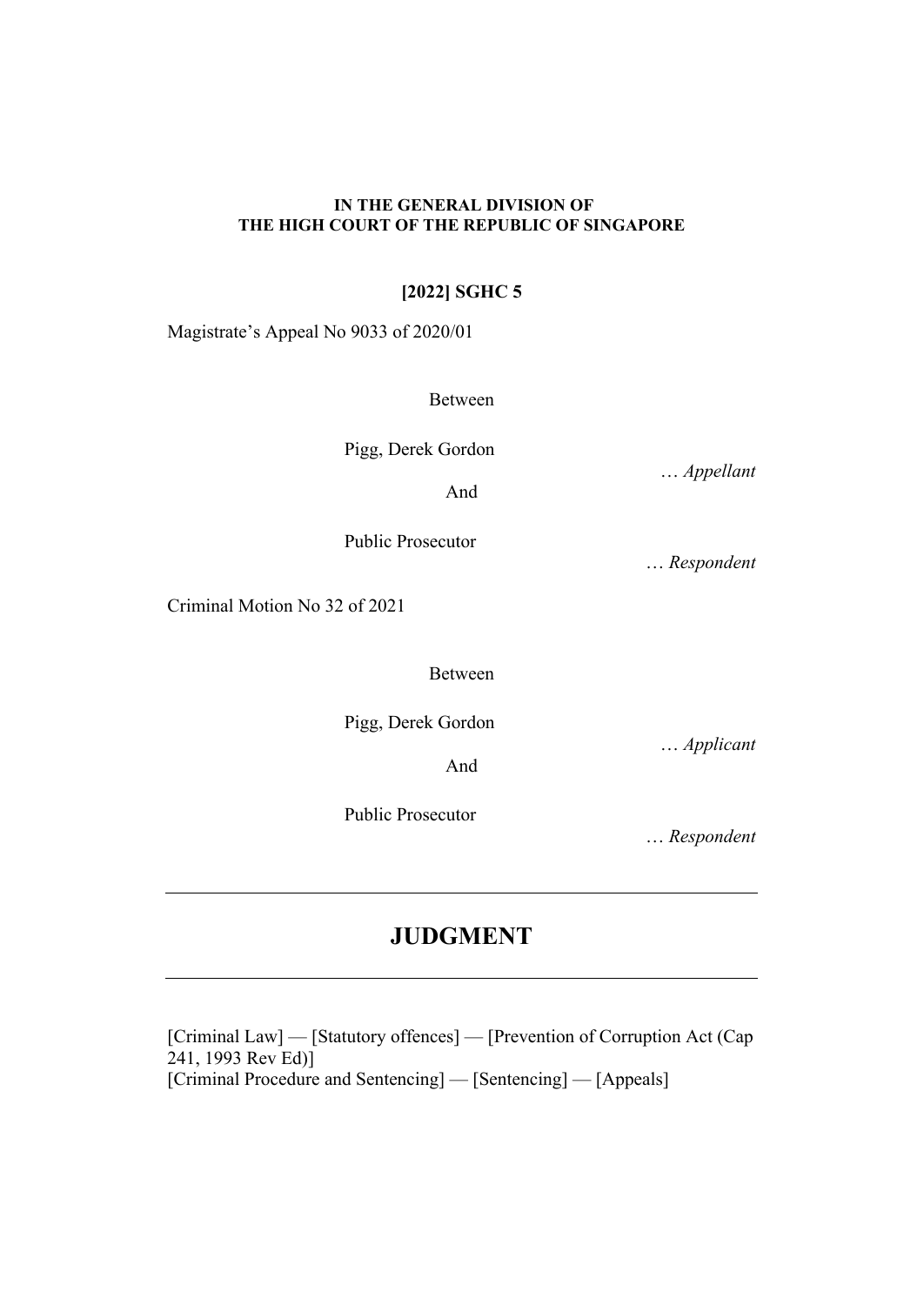## **TABLE OF CONTENTS**

|     | Did the appellant receive bribe monies from Yong?19                  |  |
|-----|----------------------------------------------------------------------|--|
| (1) |                                                                      |  |
| (2) |                                                                      |  |
|     | (A)                                                                  |  |
|     | (B)                                                                  |  |
|     | (C)                                                                  |  |
|     | (I)                                                                  |  |
|     | The Bribe Amounts Paid and Pocketed27<br>(II)                        |  |
|     |                                                                      |  |
|     | Whether Yong's credit has been impeached35<br>(D)                    |  |
|     | Whether Yong had any reason to falsely implicate<br>(E)              |  |
|     | Did the appellant accept the gratification with guilty knowledge? 43 |  |
|     |                                                                      |  |
|     |                                                                      |  |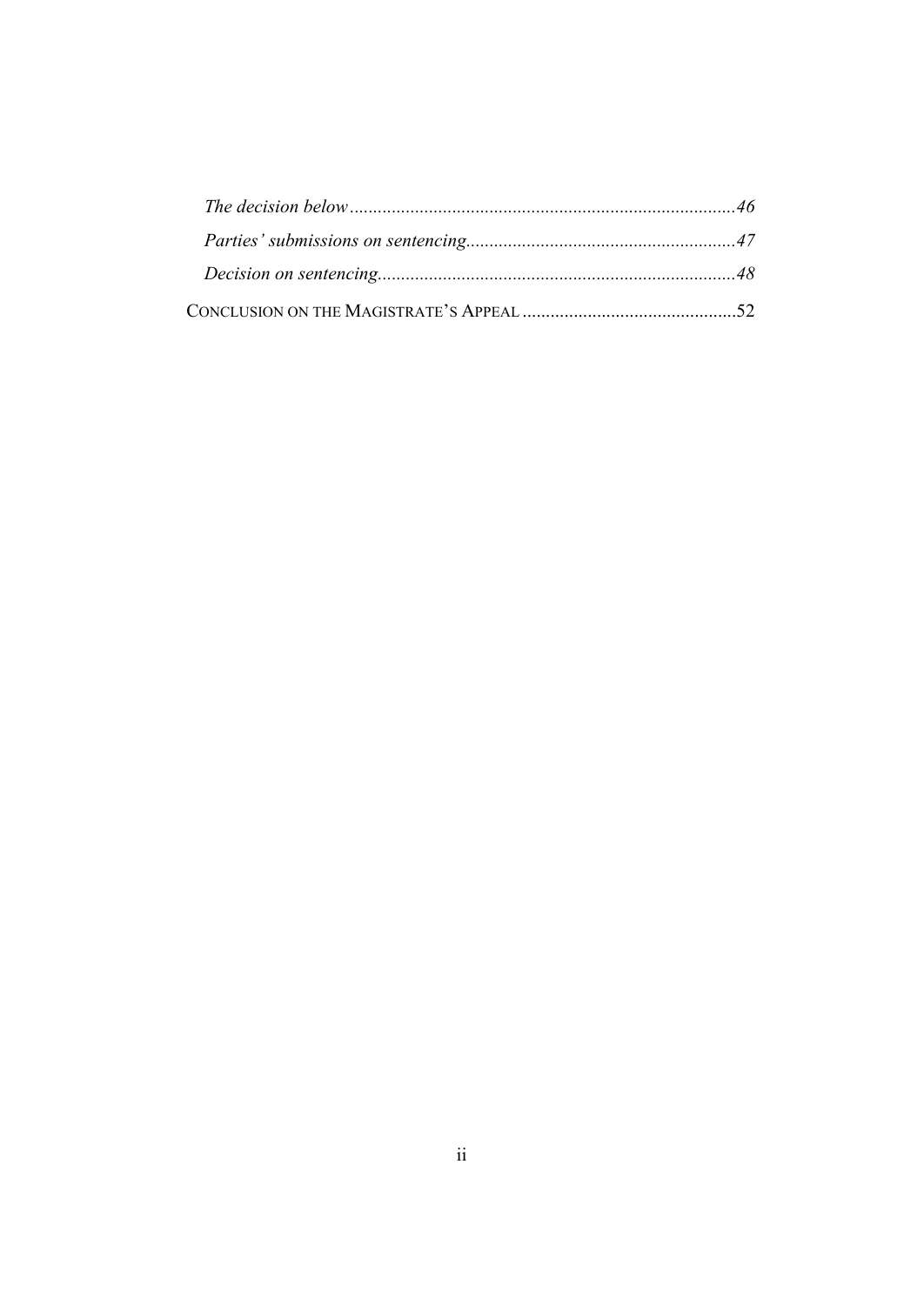**This judgment is subject to final editorial corrections approved by the court and/or redaction pursuant to the publisher's duty in compliance with the law, for publication in LawNet and/or the Singapore Law Reports.**

## **Pigg, Derek Gordon v Public Prosecutor and another matter**

## **[2022] SGHC 5**

General Division of the High Court — Magistrate's Appeal No 9033 of 2020/01 and Criminal Motion No 32 of 2021 See Kee Oon J 9, 26 July, 30–31 August, 13 October 2021

12 January 2022 **Judgment reserved.** 

## **See Kee Oon J:**

1 At the District Court, the appellant was convicted on eight charges under s 6(*a*) of the Prevention of Corruption Act (Cap 241, 1993 Rev Ed) ("PCA") for corruptly accepting gratification from Mr Yong Hock Guan Dennis ("Yong"). The appellant was sentenced to 15 months' imprisonment and ordered to pay a penalty of S\$270,000.

2 In this appeal, the appellant seeks an acquittal on all eight charges as well as a reduction in his sentence in the event his conviction is upheld. The appellant also filed CM 32/2021 ("the Criminal Motion") to adduce further evidence in the form of seven statements given by Yong to the Corrupt Practices Investigation Bureau ("CPIB") in the course of investigations (collectively, the "Statements").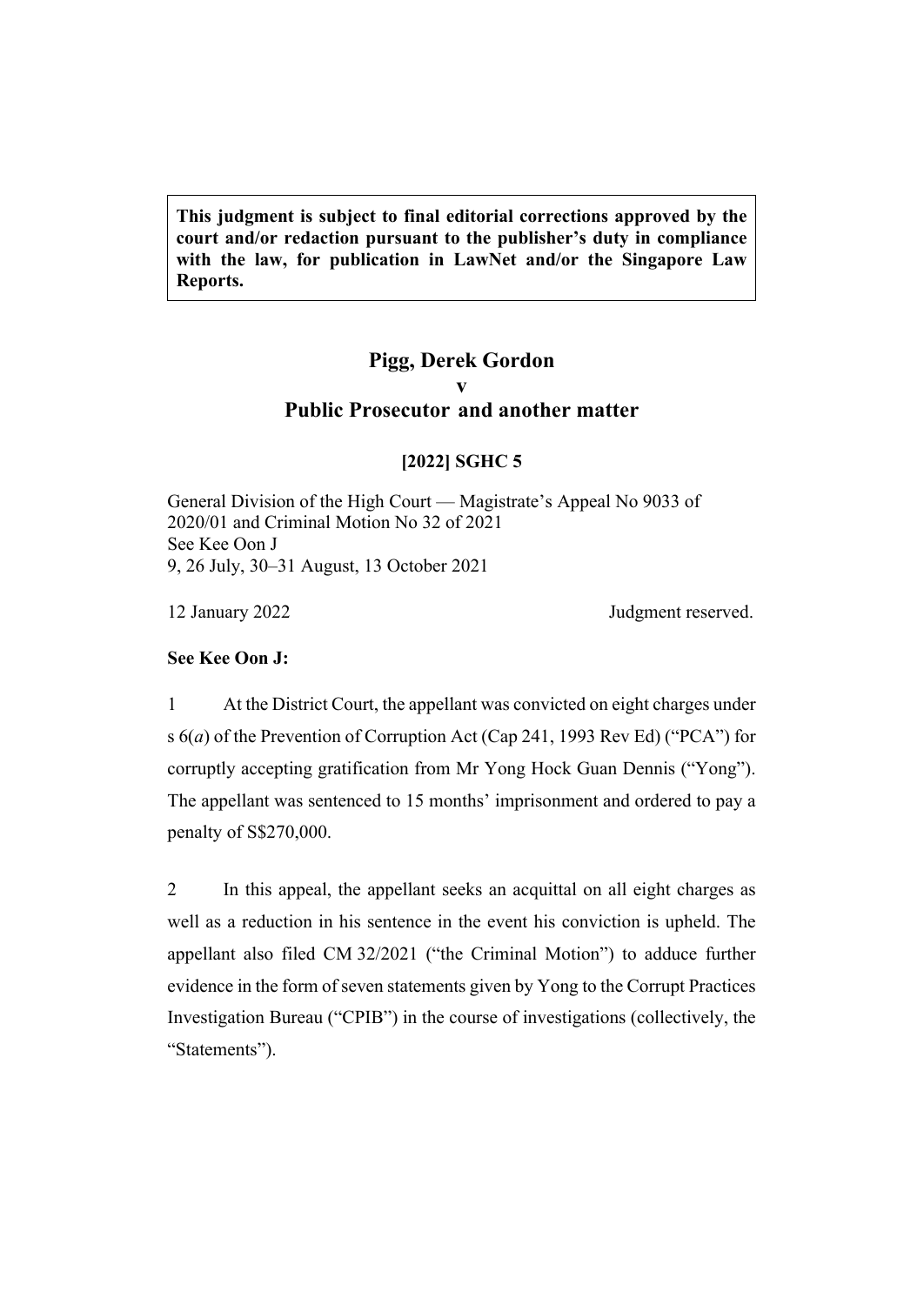## <span id="page-4-0"></span>**Background facts**

3 At the material time, the appellant was a manager of global strategic sourcing for the Asia Pacific region at Transocean Eastern Pte Ltd ("Transocean"),<sup>1</sup> while Yong was the senior sales manager of Mid-Continent Tubular Pte Ltd ("MCT").<sup>2</sup> MCT was Transocean's supplier.<sup>3</sup> Transocean purchased tubular goods and services from MCT on eight occasions, and this formed the factual backdrop of the eight charges against the appellant.<sup>4</sup>

<span id="page-4-2"></span>4 In 2015, Yong pleaded guilty to 15 charges, two of which were charges under s  $6(b)$  read with s  $29(a)$  of the PCA for engaging in a conspiracy with Mr Ong Eng Kee ("Ong"), MCT's managing director, to give bribes to the appellant. Yong also admitted and consented to having a further 31 charges taken into consideration for the purposes of sentencing, amongst which nine were for abetting the giving of corrupt gratification. Yong was convicted and sentenced in November 2015 to a total of 52 months' imprisonment. He was also ordered to pay a penalty of S\$183,279.16: *Public Prosecutor v Yong Hock Guan Dennis* [2016] SGDC 12 ("*Yong Hock Guan*") at [1]–[3] and [15]–[16]. At the time of this appeal, Yong had served his sentence.

## <span id="page-4-3"></span><span id="page-4-1"></span>*Proceedings below*

5 In 2017, the appellant was charged with eight counts of corruptly accepting gratification from Yong. In October 2018, just before the close of the Prosecution's Case before the District Judge ("DJ"), the charges against the

<sup>1</sup> ROP at p 925 (NE dated 1 April 2019 at p 3 lines 5–8).

 $\overline{2}$ ROP at p 38 (NE dated 10 April 2018 at p 10 line 5).

<sup>3</sup> ROP at p 218 (NE dated 11 April 2018 at p 53 lines 7–18).

<sup>4</sup> ROP at pp 1542, 1560, 1573, 1587, 1599, 1648, 1655, 1698 and 1709 (P4, P7, P10, P13, P16, P19, P22, P25, and P28).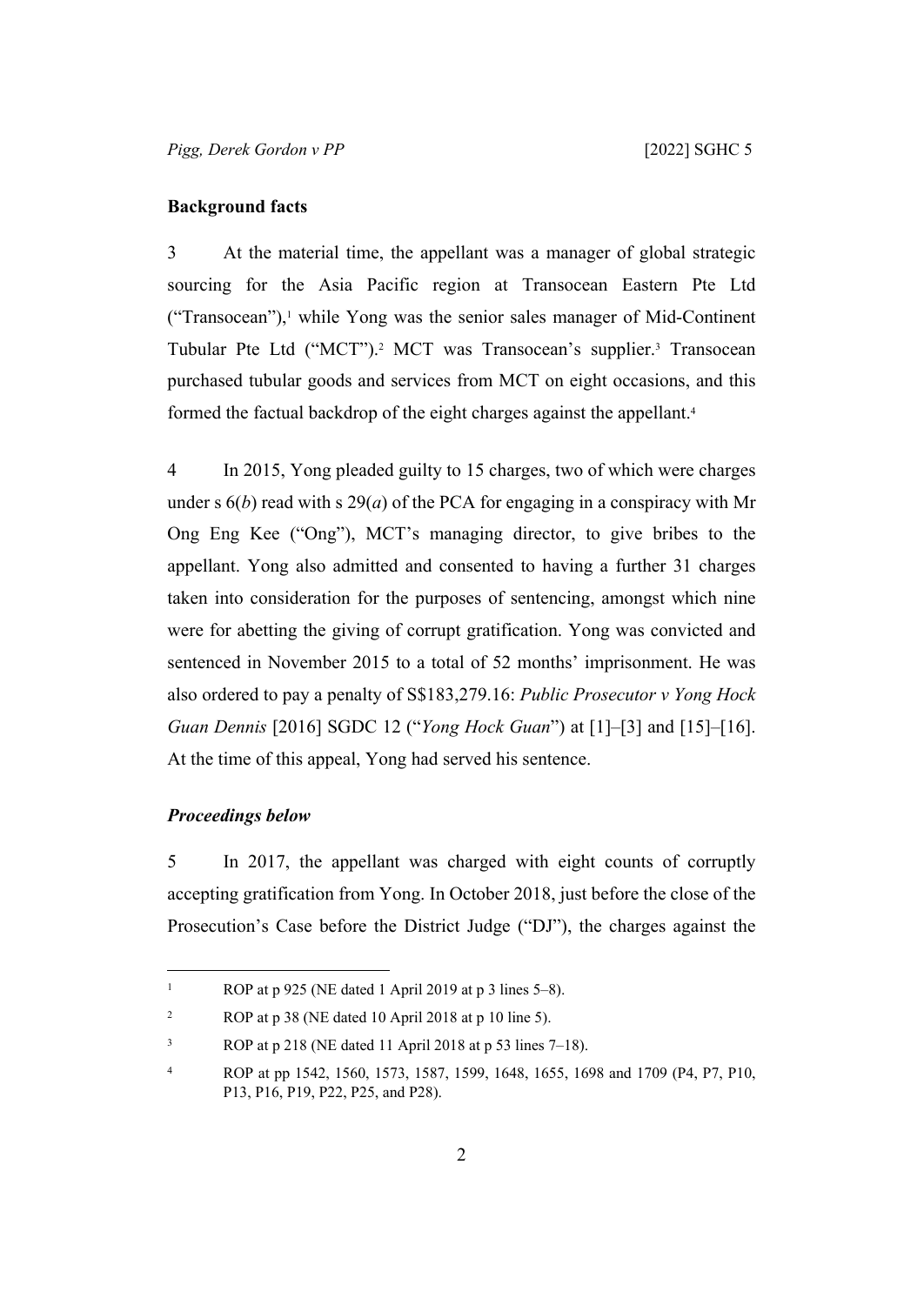appellant were amended.<sup>5</sup> The appellant was convicted on the amended charges, which were similarly worded save for the particulars as to the date of the offence, the amount of gratification and the goods or services transacted:<sup>6</sup>

You… are charged that, on or about [date in charge], in Singapore, being an agent, *to wit*, a Supply Chain Manager in the employ of [Transocean], did corruptly accept from one Yong Hock Guan Dennis, a Sales Manager in the employ of [MCT], gratification in the amount of [amount in charge] for yourself, as a reward for having done an act in relation to your principal's affairs, *to wit*, having agreed to purchase [tubular goods / services related to tubular goods] for Transocean from [MCT] at a price above the lowest price which you could have negotiated for Transocean, and you have thereby committed an offence punishable under Section 6(a) of the Prevention of Corruption Act, Chapter 241.

The eight charges involve a total gratification of S\$270,000 and the date of the offences fall within 6 July 2007 and 3 November 2009.

6 Yong, the giver of the bribes, was the key Prosecution witness. Before the DJ, the Prosecution's case was largely premised on Yong's evidence. Yong testified that the appellant had suggested building in a kickback into each transaction between MCT and Transocean.<sup>7</sup> There was no fixed amount for the bribes but Yong would generally set aside 1 to 2% of the total price. Yong would also pocket a portion of the bribe set aside by MCT, and this was agreed to by the appellant.<sup>8</sup> Upon receiving a purchase order from Transocean, Yong would submit a request for cheque to Ong for his approval. The request would reflect

<sup>5</sup> Footnote 1 of *Public Prosecutor v Derek Gordon Pigg* [2020] SGDC 278 ("GD").

<sup>6</sup> ROP at pp 8–15.

<sup>7</sup> ROP at pp 39, 541–542 and 1988 (NE dated 10 April 2018 at p 11 lines 4–11; NE dated 22 October 2018 at p 102 line 19 to p 103 line 10; Prosecution's Closing Submissions dated 14 August 2019 ("PCS") at para 28(a)).

<sup>8</sup> ROP at pp 40, 541 and 1988 (NE dated 10 April 2018 at p 12 lines 10–23; NE dated 22 October 2018 at p 102 lines 19–23; PCS at para 28(b)).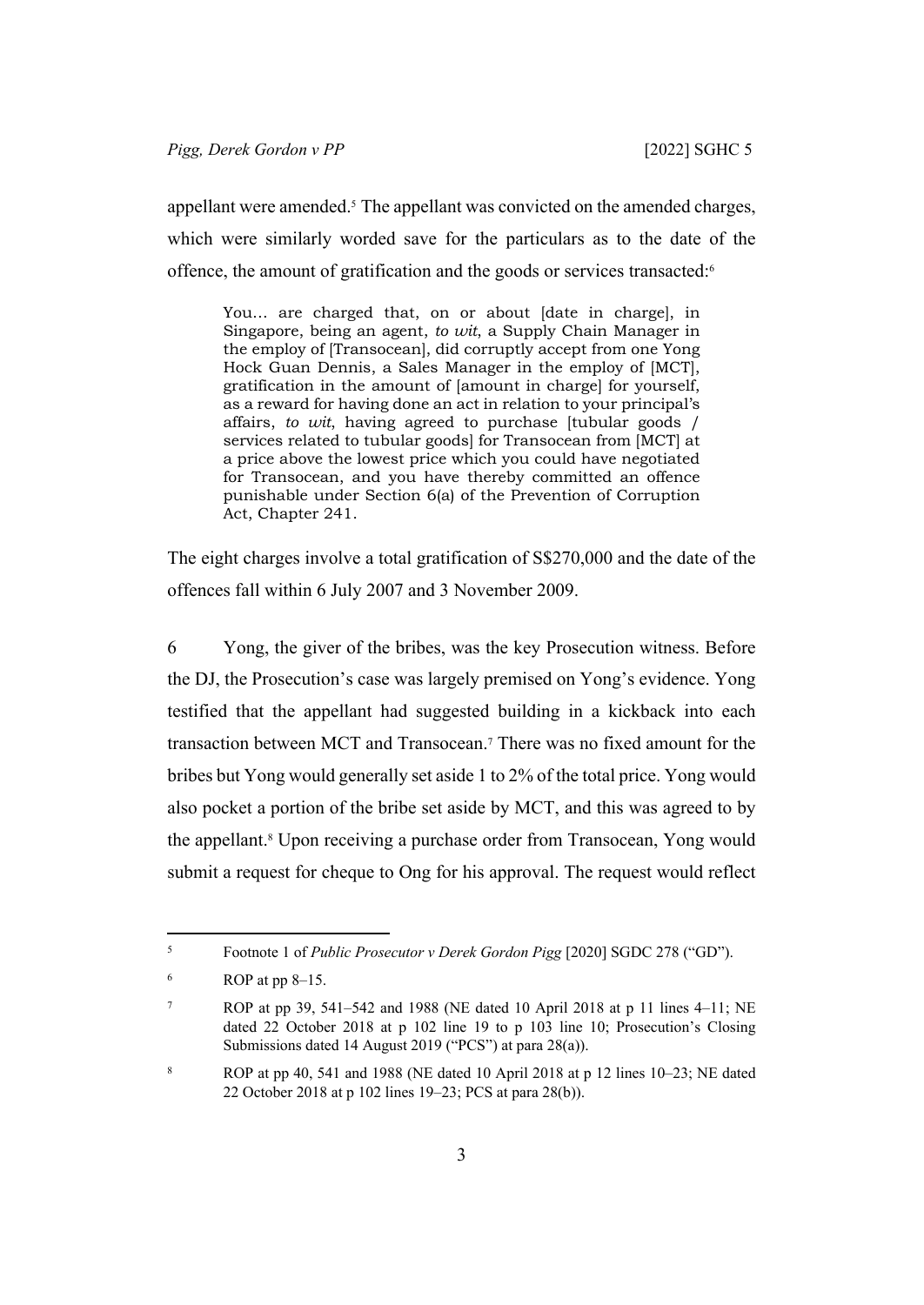the purpose as "marketing expense". After Ong approved his request, Yong would submit it to MCT's accounts department, which would then issue a payment voucher.<sup>9</sup> The bribes were paid to the appellant in cash on eight occasions.<sup>10</sup>

7 The appellant's case was that Yong was lying. Save on one occasion, the appellant had not received any monies from Yong, who had pocketed all the alleged bribes for himself.11 On the sole occasion that he did receive monies from Yong, that was nothing more than a goodwill gift.12 Even if the appellant was found to have accepted monies from Yong, the other elements of the offence had not been satisfied for all eight charges.<sup>13</sup>

8 The District Judge accepted Yong's evidence and convicted the appellant. His key findings are as follows (see *Public Prosecutor v Derek Gordon Pigg* [2020] SGDC 278 ("GD") at [28]–[36], [37]–[55] and [61]–[62]):

- (a) Yong's testimony that he bribed the appellant and that the appellant first hinted that he wanted something out of each transaction was "truthful, coherent and convincing".
- (b) The appellant was untruthful in denying that he received the monies and that there was anything wrong in him receiving monies from Yong.

<sup>9</sup> ROP at pp 41–42 and 1989 (NE dated 10 April 2018 at p 13 line 15 to p 14 line 24; PCS at para  $28(c)$ ).

<sup>&</sup>lt;sup>10</sup> ROP at pp 49–50, 1987 and 1994 (NE dated 10 April 2018 at p 21 line 23 to p 22 line 1; PCS at paras 27 and 44).

<sup>11</sup> ROP at p 3047 (Closing Submissions for the Defence dated 14 August 2019 ("DCS") at paras 8–9).

<sup>&</sup>lt;sup>12</sup> ROP at p  $3138$  (DCS at para 184).

<sup>13</sup> ROP at pp 3107, 3160 and 3161–3168 (DCS at paras 130, 214 and 215–227).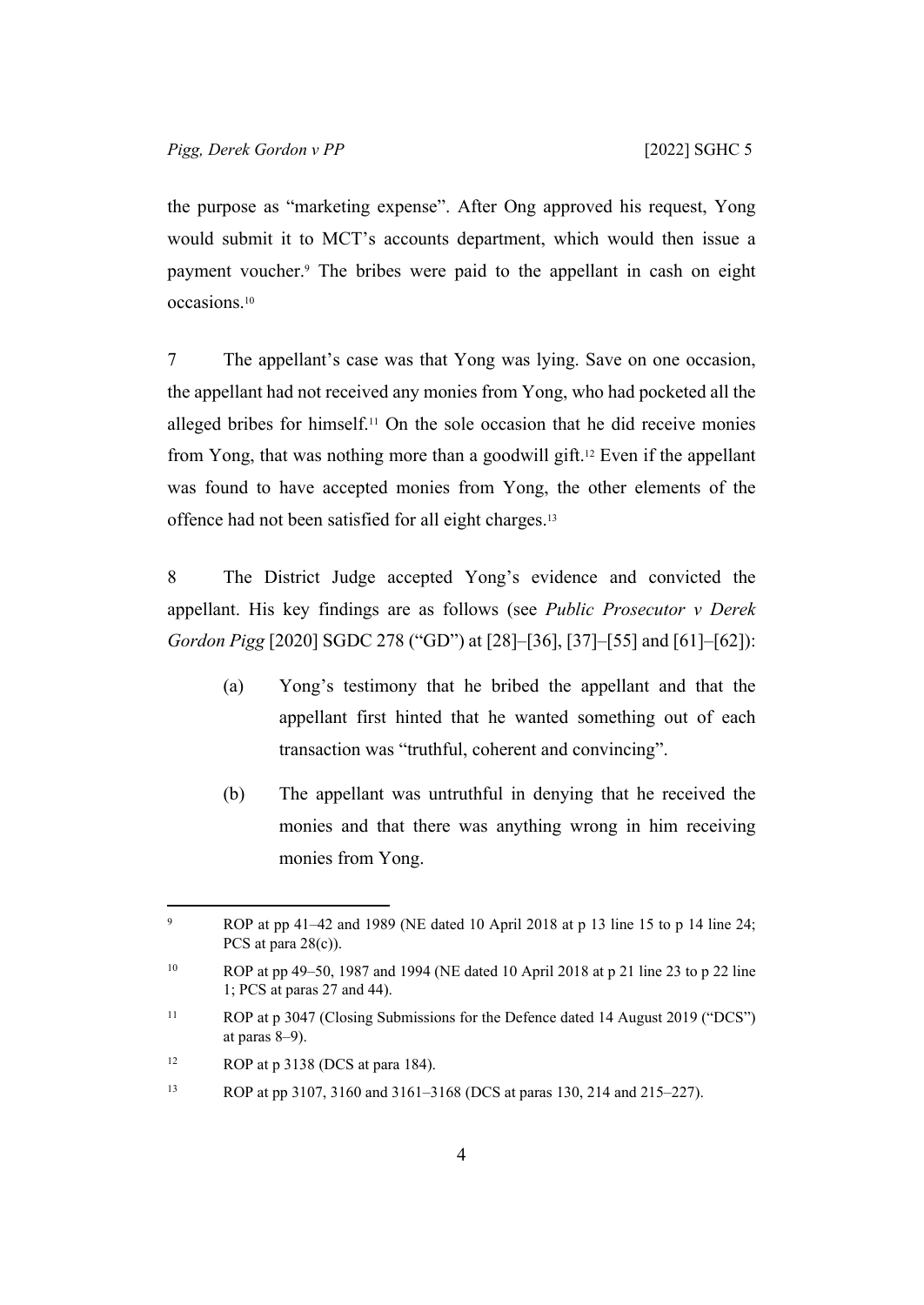#### <span id="page-7-0"></span>*Facts relating to the Criminal Motion*

9 On 29 March 2021, the appellant filed the Criminal Motion to adduce the Statements as further evidence on appeal. The Statements consist of the following seven statements:

- (a) Statement recorded by Senior Special Investigator ("SSI") Jane Zhang on 5 March 2013 at 1730 hrs ("1st CPIB Statement");
- (b) Statement recorded by SSI Xie Mingyin ("SSI Xie") on 25 March 2013 at 1445 hrs ("2nd CPIB Statement");
- (c) Statement recorded by SSI Xie on 18 April 2013 at 1530 hrs ("3rd CPIB Statement");
- (d) Statement recorded by SSI Xie on 6 June 2013 at 1515 hrs ("4th CPIB Statement");
- (e) Statement recorded by SSI Xie on 6 August 2013 at 1435 hrs ("1st CBT Statement");
- (f) Statement recorded by SSI Xie on 6 January 2014 at 1545 hrs ("7th CPIB Statement"); and
- (g) Statement recorded by SSI Xie on 6 January 2014 at 1700 hrs ("2nd CBT Statement").

The Prosecution did not rely on the Statements and hence they were not adduced in the proceedings below. In fact, the Prosecution did not disclose the Statements to the appellant until 9 February  $2021$ ,<sup>14</sup> nearly one year after the trial had concluded. The events leading up to this disclosure are as follows.

<sup>14</sup> Derek Gordon Pigg's Affidavit in Support of Criminal Motion to Adduce Further Evidence dated 29 March 2021 ("DGP") at para 19.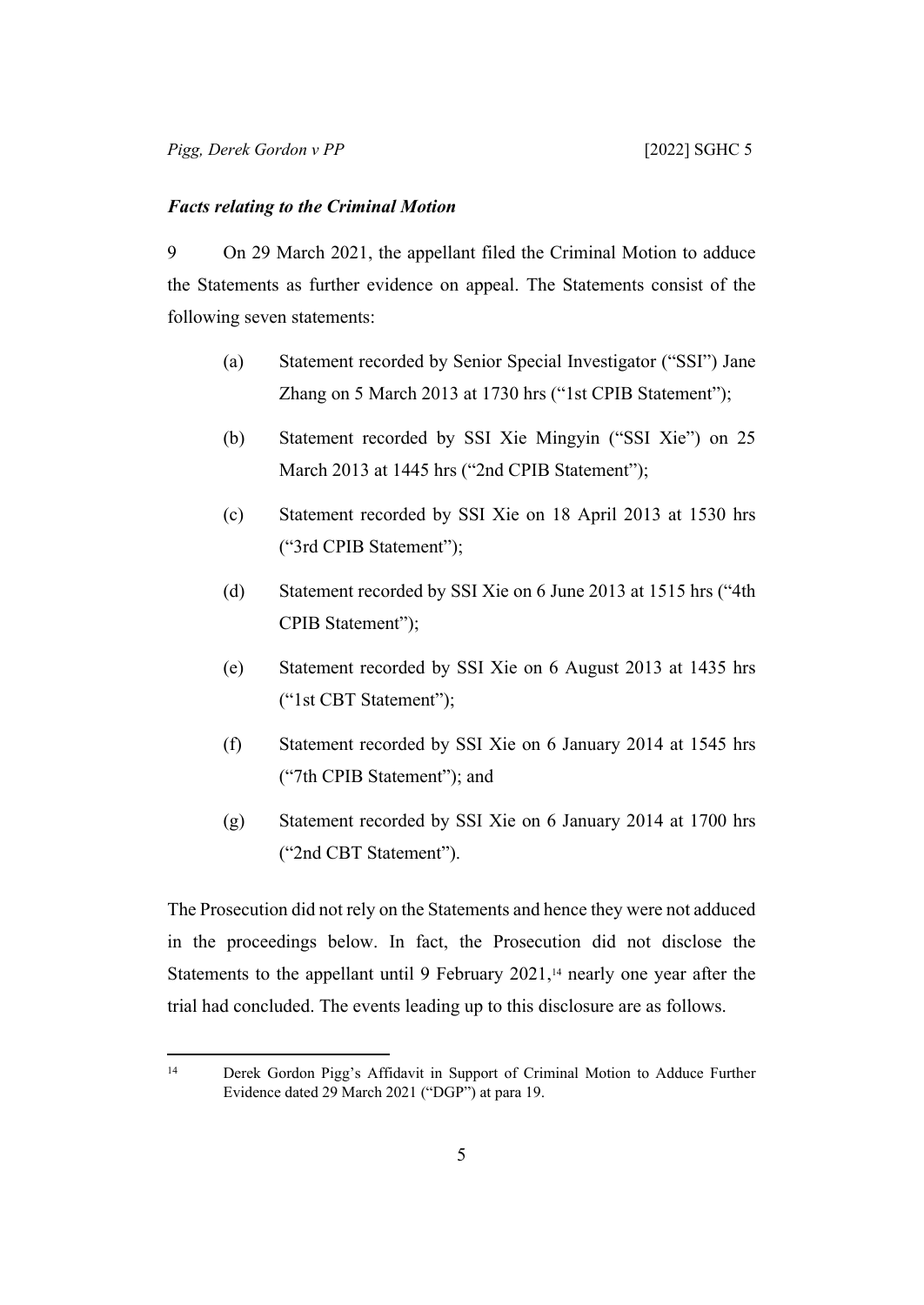10 On 31 March 2020, approximately one month after the proceedings below had concluded, the Court of Appeal released its written grounds of decision in *Muhammad Nabill bin Mohd Fuad v Public Prosecutor* [2020] 1 SLR 984 ("*Nabill*"), wherein the court held at [39] that the Prosecution is under a duty to disclose a material witness's statement to the accused.

11 The DJ's written grounds of decision was released on 4 December 2020.15 In view of the Court of Appeal's determination in *Nabill*, counsel for the appellant wrote to the Prosecution on 5 January 2021 requesting, *inter alia*, copies of the Statements.16 The Prosecution responded via a letter dated 9 February 2021 (the "9 February Letter"), taking the position that there was no additional material that was subject to disclosure pursuant to *Muhammad bin Kadar and another v Public Prosecutor* [2011] 3 SLR 1205 ("*Kadar*") or *Nabill*. Nevertheless, the Prosecution decided to voluntarily disclose the Statements.<sup>17</sup>

#### <span id="page-8-0"></span>**The Criminal Motion**

12 Both parties filed written submissions for the Criminal Motion and the substantive appeal on 29 June 2021. On 9 July 2021, I heard both parties on whether the Statements ought to be adduced as further evidence on appeal.

## <span id="page-8-1"></span>*Parties' submissions*

13 The appellant submitted that this court should exercise its power under s 392 of the Criminal Procedure Code (Cap 68, 2012 Rev Ed) ("CPC") to take further evidence or direct the trial court to take further evidence because the test in *Ladd v Marshall* [1954] 1 WLR 1489 (the "*Ladd v Marshall* test") had been

 $15$  ROP at p 1496.

<sup>16</sup> DGP at para 18 and pp 429–430.

<sup>&</sup>lt;sup>17</sup> DGP at para 19 and pp 431–435.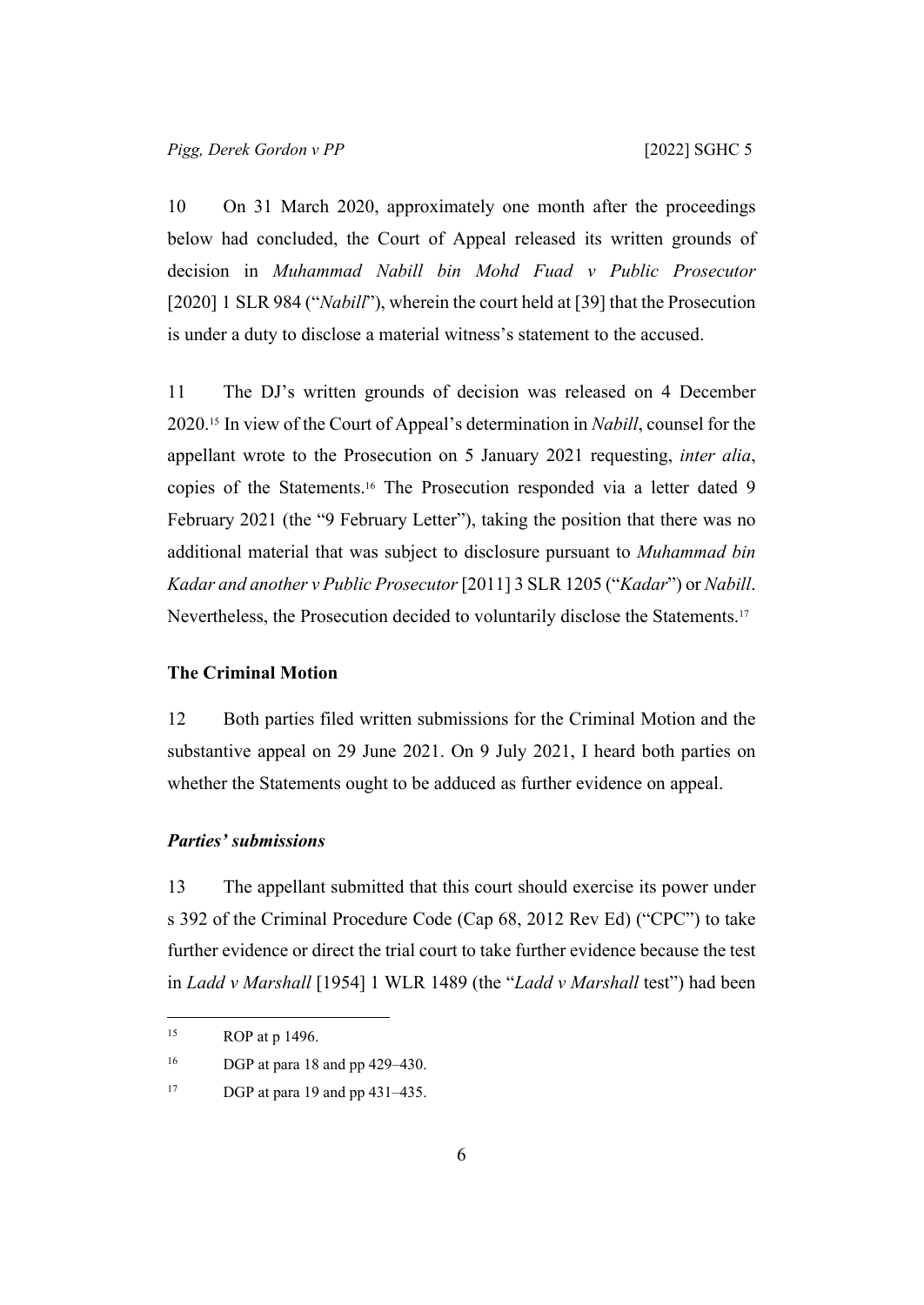satisfied.<sup>18</sup> According to the appellant, the Statements disclosed grave and material inconsistencies in several respects, including these three areas:

- (a) Yong lied about giving bribes to the appellant on one occasion and had falsely implicated the appellant in his act of corruption.<sup>19</sup>
- (b) The quantum of bribes the appellant was allegedly supposed to receive and the formula used to calculate the bribes.<sup>20</sup>
- (c) The precise quantum that Yong allegedly passed to the appellant and whether there was an agreement or understanding that Yong was entitled to pocket a quarter of the alleged bribes.<sup>21</sup>

14 The appellant argued that if this court allowed the Criminal Motion, then it must mean that the Statements were relevant to the issues at hand and an acquittal should be ordered because the Prosecution had breached its *Kadar* obligations in failing to disclose the Statements at the proceedings below.<sup>22</sup> The appellant stressed in his oral submissions that substantial prejudice would be caused if a remittal or retrial was ordered due to the long delay taken in prosecuting this case.

15 The Prosecution initially proceeded on the assumption that the appellant was not alleging a *Kadar* breach<sup>23</sup> and focused its written submissions on how

<sup>18</sup> Appellant's Skeletal Submissions dated 29 June 2021 ("Appellant's June Submissions") at paras 27–28.

<sup>19</sup> Appellant's June Submissions at paras 34–47.

<sup>20</sup> Appellant's June Submissions at paras 48–53.

<sup>21</sup> Appellant's June Submissions at paras 54–56.

<sup>22</sup> Appellant's June Submissions at paras 137–148.

<sup>23</sup> Respondent's Submissions on Applicant's Criminal Motion dated 29 June 2021 ("Respondent's CM Submissions") at para 13.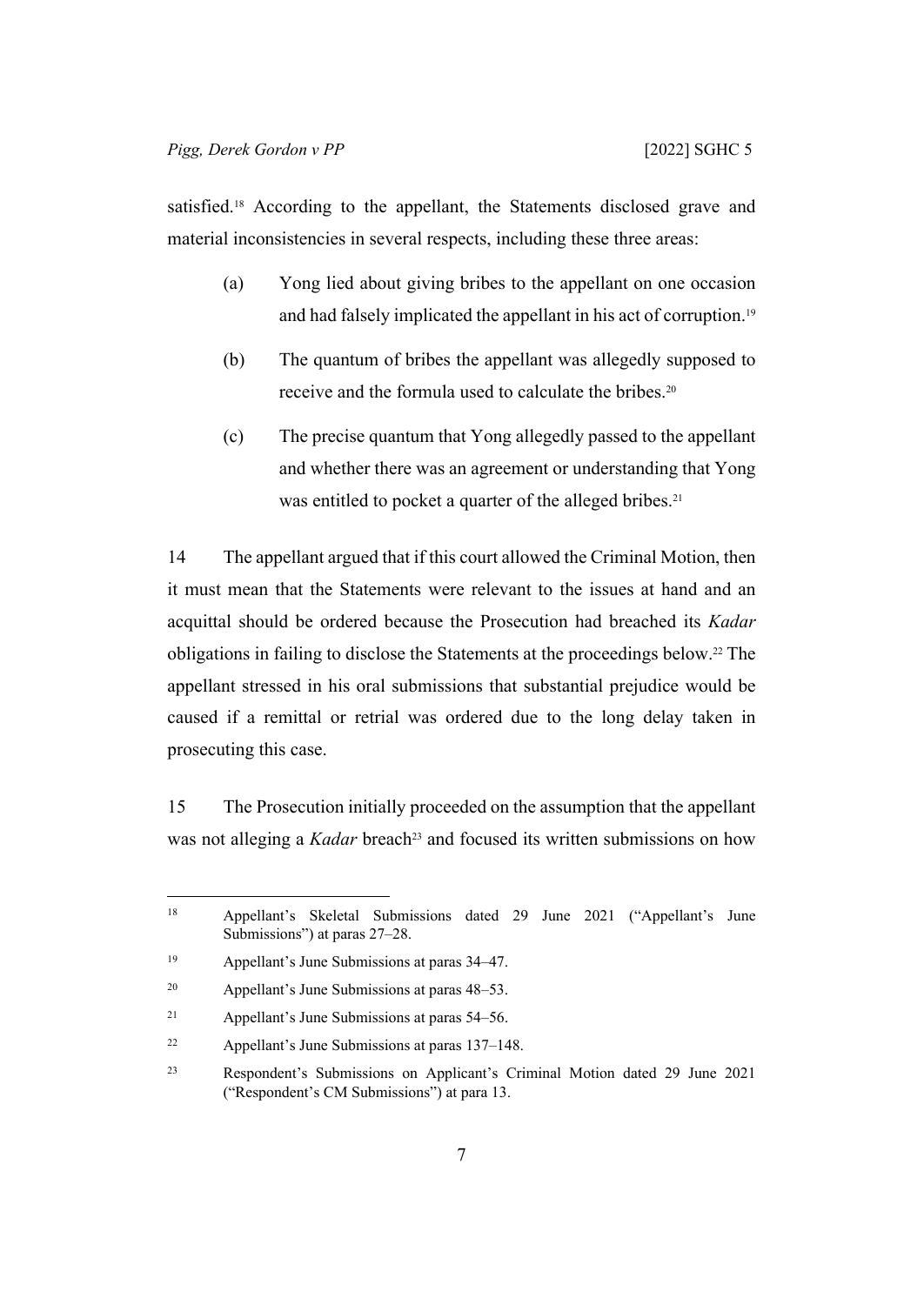the criterion of relevance in the *Ladd v Marshall* test was not satisfied.24 The Prosecution's submissions in this regard were two-pronged. First, before asking if the Statements are relevant, they must be admissible.25 However, the appellant had not identified any legal basis for admitting the Statements.<sup>26</sup> Second, there was simply no factual basis for the Criminal Motion as there was no material inconsistency or serious discrepancy in Yong's evidence in court and the Statements.27 After having had sight of the appellant's written submissions, the Prosecution argued that there had been no *Kadar* breach in its oral submissions. None of the inconsistencies raised by the appellant were in fact material because the appellant had cherry-picked extracts from the Statements and mischaracterised them. It also submitted that if this court found that the *Kadar*  disclosure obligations had been breached, an acquittal was not appropriate and this court should either remit this case to the trial judge or take additional evidence itself under s 392(1) of the CPC.

#### <span id="page-10-0"></span>*Decision on the Criminal Motion*

16 After considering the parties' submissions, I found that the Prosecution's omission to disclose the Statements (except for the 3rd CPIB Statement) at the proceedings below constituted a *Kadar* breach. On 26 July 2021, I informed the parties of my decision to take additional evidence from Yong myself pursuant to s 392(1) of the CPC (the "CM Decision"). In doing so, I made brief oral remarks and I now elaborate on my reasons for the CM Decision.

<sup>24</sup> Respondent's CM Submissions at paras 17–28.

<sup>25</sup> Respondent's CM Submissions at paras 18–20.

<sup>26</sup> Respondent's CM Submissions at para 28.

<sup>27</sup> Respondent's CM Submissions at paras 31 and 33.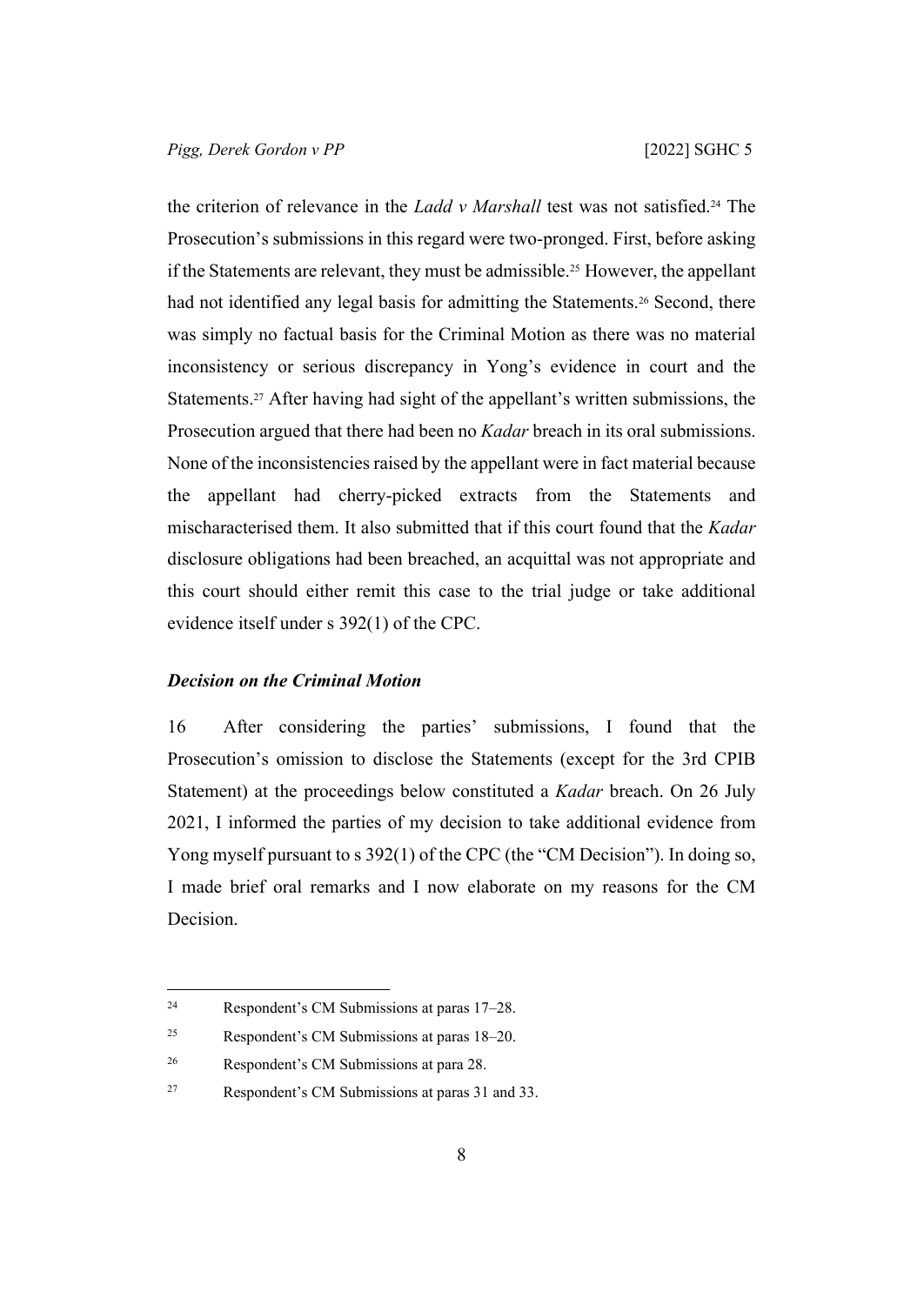#### <span id="page-11-0"></span>*Breach of Kadar disclosure obligations*

17 To fulfil its *Kadar* disclosure obligations, the Prosecution must disclose to the Defence material which takes the form of (*Kadar* at [113]):

- (a) any unused material that is likely to be admissible and that might reasonably be regarded as credible and relevant to the guilt or innocence of the accused; and
- <span id="page-11-1"></span>(b) any unused material that is likely to be inadmissible, but would provide a real (not fanciful) chance of pursuing a line of inquiry that leads to material that is likely to be admissible and that might reasonably be regarded as credible and relevant to the guilt or innocence of the accused.

These only include material that tend to undermine the Prosecution's case or strengthen the Defence's case. Moreover, the phrase "material … that might reasonably be regarded as credible and relevant" refers to material that is *prima facie* credible and relevant: *Kadar* at [114].

<span id="page-11-2"></span>18 I was satisfied that the Statements (except for the 3rd CPIB Statement) fell within the ambit of the second limb (at  $[17(b)]$  $[17(b)]$  above). There were material inconsistencies between the Statements in question and Yong's oral evidence in relation to the quantum of bribes he allegedly paid the appellant (the "Bribe Amounts Paid and Pocketed") as well as whether there was a percentage-based "formula" that was allegedly adopted in determining how much the appellant would receive for each transaction (the "Bribe Formula"). The relevant Statements also revealed that Yong lied about giving bribes to the appellant on one occasion. While he maintained in his earlier statements that he passed monies to the appellant sometime in July 2008, he admitted in his later statements that he did not pass anything to the appellant on this occasion and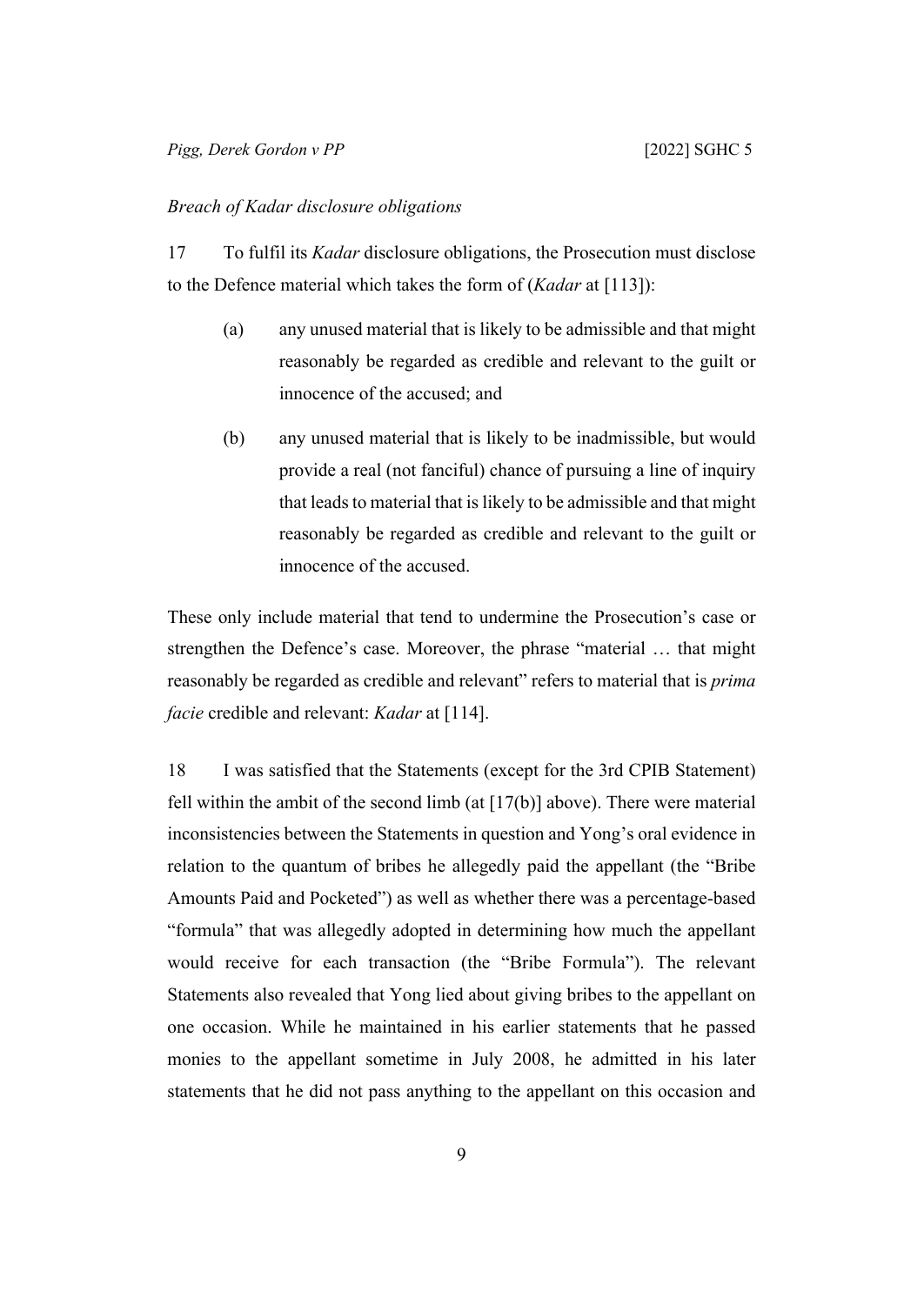had in fact misappropriated the entire sum (*ie*, S\$99,008) which MCT set aside as bribes for the appellant (the "S\$99,008 Lie").

<span id="page-12-1"></span>19 On the issue of the Bribe Formula, Yong originally alleged in his 1st CPIB Statement that "[t]he bribes for [the appellant] are calculated base[d] on 3% (per joint) of the quotation price sent to them."28 However, in the trial below, Yong categorically stated that no formula was used to calculate the quantum of bribes for the appellant.<sup>29</sup>

20 Next, across his statements and oral testimony, Yong gave inconsistent accounts on the Bribe Amounts Paid and Pocketed in relation to the 1st, 2nd, 3rd and 8th Charge against the appellant. In particular, Yong's evidence as to the amount of bribes he converted for his own use shifted as time progressed, and this in turn affected his account as to the bribe amounts he allegedly paid to the appellant.

<span id="page-12-0"></span>21 The DJ accepted Yong's oral testimony that he handed the appellant the following amounts (GD at  $[32]$ – $[33]$ ):<sup>30</sup>

- (a) 1st Charge: S\$60,000;
- (b) 2nd Charge: S\$40,000;
- (c) 3rd Charge: S\$40,000;

<sup>28</sup> Appellant's Bundle of Documents vol 2 ("ABOD") at pp 6–7 (1st CPIB Statement at para 13).

<sup>&</sup>lt;sup>29</sup> ROP at p 198 (NE dated 11 April 2018 at p 33 lines 8–23).

<sup>30</sup> ROP at pp 63–64, 82, 88–89, 96–97, 101–102, 114–115, 118–119 and 128 (NE dated 10 April 2018 at p 35 line 12 to p 36 line 5, p 54 lines 19–22, p 60 line 20 to p 61 line 5, p 68 line 20 to p 69 line 1, p 73 line 20 to p 74 line 7, p 86 line 19 to p 87 line 2, p 90 line 23 to p 91 line 5, p 100 lines 18–23)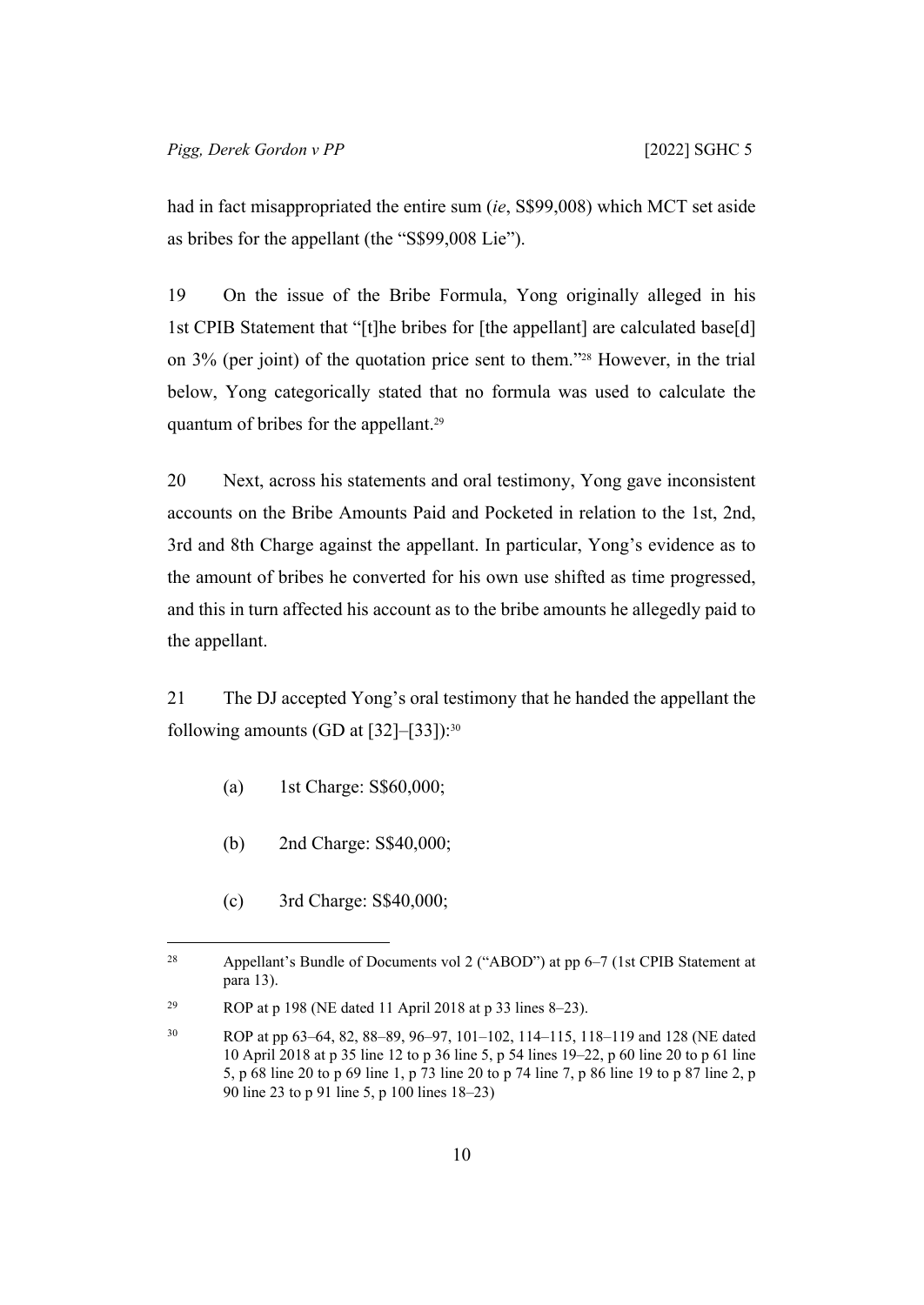- (d) 4th Charge: S\$30,000;
- (e) 5th Charge: S\$50,000;
- (f) 6th Charge: S\$5,000;
- (g) 7th Charge: S\$40,000; and
- (h) 8th Charge: S\$5,000.

The DJ also found that these figures were "largely consistent" with Yong's testimony that he kept approximately 25% of the cash "marketing expenses" for himself. The figures set out in Yong's oral testimony were entirely consistent with those set out in Yong's 1st CBT Statement.<sup>31</sup> They were also broadly consistent with Yong's 4th CPIB Statement and 1st CBT Statement which recorded that Yong kept 25% of the cash "marketing expenses" on average,<sup>32</sup> as well as with Yong's 7th CPIB Statement and 2nd CBT Statement wherein he claimed that he kept approximately 25% of the "marketing expenses".<sup>33</sup>

<span id="page-13-0"></span>22 Though the figures provided by Yong in his oral testimony were consistent with his position in the later statements, they were inconsistent with the figures provided in his earlier statements, namely the 1st and 2nd CPIB Statements. Yong's 2nd CPIB Statement recorded that Yong kept S\$650 for

<sup>31</sup> ABOD at pp 237–241 (1st CBT Statement at paras 10–12, 14 and 16–19).

<sup>32</sup> ABOD at pp 237–241 (1st CBT Statement at paras 10–12, 14 and 16–19); ABOD at p 231 (4th CPIB Statement at para 102); ROP at p 1538 (Exhibit P2-1); ROP at pp 1556– 1558 (Exhibit P5); ROP at p 1569 (Exhibit P8); ROP at p 1582 (Exhibit P11); ROP at p 1595 (Exhibit P14); ROP at p 1644 (Exhibit P17); ROP at p 1651 (Exhibit P20); ROP at p 1694 (Exhibit P23).

<sup>33</sup> ABOD at pp 292 and 297 (7th CPIB Statement at para 118; 2nd CBT Statement at para 32).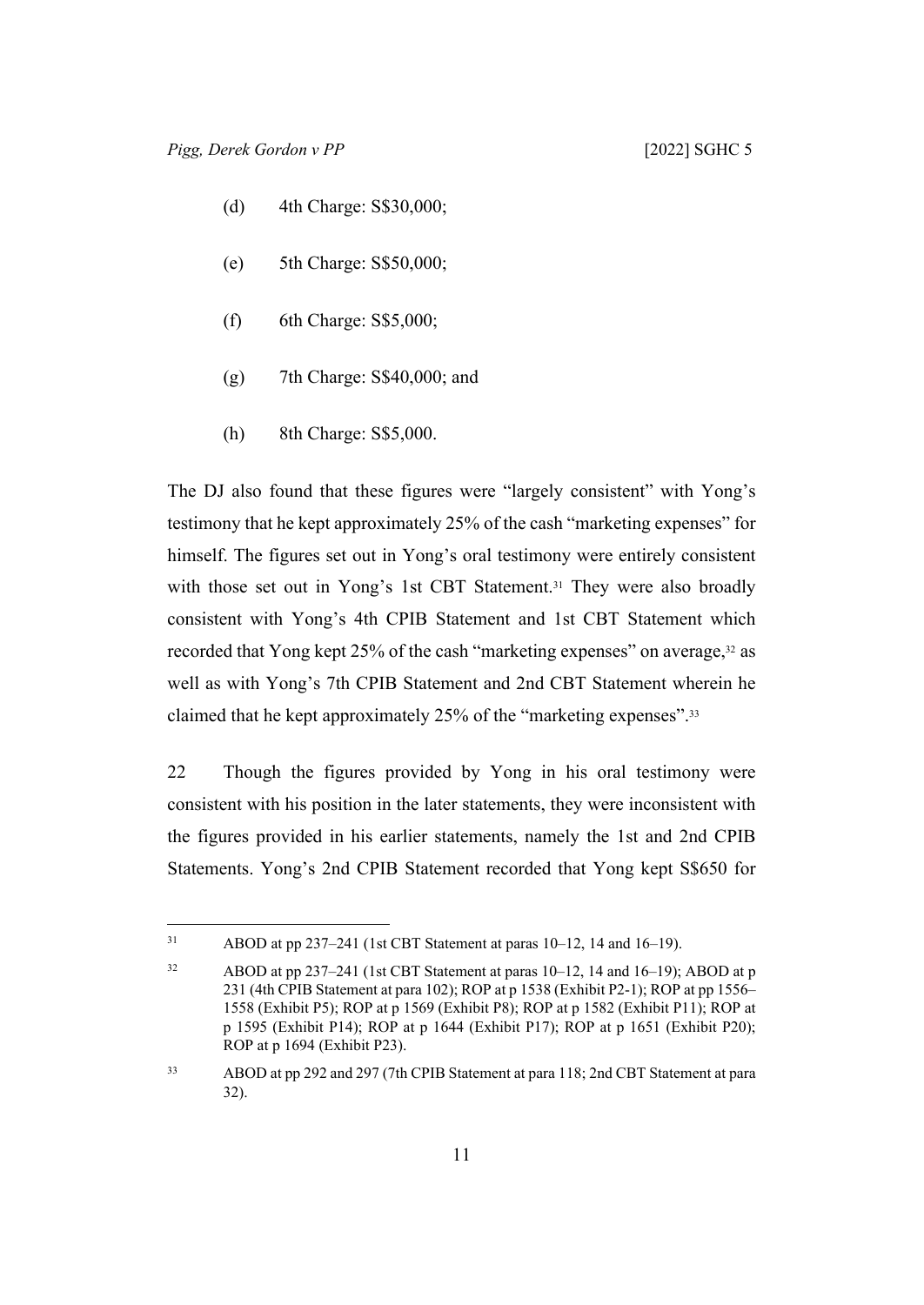himself and passed S\$9,000 to the appellant for the 8th Charge, which was S\$4,000 more than the figure he gave in his oral testimony and in his 1st CBT Statement.<sup>34</sup> Yong's 1st CPIB Statement also threw up inconsistencies regarding the quantum of bribes given to the appellant for the 1st, 2nd and 3rd Charges. In this statement, Yong claimed that he would "usually round down the [bribe monies] to the closest ten thousand dollar[s]" and keep the remaining for himself. He even set out the amount given to the appellant and the amount he pocketed:<sup>35</sup>

| Charge<br>No.  | <b>Amount of</b><br>"marketing<br>expenses"36 | Amount<br>given to<br>appellant | <b>Amount Yong</b><br>pocketed <sup>37</sup> | Percentage of<br>bribe which<br><b>Yong would</b><br>have pocketed |
|----------------|-----------------------------------------------|---------------------------------|----------------------------------------------|--------------------------------------------------------------------|
| 1              | S\$78,806.00                                  | S\$70,000                       | S\$8,806.00                                  | 11.17%                                                             |
| 2              | S\$50,388.31                                  | S\$50,000                       | S\$388.31                                    | $0.77\%$                                                           |
| 3              | S\$50,330.00                                  | S\$50,000                       | S\$330.00                                    | $0.66\%$                                                           |
| $\overline{4}$ | S\$39,331.10                                  | S\$30,000                       | S\$9,331.10                                  | 23.72%                                                             |
| 5              | S\$59,985.79                                  | S\$50,000                       | S\$9,985.79                                  | 16.65%                                                             |
| 6              | S\$7,540.00                                   | <b>Not</b><br>stated            | Less than ten thousand                       |                                                                    |
| 7              | S\$46,189.47                                  | S\$40,000                       | S\$6,189.47                                  | 13.4%                                                              |
| 8              | S\$9,650.00                                   | <b>Not</b><br>stated            | Less than ten thousand                       |                                                                    |

<sup>34</sup> ABOD at p 63 (2nd CPIB Statement at para 70).

<sup>35</sup> ABOD at pp 9–15 (1st CPIB Statement at paras 25, 27, 29, 34, 38 and 41).

<sup>36</sup> ROP at p 1538 (Exhibit P2-1); ROP at pp 1556–1558 (Exhibit P5); ROP at p 1569 (Exhibit P8); ROP at p 1582 (Exhibit P11); ROP at p 1595 (Exhibit P14); ROP at p 1644 (Exhibit P17); ROP at p 1651 (Exhibit P20); ROP at p 1694 (Exhibit P23).

<sup>37</sup> ABOD at pp 9–15 (1st CPIB Statement at paras 25, 27, 29, 34, 38 and 41).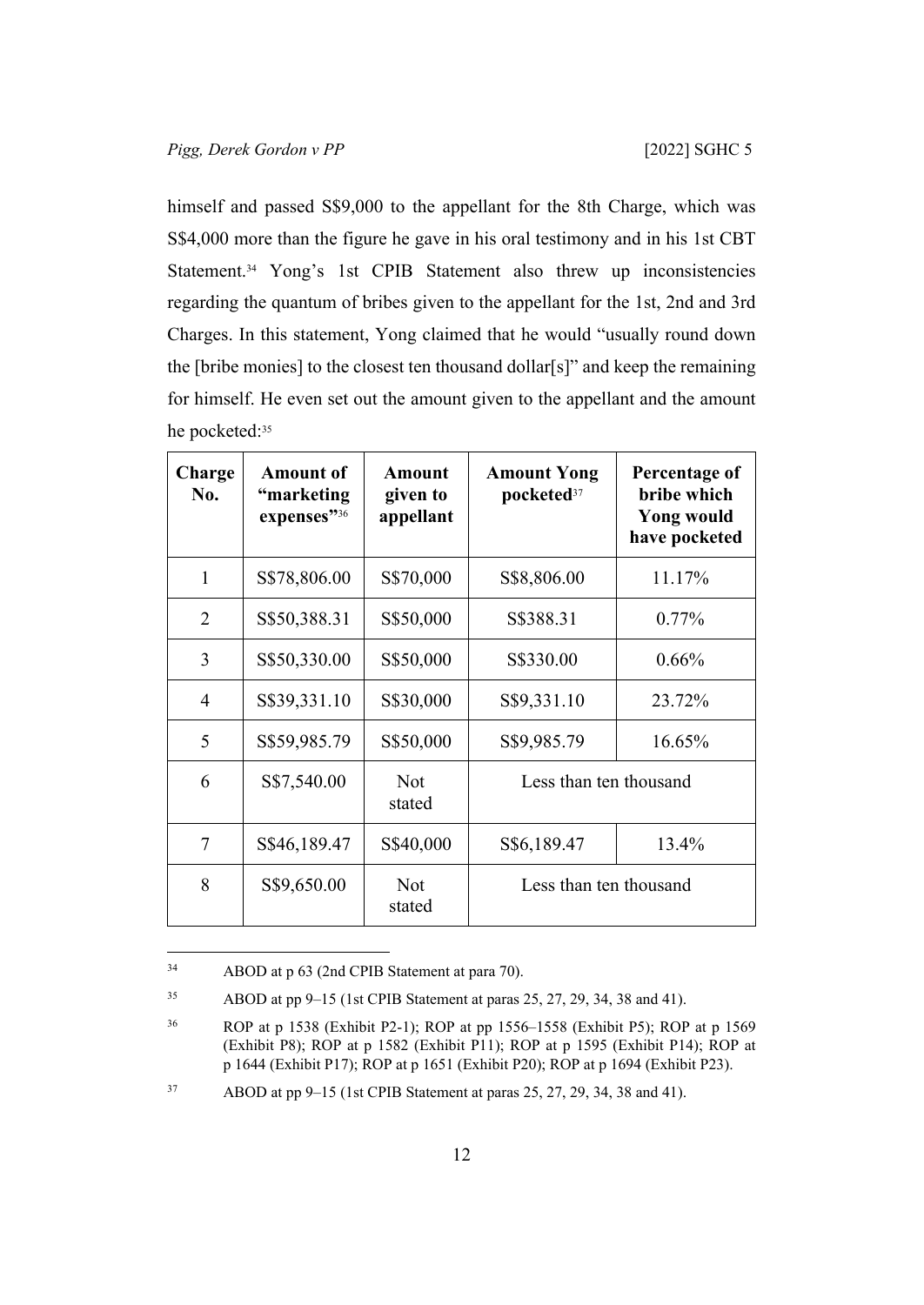For the 1st, 2nd and 3rd Charges, it was readily evident that there was a discrepancy of S\$10,000 between Yong's account in his 1st CPIB Statement on the one hand, and his 1st CBT Statement and his oral testimony on the other (see at [[21\]](#page-12-0) above).

23 As for the S\$99,008 Lie, Yong was shown a payment voucher when his 1st CPIB Statement was recorded, indicating that MCT had set aside S\$99,008 as "marketing expenses". Yong explained in his 1st CPIB Statement that he had collected a cheque for this amount from MCT's accounts department, and after encashing this cheque, he handed the appellant S\$90,000 and kept the remaining amount for himself.38 He later claimed in his 1st CBT Statement that he only gave the appellant S\$80,000.39 However, when his 7th CPIB Statement was recorded five months later, Yong confessed that he did not pass the appellant any monies for this transaction and had kept the full sum of S\$99,008 for himself.<sup>40</sup>

<span id="page-15-0"></span>24 Properly considered, the inconsistencies that appeared in the Statements (except for the 3rd CPIB Statement) tended to weaken the Prosecution's case and strengthen the Defence's case. Yong's credit could potentially have been undermined if he had been confronted with these inconsistencies, especially since they concerned details regarding his allegation that he passed bribe monies to the appellant – an allegation which founded the *actus reus* of the charges against the appellant, and which the appellant firmly denied. Yong's credit was significant to the outcome of this case given that Yong was the only witness capable of giving direct evidence of the bribes that were allegedly obtained by

<sup>38</sup> ABOD at pp 12–13 (1st CPIB Statement at paras 35–36).

<sup>39</sup> ABOD at p 240 (1st CBT Statement at para 15).

<sup>40</sup> ABOD at p 291 (7th CPIB Statement at para 117).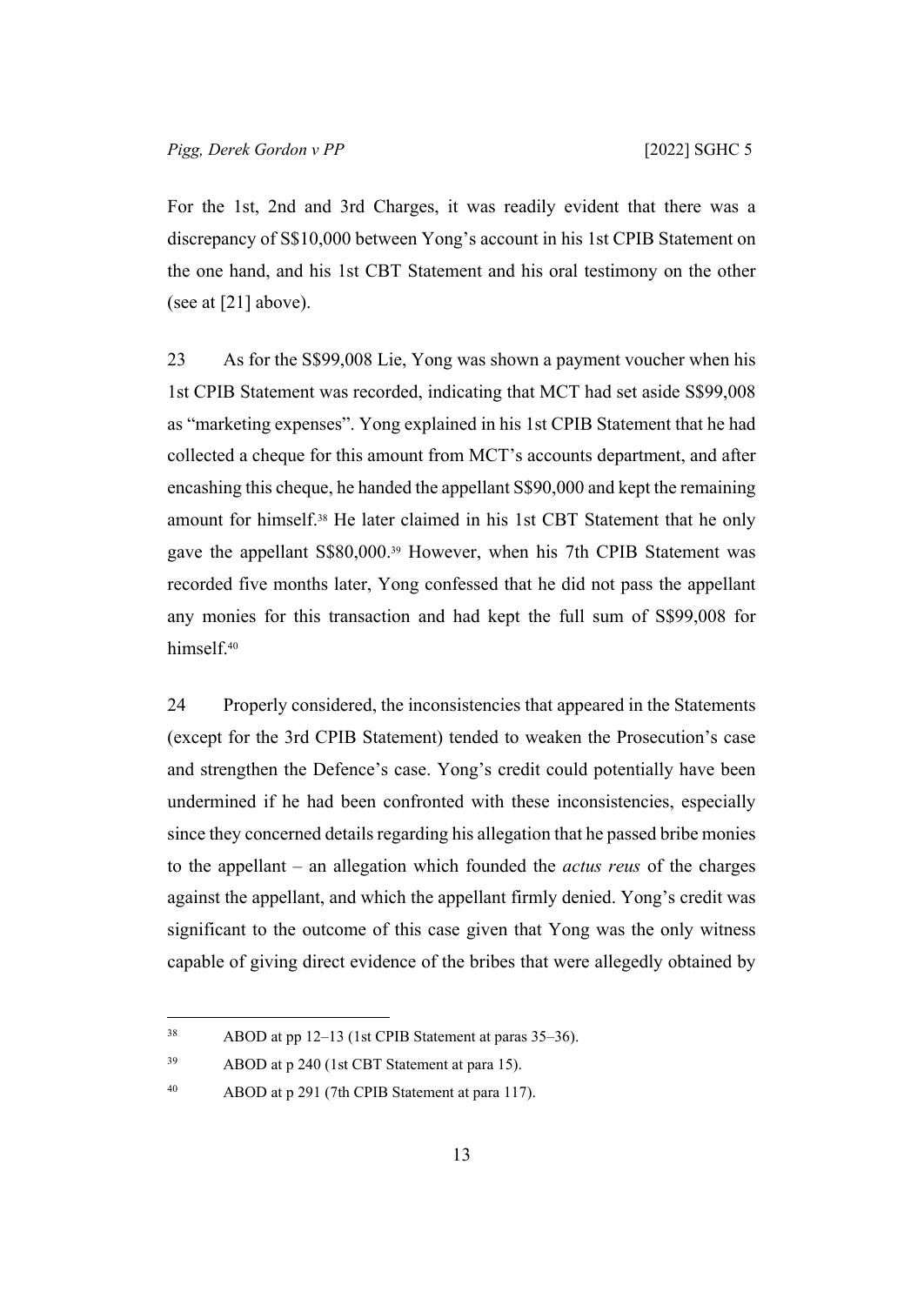the appellant. Ong testified that he had discussed with Yong that they could pay the appellant bribes in the region of 1 to  $3\%$  of the order price,<sup>41</sup> but Ong did not have personal knowledge of whether Yong did in fact give the appellant monies. Whether this was done resided exclusively within the knowledge of Yong and the appellant. Since Yong claimed that he personally passed the gratification to the appellant in cash, there was also no documentary evidence corroborating this. As a result, much of the case against the appellant hinged on Yong's credit and credibility.

25 That said, the S\$99,008 Lie would potentially undermine Yong's credit and credibility to a lesser extent than his inconsistencies regarding the Bribe Formula and the Bribe Amounts Paid and Pocketed. It did not appear plausible that Yong had an ulterior motive for eventually coming clean about the \$99,008 and exonerating the Applicant entirely on this score only very late in the course of investigations. Nevertheless, Yong was dishonest initially, and taken alongside the inconsistencies in the other two aspects, his initial lie could not be assumed to be of no import.

26 Unfortunately, while the Statements (except for the 3rd CPIB Statement) threw up these inconsistencies which could have potentially undermined Yong's credit and credibility, they were not disclosed to the appellant before or at the proceedings below, and the appellant did not have the opportunity to cross-examine Yong on these points. Had the relevant Statements been available to the appellant at the proceedings below, the appellant would have been able to capitalise on these three inconsistencies to further discredit Yong under crossexamination or seek to impeach his credit, bearing in mind that the appellant's

<sup>41</sup> ROP pp 599–600, 615–617, 620 (NE dated 23 October 2018 at p 17 line 7 to p 18 line 8, p 33 line 5 to p 35 line 7, and p 38 lines 18–23).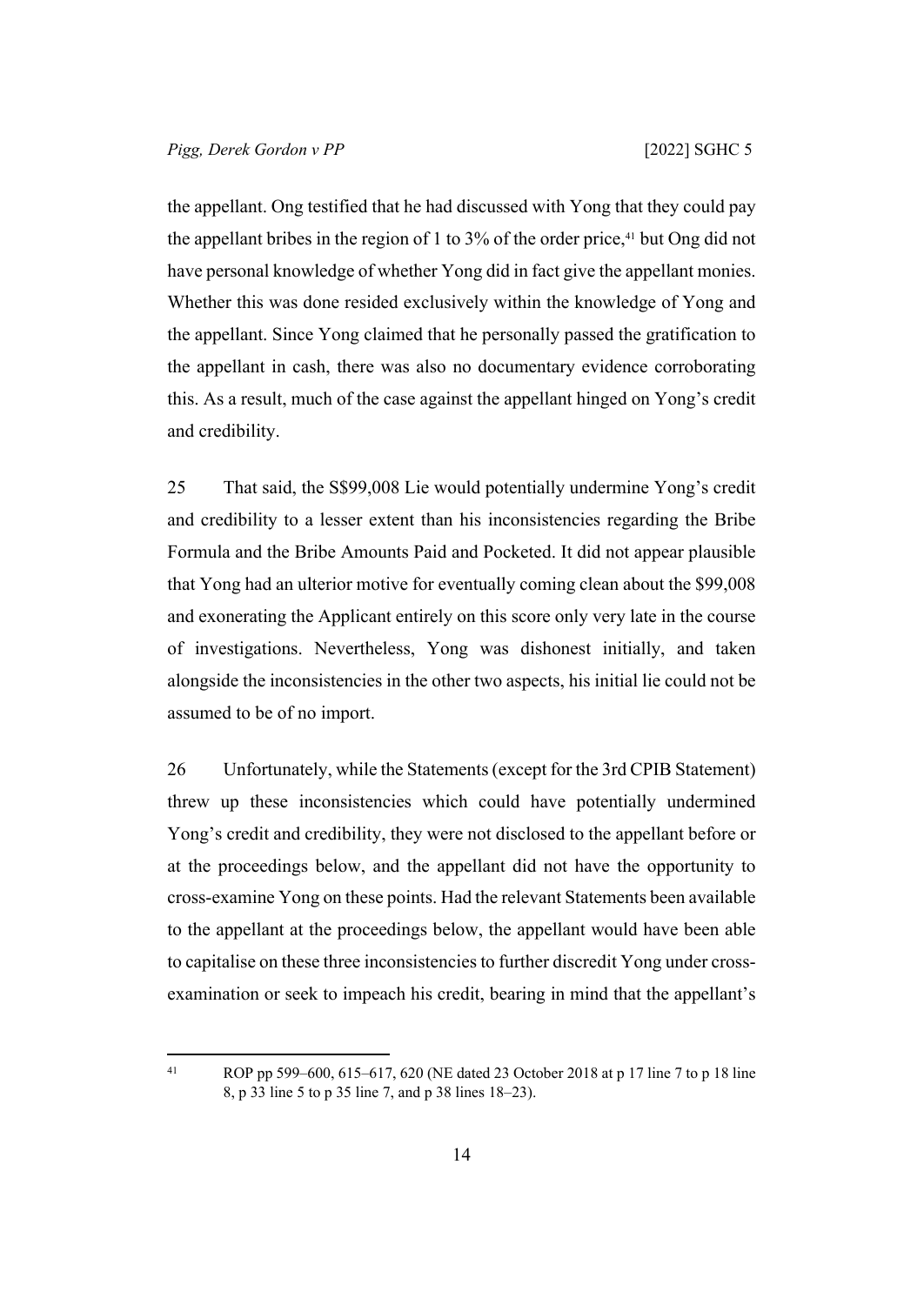case theory had always been that Yong was lying about paying bribes to the appellant.

<span id="page-17-1"></span>27 Although the Statements were presumptively statutorily inadmissible (see s 259(1) of the CPC), the inconsistencies revealed by the Statements in question opened up additional lines of cross-examination which Yong could have been subjected to, and provided a real chance of leading to admissible oral evidence from Yong which would *prima facie* be credible (since it would have been made under oath) and relevant (*ie*, having a bearing on the appellant's guilt or innocence). Since Yong was the one who gave the Statements, he would be expected to be able to clarify whether the inconsistencies in respect of the Bribe Formula and the Bribe Amounts Paid and Pocketed were a result of untruthfulness, or human fallibility in communication, retention and/or recollection. He was also in a position to explain his reason for coming clean about the S\$99,008 only nearly ten months after investigations commenced. Yong's responses upon being confronted with these inconsistencies could either undermine or reaffirm his credit and credibility as the key Prosecution witness. Put another way, his responses would *prima facie* have a potential bearing on whether his evidence that he gave bribes to the appellant ought to be believed or rejected.

28 Consequently, I found that the Statements (except for the 3rd CPIB Statement) should have been disclosed pursuant to the Prosecution's *Kadar* obligations.

#### <span id="page-17-0"></span>*Remedying the Kadar breach*

29 A *Kadar* breach does not automatically cause a conviction to be overturned: *Lim Hong Liang v Public Prosecutor* [2021] 5 SLR 626 ("*Lim Hong Liang*") at [21] citing *Kadar* at [120] and *Mia Mukles v Public Prosecutor*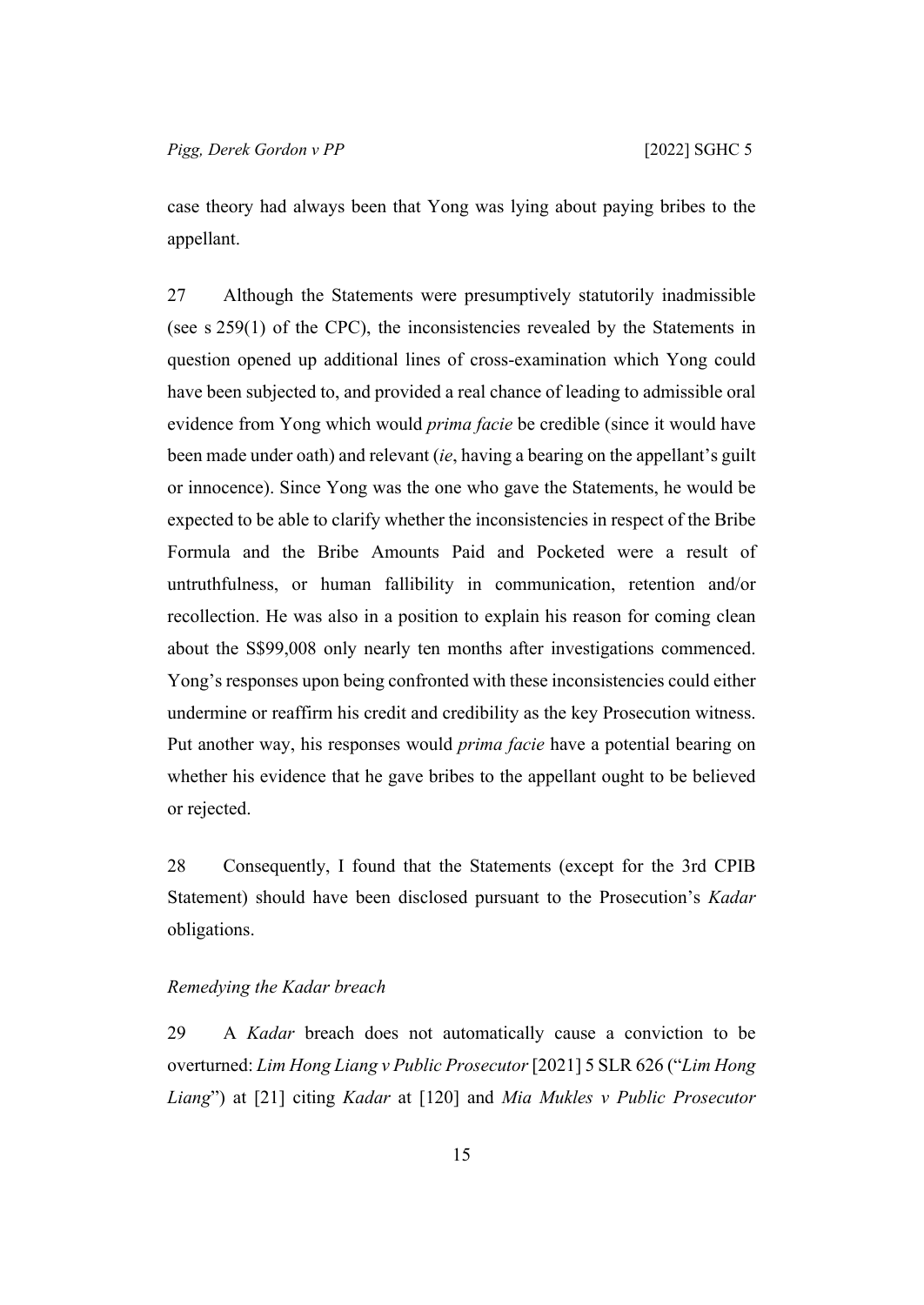[2017] SGHC 252 at [48]. Rather, the first step is to ascertain what the consequences of the *Kadar* breach ought to be. For the purposes of this inquiry, the court should consider the following non-exhaustive list of factors:

- (a) the effect of the breach on the evidence against the accused;
- (b) how the breach prejudiced the accused;
- (c) whether steps can be, or have been, taken to remedy the prejudice caused; and
- (d) the causes of the breach, including the conduct of the Prosecution.

As rightly noted by Aedit Abdullah J, a balancing exercise weighing these specific factors as well as the broader objectives of the administration of justice has to be carried out: *Lim Hong Liang* at [22]. In this regard, an acquittal is only warranted where the *Kadar* breach constitutes a material irregularity which occasions a failure of justice: *Lim Hong Liang* at [21]. After deciding the outcome that ought to have flowed from a *Kadar* breach, the next question to consider is whether the court has the power to bring about that outcome: *Lim Hong Liang* at [24].

30 Here, an outright acquittal was inappropriate as the Statements (except for the 3rd CPIB Statement) did not clearly indicate that the conviction must be unsafe. A witness's credit and credibility must be closely scrutinised in the light of all the evidence before the court, including the witness' explanation (or lack thereof) for the discrepancies: *Kwang Boon Keong Peter v Public Prosecutor*  [1998] 2 SLR(R) 211 ("*Kwang Boon Keong Peter*") at [21]; *Loganatha Venkatesan and others v Public Prosecutor* [2000] 2 SLR(R) 904 ("*Loganatha*") at [56]. Without giving Yong an opportunity to explain the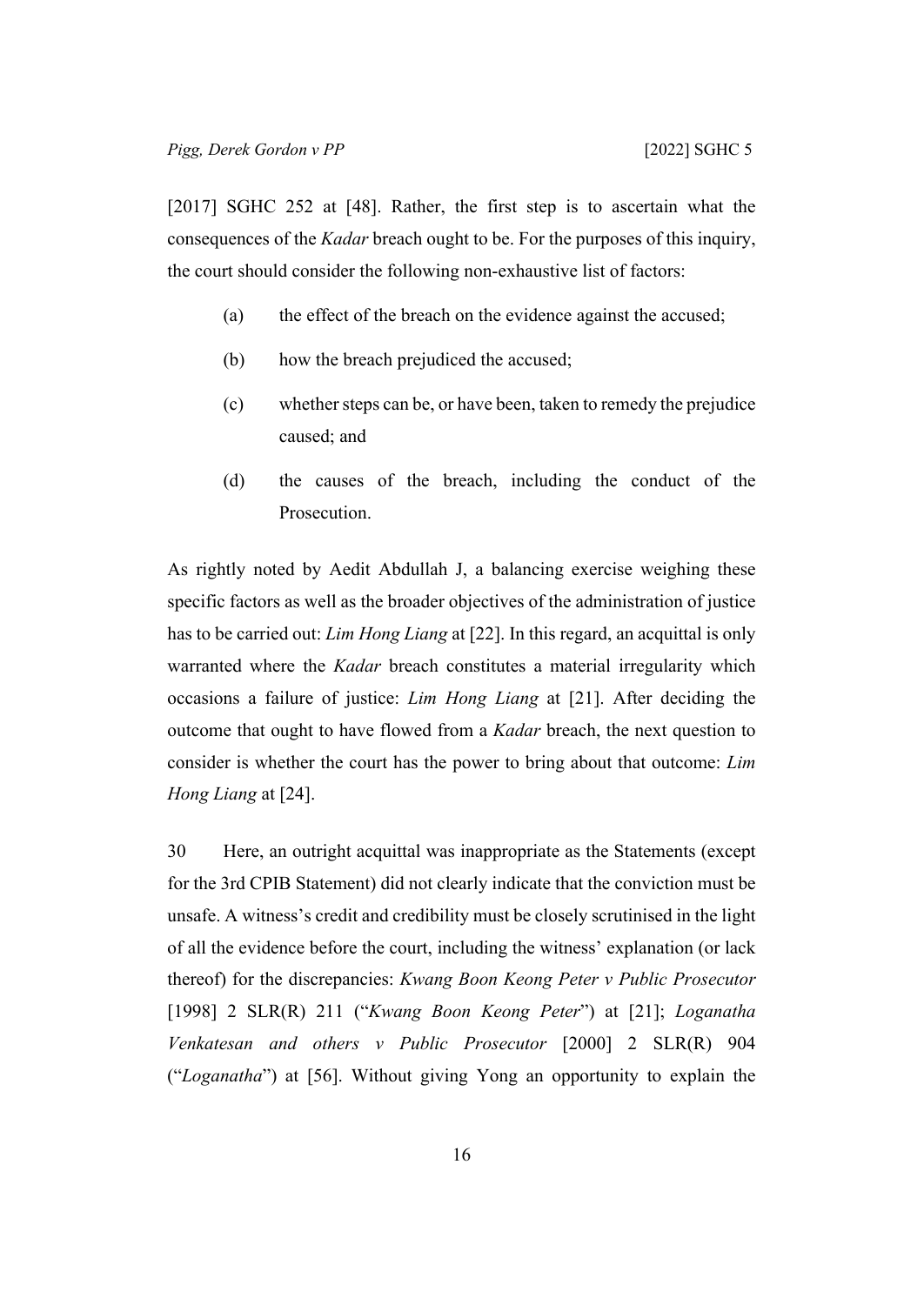aforementioned inconsistencies, it could not be safely said that these inconsistencies strongly pointed towards an acquittal.

31 In my judgment, the appropriate course of action was to allow counsel for the appellant to further cross-examine Yong on the three defined areas of inconsistencies highlighted above at [[18\]](#page-11-2). Putting Yong through further crossexamination on these three areas would adequately rectify the key prejudice caused to the appellant, that is, the deprivation of an opportunity to confront Yong with these three points of inconsistencies and fully test his credit and credibility. Since the *raison d'être* of taking further evidence was to hear whether Yong would have any reasonable explanation to offer for these inconsistencies, a retrial *de novo* was not called for. Ordering a retrial or a remittal for the trial judge to record further evidence would also further delay the conclusion of this matter. This was inappropriate given that much time had already passed since the offences were allegedly committed back in 2007 to 2009.

32 Section 392(1) of the CPC confers on the appellate court the power to take additional evidence itself if it thinks such evidence is necessary. It is not disputed that the criteria of non-availability and reliability in the *Ladd v Marshall* test were satisfied; the third criterion of relevance was also clearly fulfilled for the same reasons set out above at [\[24](#page-15-0)]–[\[27](#page-17-1)]. As an expedited hearing before me could be scheduled, I exercised my power under s 392(1) of the CPC to take additional evidence from Yong myself. I hasten to add that this was done under the rather unique and exceptional circumstances which warranted further evidence being taken by the appellate court.

33 For the avoidance of doubt, and in line with the observations in *Lim Hong Liang v Public Prosecutor* [2020] 5 SLR 1015 at [16] and [29], the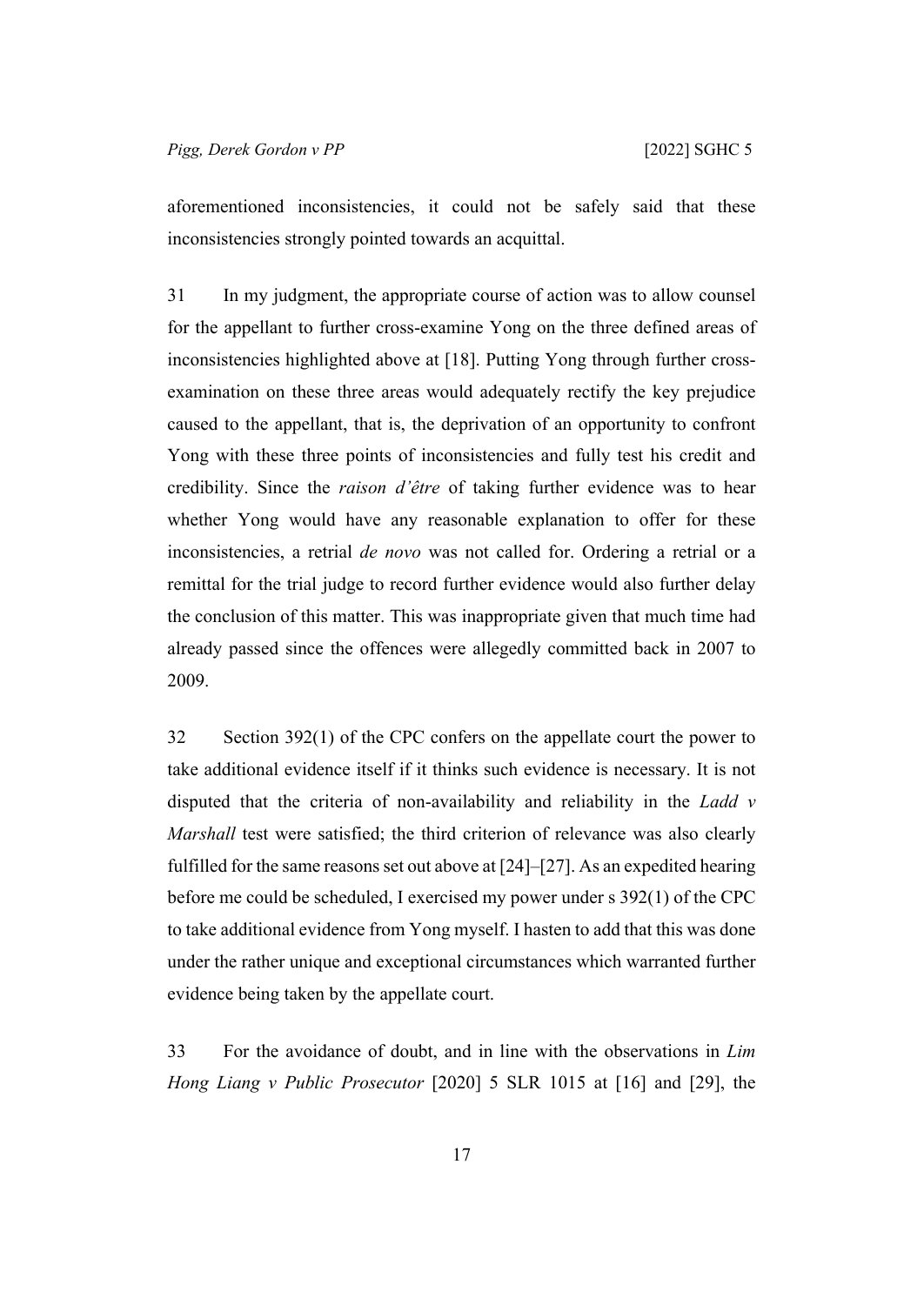Statements (save for the 3rd CPIB Statement) were allowed to be adduced not as evidence of the truth of their contents but for the purpose of giving Yong an opportunity to explain the inconsistencies under further cross-examination.

#### <span id="page-20-0"></span>**The Magistrate's Appeal**

34 Yong underwent further cross-examination on 30 and 31 August 2021 (the "Further Hearing"). Though I had not ordered for the 3rd CPIB Statement to be adduced, I allowed counsel for the appellant to rely on that statement during cross-examination since the Prosecution did not take objection to this. However, as the analysis below will indicate, the 3rd CPIB Statement did not actually reveal inconsistencies in Yong's evidence.

35 The appellant and the Prosecution then put forward revised submissions in the Magistrate's Appeal based on the additional evidence taken. I now consider whether the appellant's appeal against conviction should be allowed or dismissed, having regard to Yong's further oral evidence at the Further Hearing.

## <span id="page-20-1"></span>*Conviction*

36 The following four requirements must be proven beyond a reasonable doubt to sustain a conviction under s 6(*a*) of the PCA (*Kwang Boon Keong Peter*  at [32]; *Public Prosecutor v Leng Kah Poh* [2014] 4 SLR 1264 ("*Leng Kah Poh*") at [20]):

- (a) Acceptance of gratification.
- (b) Inducement or reward (for the conferment of a benefit).
- (c) An objective corrupt element in the transaction.
- (d) The recipient accepted the gratification with guilty knowledge.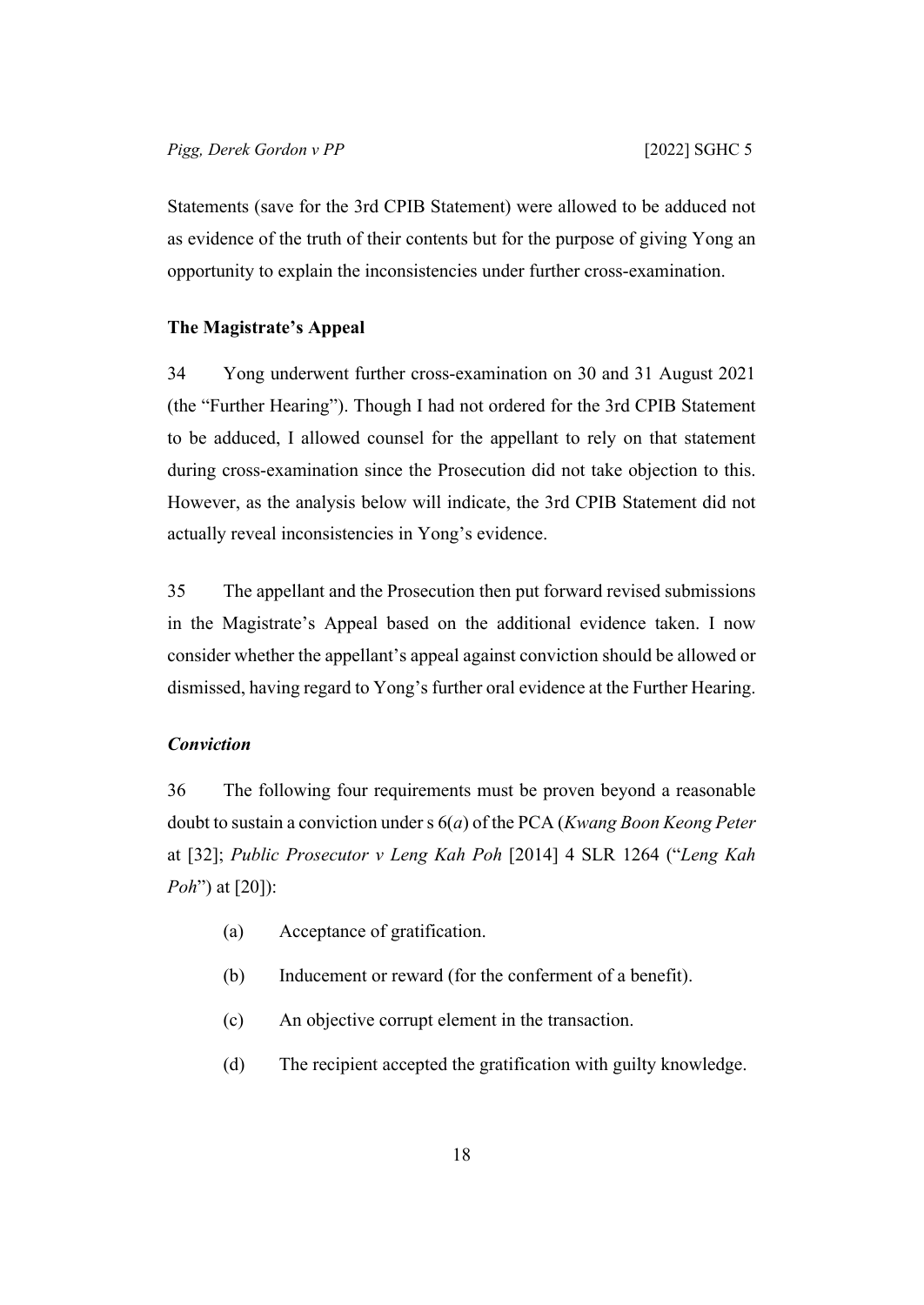37 The DJ found that all four elements were met and convicted the appellant. On appeal, the appellant challenges the DJ's findings that he accepted gratification from Yong and that he knew that the alleged bribe(s) were intended for the alleged purpose stated in the charge, *viz*, to reward him for agreeing to purchase goods and services from MCT above the lowest price he could have negotiated. Accordingly, only the first and fourth elements set out above are contested. I will deal with these two issues *seriatim*.

#### <span id="page-21-1"></span><span id="page-21-0"></span>*Did the appellant receive bribe monies from Yong?*

(1) Parties' submissions

38 The main plank of the appellant's case is that Yong's credit ought to be impeached: there are far too many material contradictions in his evidence which Yong was unable to provide an explanation for.<sup>42</sup> The appellant highlights four categories of inconsistencies in Yong's evidence which allegedly go to the heart of the charges against the appellant:<sup>43</sup>

- (a) how Yong allegedly calculated the quantum of bribe monies that were to be given to the appellant (*ie*, the Bribe Formula);
- <span id="page-21-2"></span>(b) how Yong allegedly calculated the amount of bribe monies that he would pocket for himself, including whether there was any agreement between him and the appellant in that regard (the "Pocketed Amount Formula");

43 Appellant's Submissions at paras 2 and 76.

<sup>42</sup> Appellant's Submissions dated 1 October 2021 ("Appellant's Submissions") at para 75.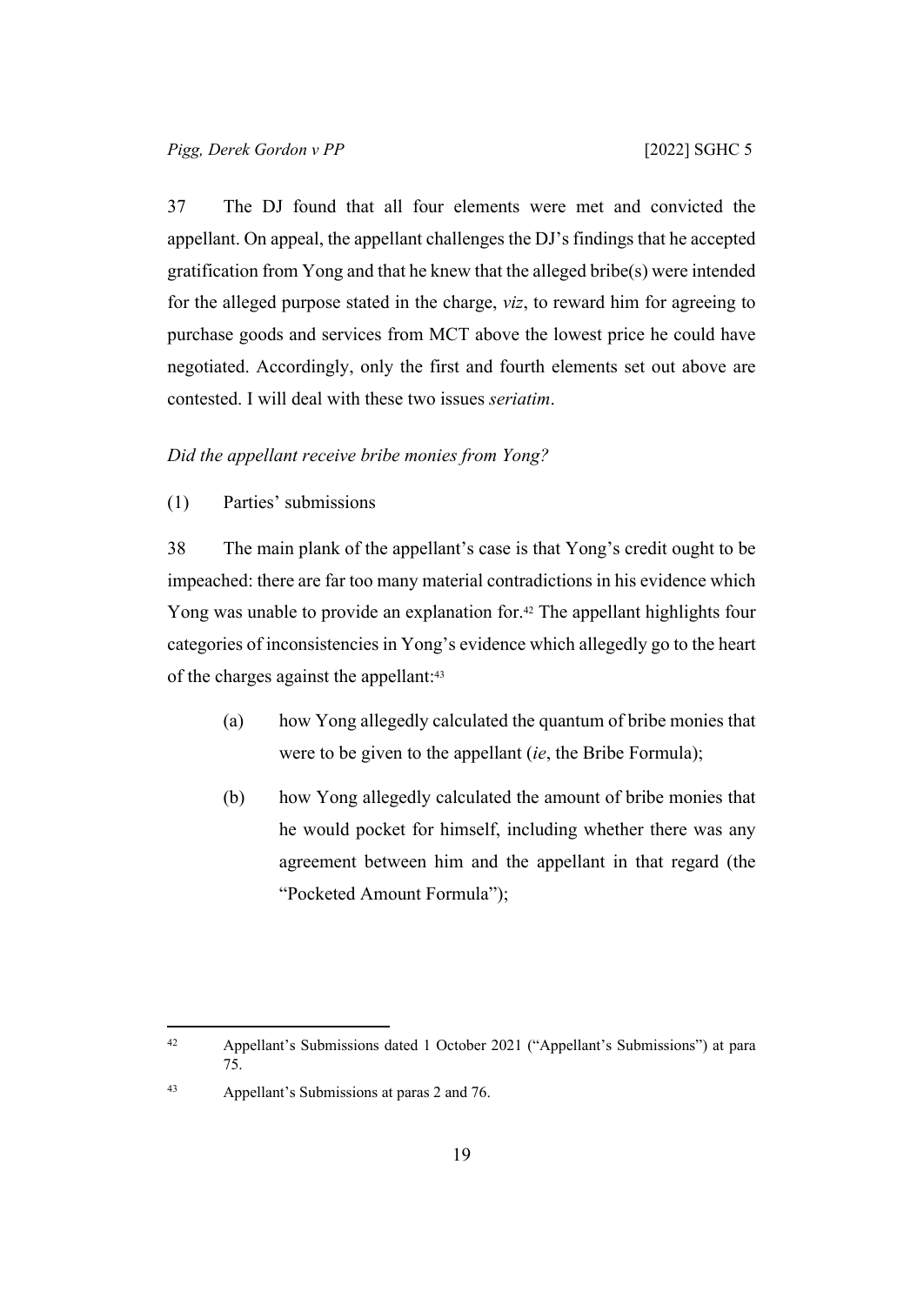- (c) how much Yong passed to the appellant and how much Yong pocketed for himself (*ie*, the Bribe Amounts Paid and Pocketed); and
- (d) the fact that Yong resiled from his initial claim that he handed the appellant bribe monies of S\$90,000 (*ie*, the S\$99,008 Lie).

39 The third category (*ie*, the Bribe Amounts Paid and Pocketed) is said to be the most critical category of inconsistencies for which Yong was completely unable to provide an explanation during the Further Hearing. The Prosecution has therefore failed to prove, whether beyond a reasonable doubt or at all, that the appellant received any monies from Yong.44 Yong's inability to explain the various inconsistencies in his evidence for the other three categories also lead to the conclusion that the Prosecution has not proven that there was any arrangement between the appellant and Yong, whether in terms of the calculation of the bribes or the amounts which Yong claimed he was entitled to pocket.<sup>45</sup>

40 The appellant's overarching case theory is that Yong, who was living beyond his means, had pocketed all the "marketing expenses" for himself and sought to minimise his own liability by falsely claiming that some of the "marketing expenses" were paid to the appellant as bribes. Yong's evidence on the amounts he gave the appellant kept fluctuating because he was trying to figure out what story he could sell to the CPIB.<sup>46</sup>

46 Appellant's Submissions at paras 71–74.

<sup>44</sup> Appellant's Submissions at paras 4 and 7.

<sup>45</sup> Appellant's Submissions at para 8.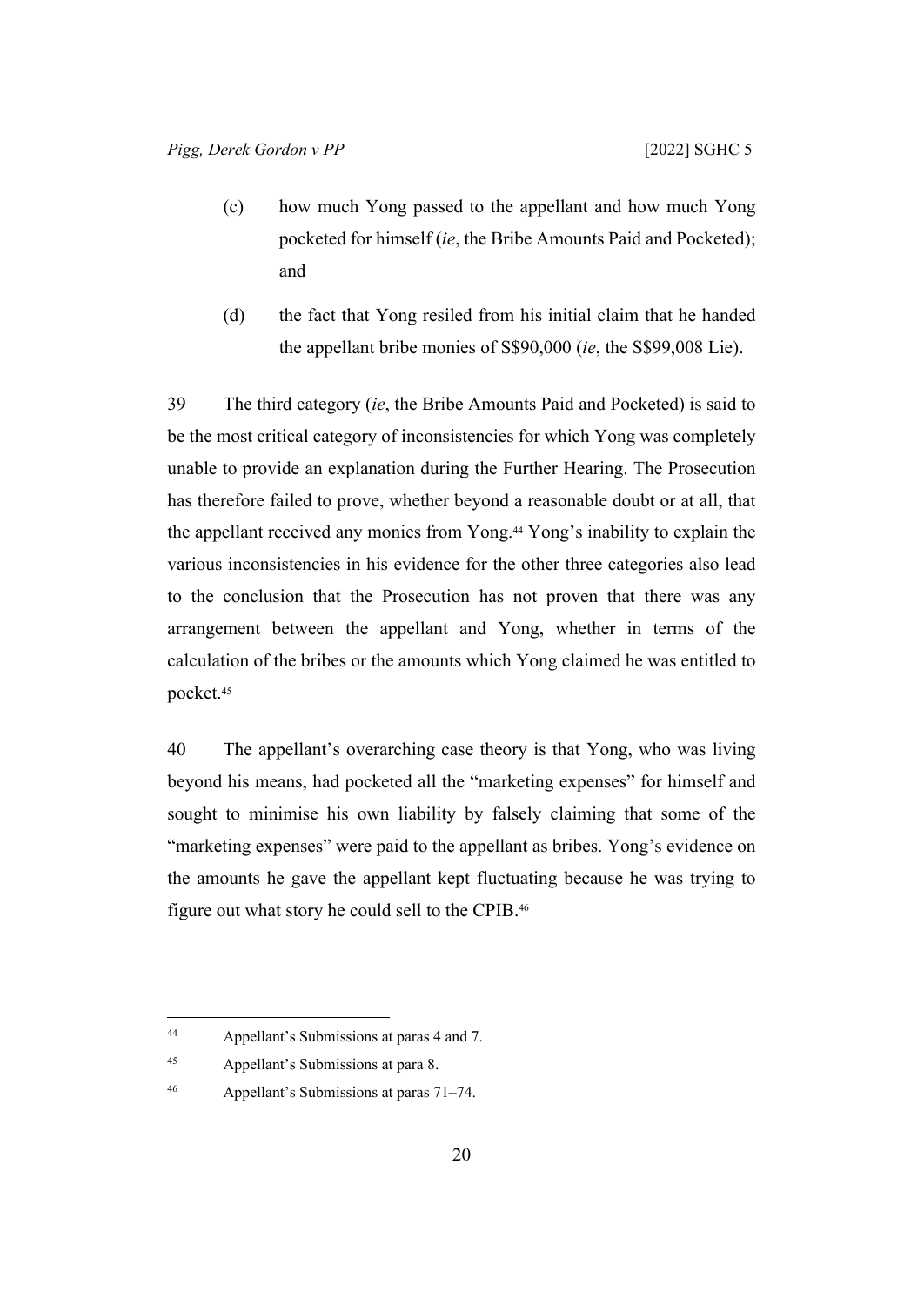41 The Prosecution, on the other hand, maintains that the DJ's findings on Yong's credibility remain correct even after taking into account the evidence adduced at the Further Hearing.<sup>47</sup> While Yong was unable to explain some of the inconsistencies during cross-examination at the Further Hearing,<sup>48</sup> this was largely due to the lapse of time and the absence of an opportunity for Yong to refresh his memory in relation to the Statements. When Yong had the benefit of his Statements during re-examination, he was able to explain the inconsistencies or show why his position had changed.49 More importantly, the effect of all the changes in Yong's evidence was to incriminate himself further while exculpating the appellant.<sup>50</sup> It also bears noting that only the inconsistencies in relation to the Bribe Formula and the Pocketed Amount Formula affect all eight charges against the appellant. The inconsistencies surrounding the Bribe Amounts Paid and Pocketed only affect four of the charges. The final inconsistency relates to the sum of S\$99,008, which is not the subject matter of any charge against the appellant.<sup>51</sup> In any event, none of the inconsistencies undermine Yong's core evidence that he had paid bribes to the appellant while keeping some sums for himself.<sup>52</sup>

42 As regards the appellants' case theory, the Prosecution submits that it makes no sense.53 Amongst other reasons, the end result of Yong's admissions was that he was convicted and sentenced for corruption, in relation to the bribe

| 47 | Respondent's Submissions dated 1 October 2021 ("Respondent's Submissions") at<br>para 20. |
|----|-------------------------------------------------------------------------------------------|
| 48 | Respondent's Submissions at paras 23–24.                                                  |
| 49 | Respondent's Submissions at para 25.                                                      |
| 50 | Respondent's Submissions at para 25.                                                      |
| 51 | Respondent's Submissions at para 22.                                                      |
| 52 | Respondent's Submissions at para 25.                                                      |
| 53 | Respondent's Submissions at para 66.                                                      |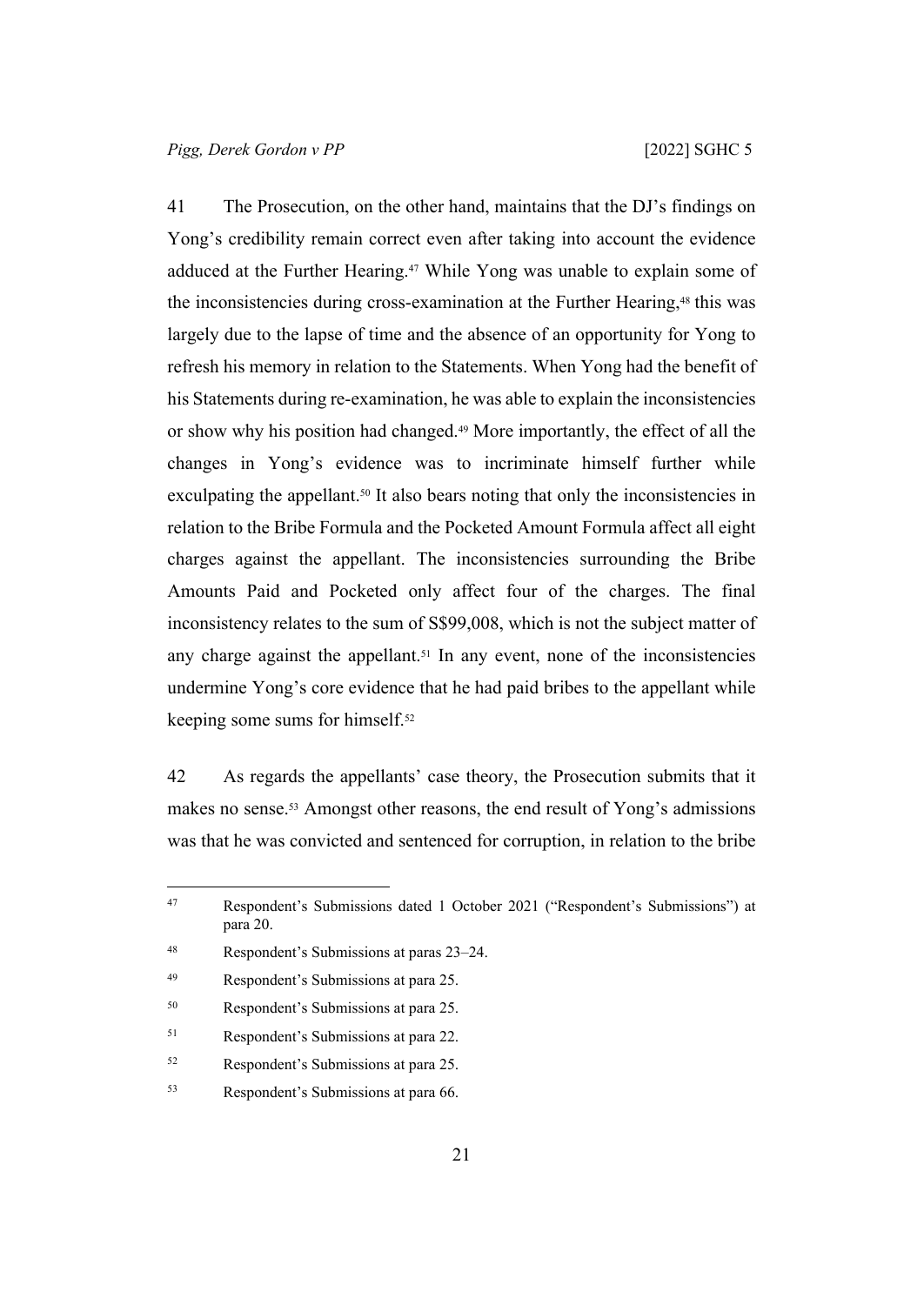monies he gave the appellant, and criminal breach of trust, in relation to the sums he kept for himself; he then testified at trial with nothing more to gain.<sup>54</sup>

## <span id="page-24-0"></span>(2) Analysis

43 In view of the parties' submissions, the question whether the appellant accepted bribe monies from Yong hinges on whether Yong's credit has been impeached and the related issue of whether Yong had a motive to falsely implicate the appellant. As noted, Yong was the only witness capable of giving direct evidence of whether and how much bribes were allegedly paid to the appellant.

## <span id="page-24-1"></span>(A) IMPEACHMENT: APPLICABLE LEGAL PRINCIPLES

44 To impeach a witness's credit is to disparage or undermine his character and moral reliability and worth, so as to show that his testimony in court should not be believed because he is of such a character and moral make-up that he is one who is incapable of speaking the whole truth under oath and should not be relied on: *Kwang Boon Keong Peter* at [19].

45 The procedure for impeachment is set out in s 157(*c*) of the Evidence Act (Cap 97, 1997 Rev Ed) ("Evidence Act") which reads:

<sup>54</sup> Respondent's Submissions at para 67.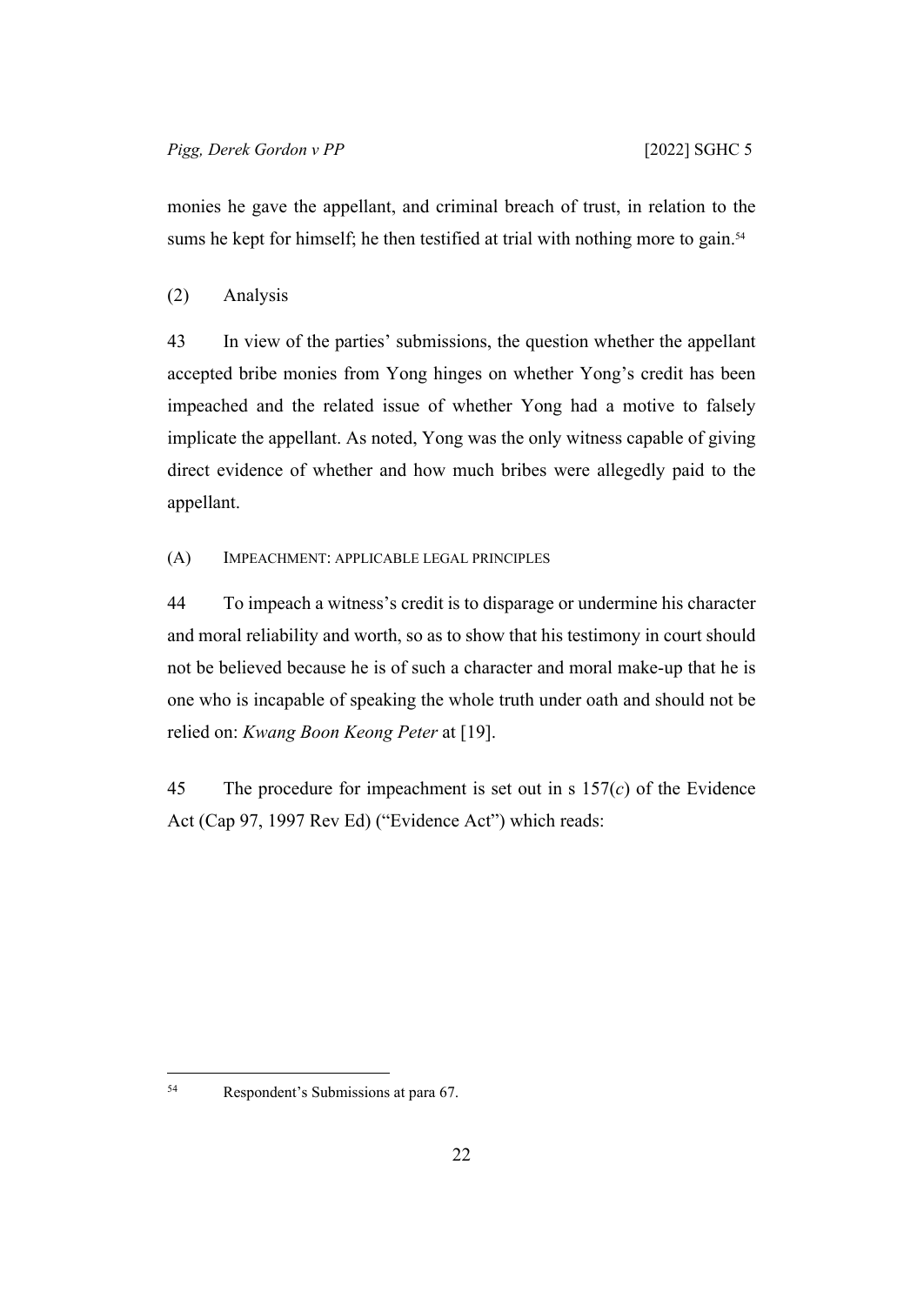**157.** The credit of a witness may be impeached in the following ways by the adverse party or, with the consent of the court, by the party who calls him:

…

(*c*) by proof of former statements inconsistent with any part of his evidence which is liable to be contradicted.

This provision allows for the impeachment of a witness's credit by proof of a former statement inconsistent with any part of his evidence in court which is liable to be contradicted. As Yong Pung How CJ held in *Kwang Boon Keong Peter* at [21], the mechanics for the proof of the former inconsistent statement are found in ss 147(1) and 147(2) of the Evidence Act.

46 Sections 147(1) and 147(2) of the Evidence Act operate through a threestep procedure, as laid down in the oft-quoted case of *Muthusamy v Public Prosecutor* [1948] MLJ 57 (see *Kwang Boon Keong Peter* at [21]):

(a) The court must first read the witness' former statement in question.

(b) If the court determines that the difference between the former statement and his oral testimony amounts to a serious discrepancy or a material contradiction so as to affect the credit of the witness, the court may permit the witness to be asked whether he made the alleged statement. If the witness denies having made it, then the matter must either be dropped or the document must be formally proved by calling the writer or by proving in some other way that the witness did make the statement.

(c) If the witness admits making the former statement or is proved to have made it, then the two conflicting versions must be carefully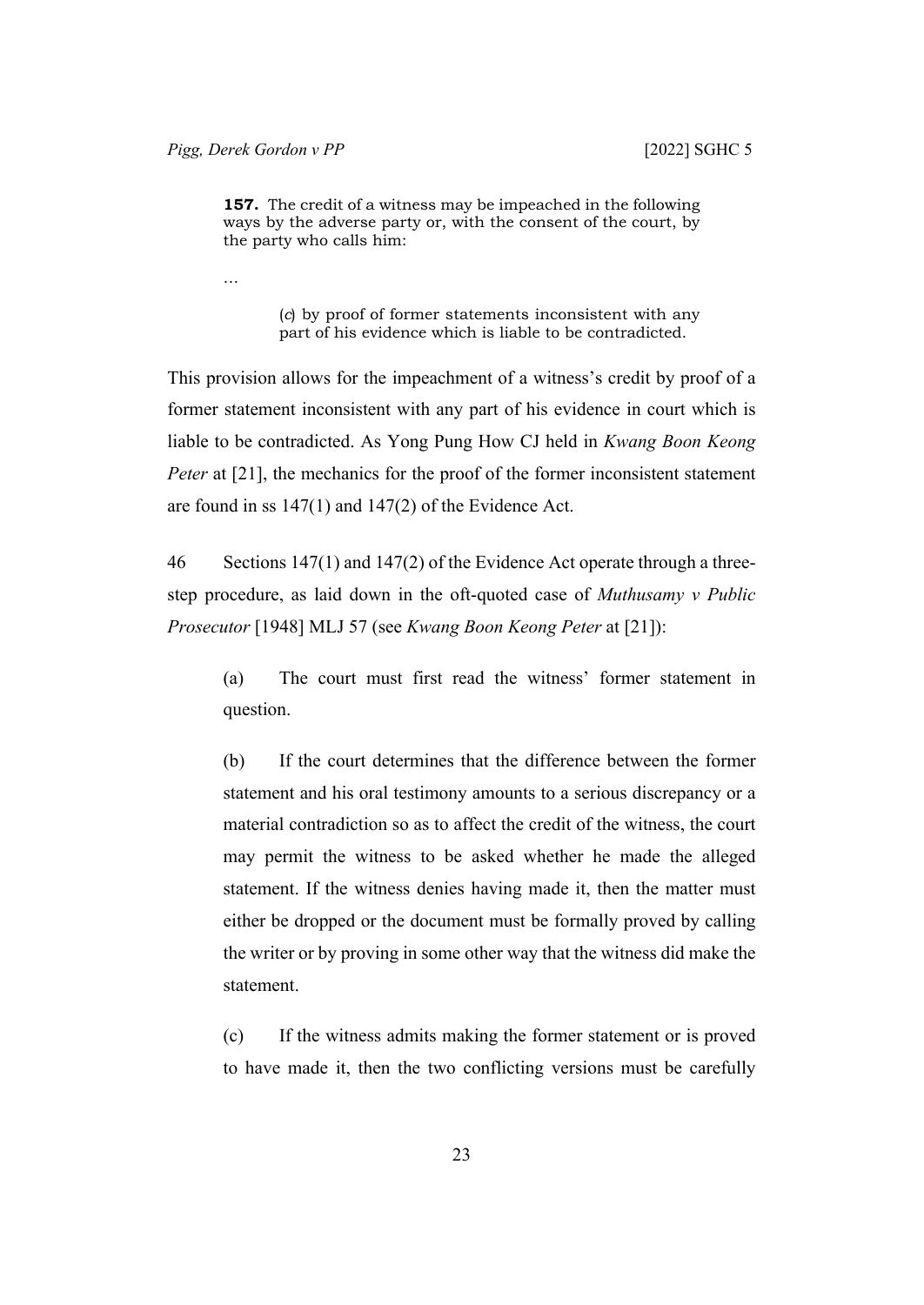explained to him and he must have a fair and full opportunity to explain the difference. If the witness can, then his credit is saved.

47 After going through this procedure, the witness' credibility stands to be assessed as a whole together with the rest of the evidence (*Kwang Boon Keong Peter* at [21]). This is why Yong CJ held that it is apt for the court to make a ruling on the impeachment proceedings at the close of the case, instead of immediately after the close of the impeachment exercise. The same view was echoed in *Loganatha* at [56]:

In our opinion, there is no requirement that the trial judge must, at any stage of the trial, make a ruling on whether the credit of the witness is impeached. *All that is required is that the court must consider the discrepancies and the explanation proffered by the witness for the purpose of an overall assessment of his credibility.* …

[emphasis added]

The assessment of the discrepancies and the explanation provided must be directed towards the ultimate inquiry of whether the witness should not be believed because he is untruthful under oath and an unreliable witness. If so, the witness' credit must be impeached.

48 It is also well-settled that the impeachment of a witness's credit does not necessarily entail a total rejection of all his evidence. The court must carefully scrutinise the whole of the evidence to determine which aspect might be true and which aspect should be disregarded: *Public Prosecutor v Somwang Phatthanasaeng* [1990] 2 SLR(R) 414 at [43].

<span id="page-26-0"></span>(B) PRELIMINARY MATTERS

49 Before delving into the analysis of whether Yong's credit has been impeached, I make two preliminary points.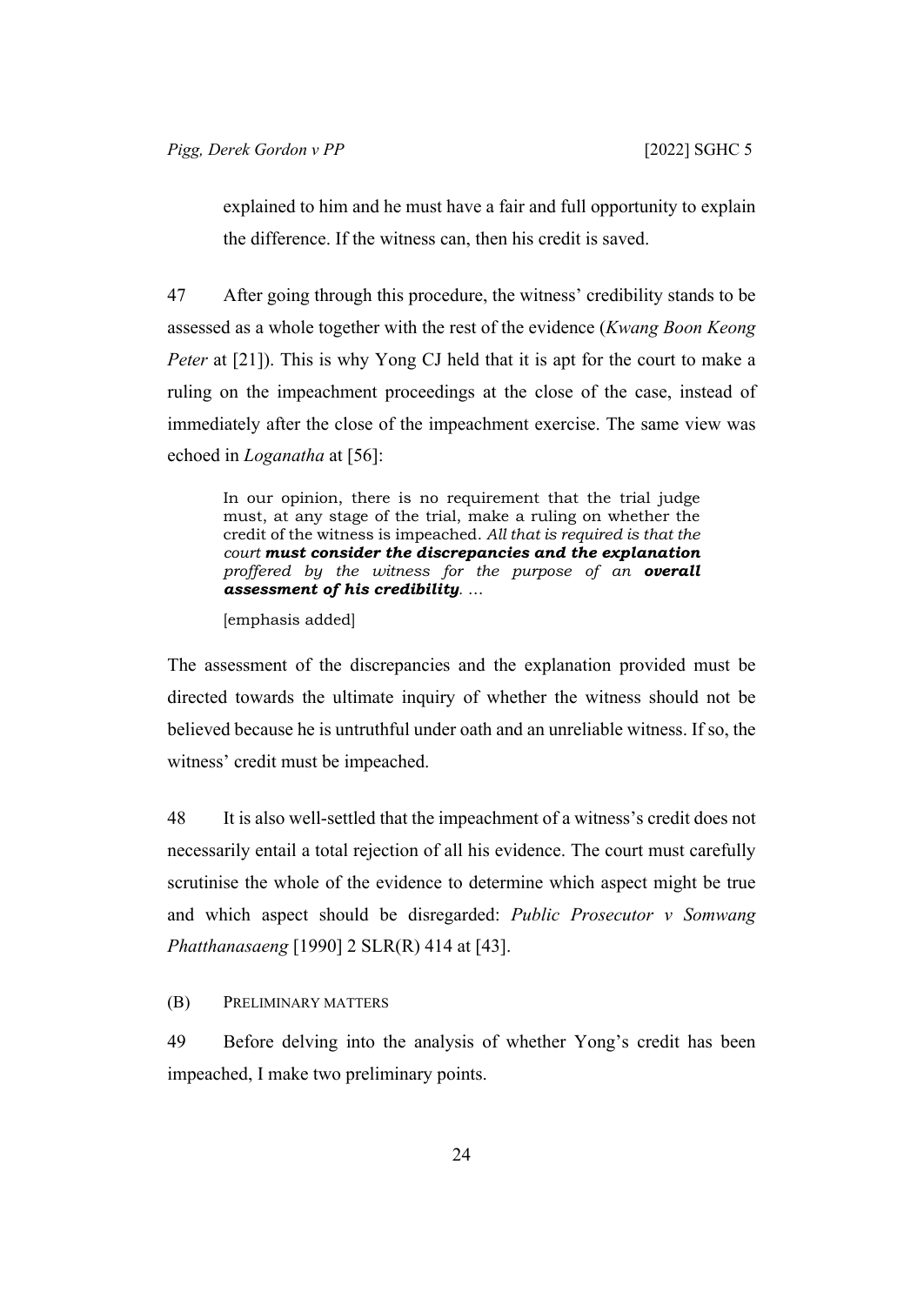50 First, it is undisputed that Yong made all the Statements, and as I have found above, the Statements (except the 3rd CPIB Statement) contained allegations which are inconsistent with his oral evidence at trial.

51 Second, the appellant should not have identified a category of inconsistencies labelled the "Pocketed Amount Formula" (see above at [\[38\(b\)](#page-21-2)]). This category deals with inconsistencies as to (a) how Yong calculated the amount he would pocket for himself, and (b) whether there was any agreement between him and the appellant in that regard. Yong's conflicting positions on how he determined the amount he would pocket arise from the same sources as his inconsistent positions on the Bribe Amounts Paid and Pocketed. There is therefore no need for a standalone category for the former.

52 As for whether there was an agreement that Yong could pocket some of the bribe monies, this was not a material inconsistency I identified in delivering the CM Decision. While Yong took apparently conflicting positions as to whether this arrangement was in the form of an express agreement or an implicit understanding,<sup>55</sup> this was merely a minor inconsistency which barely undermines Yong's allegation that he had passed bribe monies to the appellant. It is insufficient to cast a doubt on Yong's central position throughout the Statements and oral testimony, which was that there was some arrangement, be it spoken or unspoken, between Yong and the appellant that Yong could keep some of the "marketing expenses". Yong's evidence of such an arrangement presupposes the existence of a corrupt arrangement between the appellant, and therefore points towards a finding that Yong did in fact pass some of the "marketing expenses" to the appellant as bribes, but this still had to be

<sup>55</sup> ABOD at p 19 (1st CPIB Statement at para 55); ABOD at p 231 (4th CPIB Statement at para 103); ABOD at p 246 (1st CBT Statement at A2); ROP at p 200 (NE dated 11 April 2018 at p 35 lines 9–25).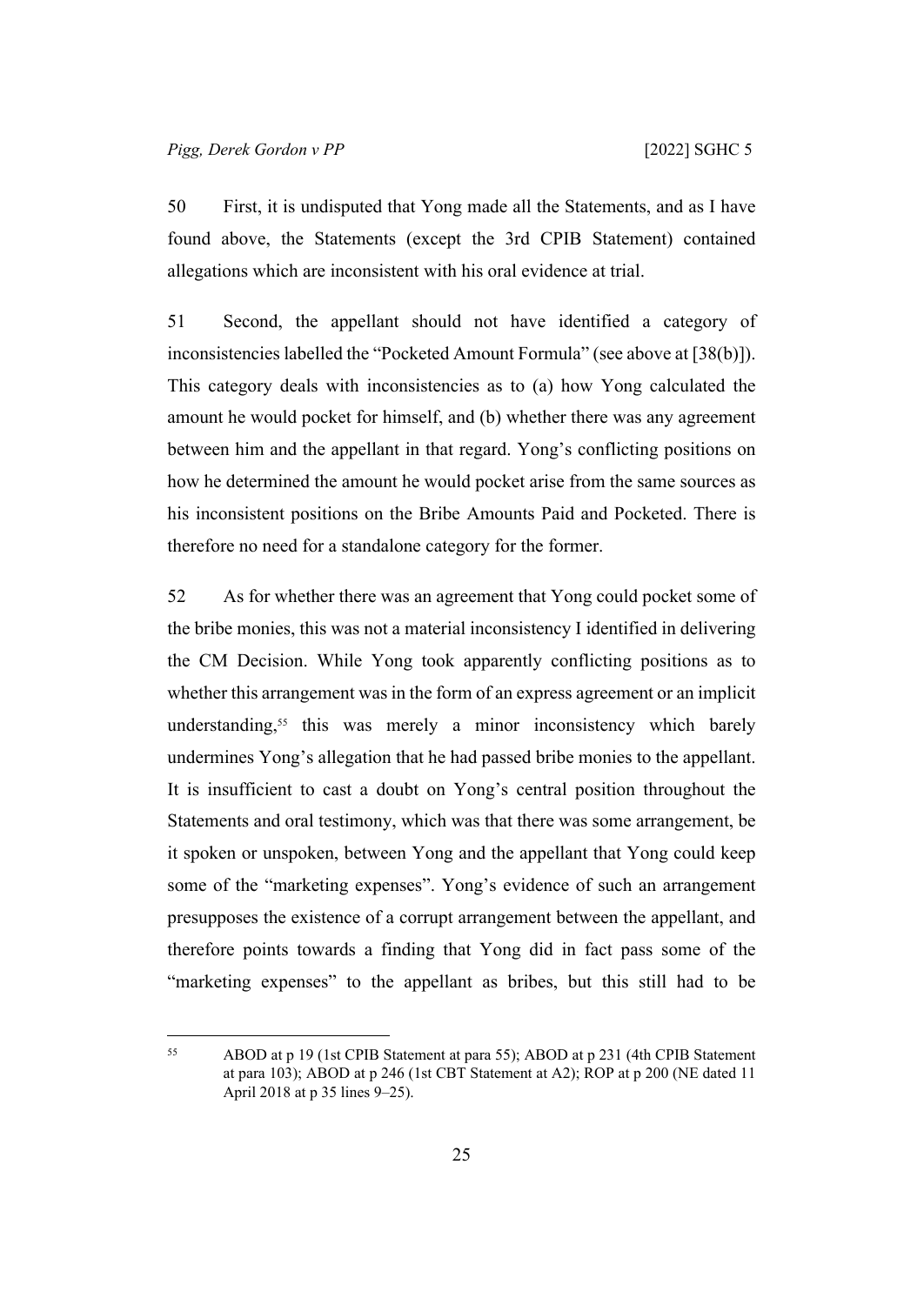considered alongside whether Yong was able to account for his various inconsistent positions on the Bribe Formula, the Bribe Amounts Paid and Pocketed, and the S\$99,008 Lie. As mentioned at [[27\]](#page-17-1) above, these inconsistencies could potentially lead to lines of inquiry which reveal that Yong did not in fact bribe the appellant. It was at the Further Hearing that these lines of inquiry were explored.

53 I turn next to set out Yong's explanations for the inconsistencies identified in the CM Decision, *ie*, the S\$99,008 Lie, the Bribe Amounts Paid and Pocketed and the Bribe Formula.

<span id="page-28-1"></span><span id="page-28-0"></span>(C) THE THREE AREAS OF INCONSISTENCIES

*(I) THE S\$99,008 LIE*

54 At the Further Hearing, Yong was afforded the opportunity to explain why he had lied about the sum of S\$99,008 and why he had a change of heart to come clean subsequently. Yong said that at the start of the investigations, he lied about the S\$99,008 not because he intended to push the blame to the appellant,<sup>56</sup> but because he was afraid that he would go to jail.<sup>57</sup> Even as investigations progressed, Yong's conscience did not prick him enough to tell the CPIB that he took the entire amount of S\$99,008 for himself.58 However, he eventually decided to come clean about pocketing the entire sum for two reasons. First, SSI Xie contacted Yong and told him that the buyer denied receiving payments. Yong was frightened by what SSI Xie said and thus decided

<sup>56</sup> NE dated 31 August 2021 at p 116 lines 7–17.

<sup>57</sup> NE dated 31 August 2021 at p 114 line 14 to p 115 line 23.

<sup>58</sup> NE dated 30 August 2021 at p 131 line 11 to p 132 line 8; ABOD at p 232 (4th CPIB Statement at para 105).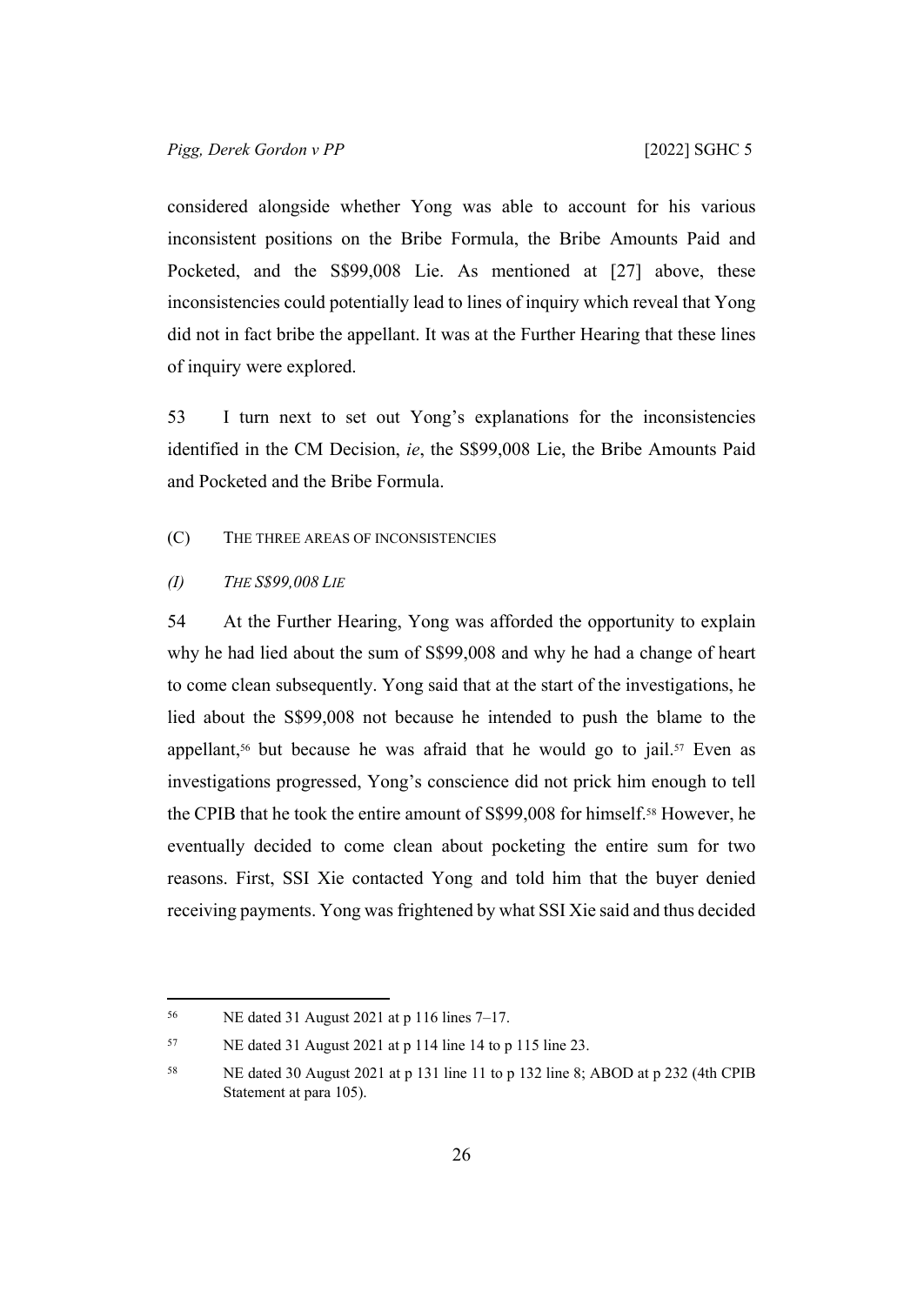to admit that he had taken the sum of S\$99,008 for himself.<sup>59</sup> He also thought that it was better for the CPIB to hear an admission from him rather than for them to find out the truth subsequently, since there was a paper trail showing that he paid the option fee for a new three-room condominium unit during the same period of time.<sup>60</sup> Second, he claimed that this lie had been bothering him.<sup>61</sup> He candidly acknowledged at the Further Hearing that he made a "wrong judgment" by falsely implicating the appellant previously.<sup>62</sup>

## <span id="page-29-0"></span>*(II) THE BRIBE AMOUNTS PAID AND POCKETED*

55 The next area of material inconsistency relates to the Bribe Amounts Paid and Pocketed. As a preliminary point, I will first consider the appellant's claims that Yong gave "at least seven to eight versions of evidence" in respect of the amounts he pocketed and "numerous conflicting accounts of how much he allegedly passed to the [a]ppellant".63 Exhibit T2, which is annexed to the appellant's submissions, summarises the alleged inconsistencies in Yong's evidence relating to how much he was entitled to pocket.64 As the Prosecution pointedly observes, "[e]ven on a cursory examination of T2, it is clear that this number was an exaggeration and that many of the purported 'inconsistencies'

<sup>59</sup> NE dated 30 August 2021 at p 128 lines 14–22, p 129 lines 8–17, p 130 lines 21–24, p 132 lines 14–18.

 $60$  NE dated 30 August 2021 at p 134 lines 4–9.

<sup>&</sup>lt;sup>61</sup> NE dated 30 August 2021 at p 129 line 20 to p 130 line 16 (read with NE dated 31) August 2021 at p 66 line 24 to p 68 line 11); NE dated 30 August 2021 at p 140 lines 12–18 (read with NE dated 31 August 2021 at p 68 line 25 to p 70 line 12).

<sup>&</sup>lt;sup>62</sup> NE dated 30 August 2021 at p 129 line 25 to p 130 line 6.

<sup>63</sup> Appellant's Submissions at paras 57 and 61.

<sup>64</sup> Appellant's Submissions at paras 55–56.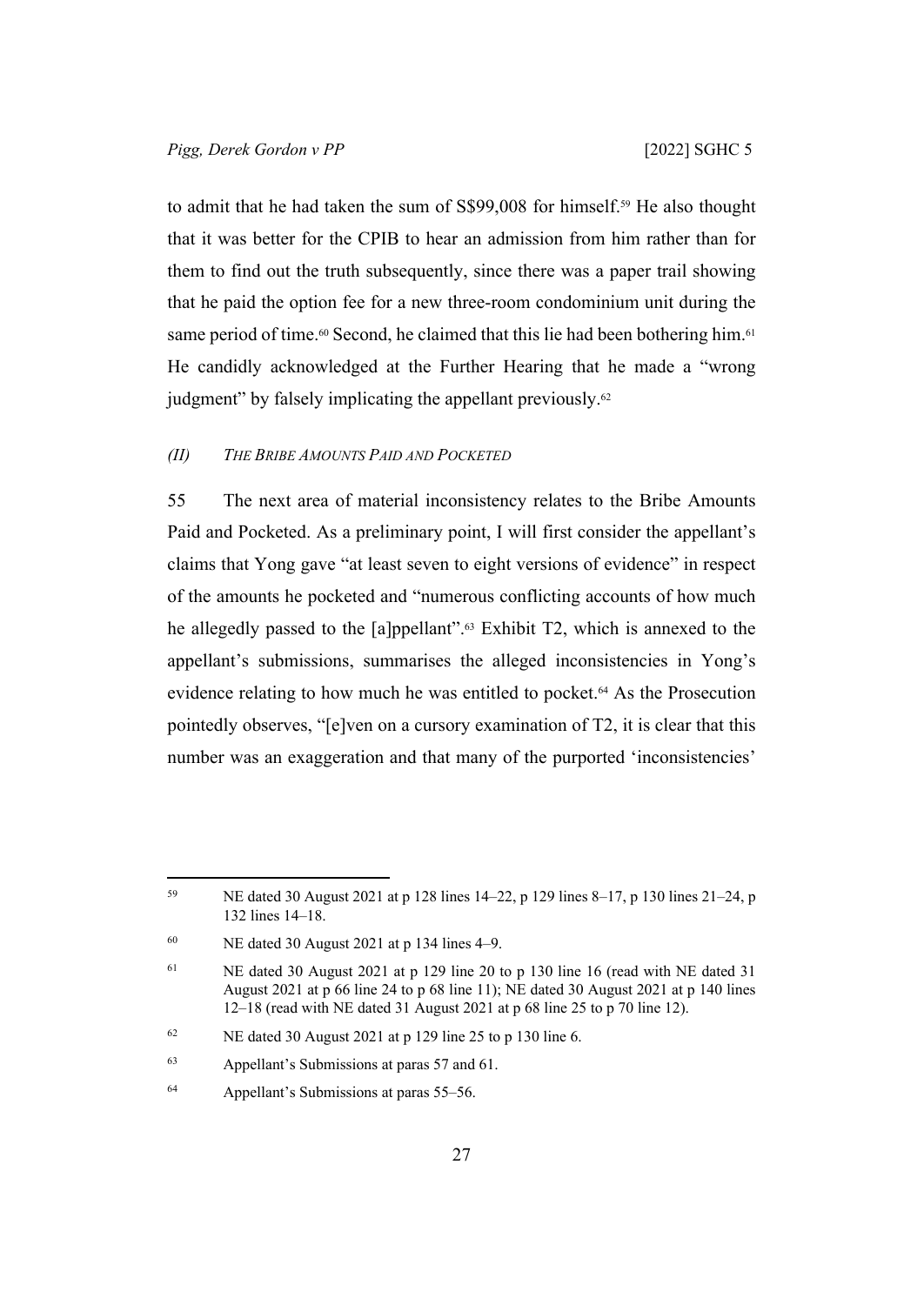were overblown."65 The number of inconsistent accounts of how much Yong allegedly gave the appellant was also overstated.

56 In fact, there are only two broad variants of how Yong determined the amount to pocket for himself. The first is that he would round down the "marketing expenses" to the nearest ten thousand dollars and pocket the balance. This is found in his 1st CPIB Statement. The second is that he pocketed *approximately* 25% of the "marketing expenses". This version can be found in Yong's 4th CPIB Statement,<sup>66</sup> 1st CBT Statement,<sup>67</sup> 7th CPIB Statement<sup>68</sup> and oral testimony before the DJ.69 These two versions are highlighted above at [[21\]](#page-12-0)–[[22\]](#page-13-0).

57 According to the appellant, Yong said in his 3rd CPIB Statement that he did not pocket anything. The appellant interprets the following sentence in the 3rd CPIB Statement to mean that Yong passed the appellant the entire sum which MCT designated as "marketing expenses":<sup>70</sup>

… [The appellant] had agreed to accept the amount MCT invoiced Trans[o]cean in return for us giving him a cash 'marketing expense' of US\$34,430/-, or 1.14% of MCT's profit margin, as a reward which I personally passed to [the appellant].

This sentence was repeated seven times for seven other transactions, with variations in the amount of "marketing expense". For the ninth transaction described in the 3rd CPIB Statement, Yong stated that "[he] had passed a cash

<sup>65</sup> Respondent's Submissions at para 46.

<sup>66</sup> ABOD at p 231 (4th CPIB Statement at para 103 (read with para 102)).

<sup>67</sup> ABOD at p 246 (1st CBT Statement at para 28).

<sup>68</sup> ABOD at p 292 (7th CPIB Statement at para 118).

<sup>69</sup> ROP at p 200 (NE dated 11 April 2020 at p 35 lines  $14-16$ ).

<sup>70</sup> ABOD at p 80 (3rd CPIB Statement at para 81).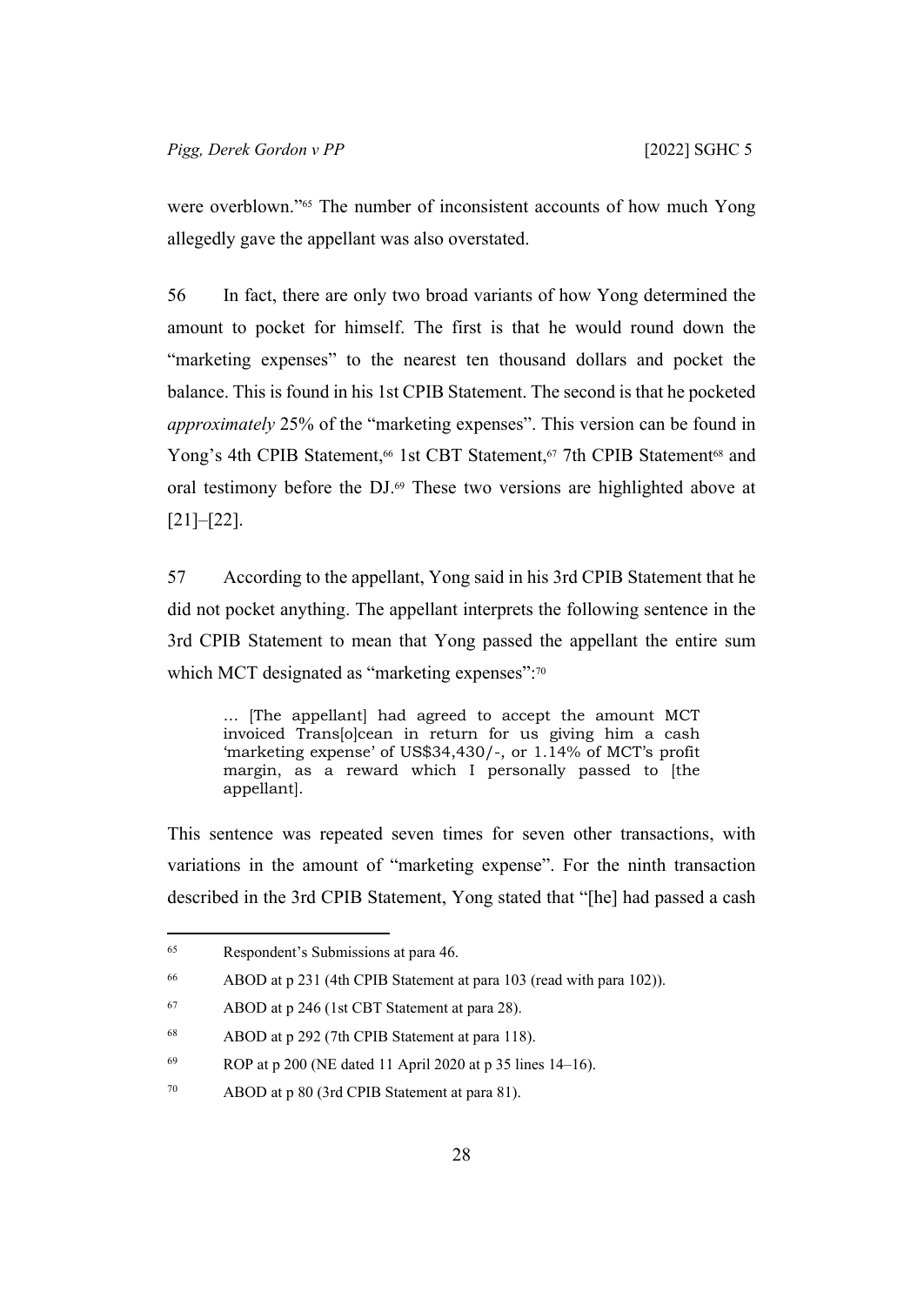'marketing expense' of US\$51,440/-, or about 1.58% of MCT's profit margin, to [the appellant] as a reward."71 These sentences, read on their own, appear to support the interpretation advocated by the appellant.

58 However, such an interpretation ignores the context in which the 3rd CPIB Statement was recorded. The 3rd CPIB Statement was a continuation of Yong's 1st CPIB Statement and 2nd CPIB Statement. In these two earlier statements, Yong described the corrupt transactions he had with the appellant and consistently took the position that he pocketed some of the "marketing expenses" set aside by MCT. The focus of the 3rd CPIB Statement was thus to identify the MCT invoices which correspond to each corrupt transaction described in his earlier two statements.72 This was the issue which Yong directed his mind to when making the 3rd CPIB Statement; he did not intend to put on record a different position regarding the amount he actually gave the appellant. This is buttressed by the fact that before the 3rd CPIB Statement was recorded, Yong read his 1st CPIB Statement and 2nd CPIB Statement and told the CPIB that he had no amendments to make.73 In other words, at the time the 3rd CPIB Statement was recorded, he stood by his position that he pocketed a portion of the "marketing expenses". In any case, Yong's position at the appellant's trial remained fully consistent with his admission that he did pocket some of the "marketing expenses". Properly understood in its context, while the language in the 3rd CPIB Statement had been imprecise, it could not be said to reflect Yong's position that he had passed the *entire* "marketing expense" to the appellant for each transaction.

<sup>71</sup> ABOD at p 80 (3rd CPIB Statement at para 80).

<sup>72</sup> See ABOD at pp 77–84 (3rd CPIB Statement at paras 73–74, 80–82 and 84–90).

<sup>73</sup> ABOD at p 77 (3rd CPIB Statement at para 72).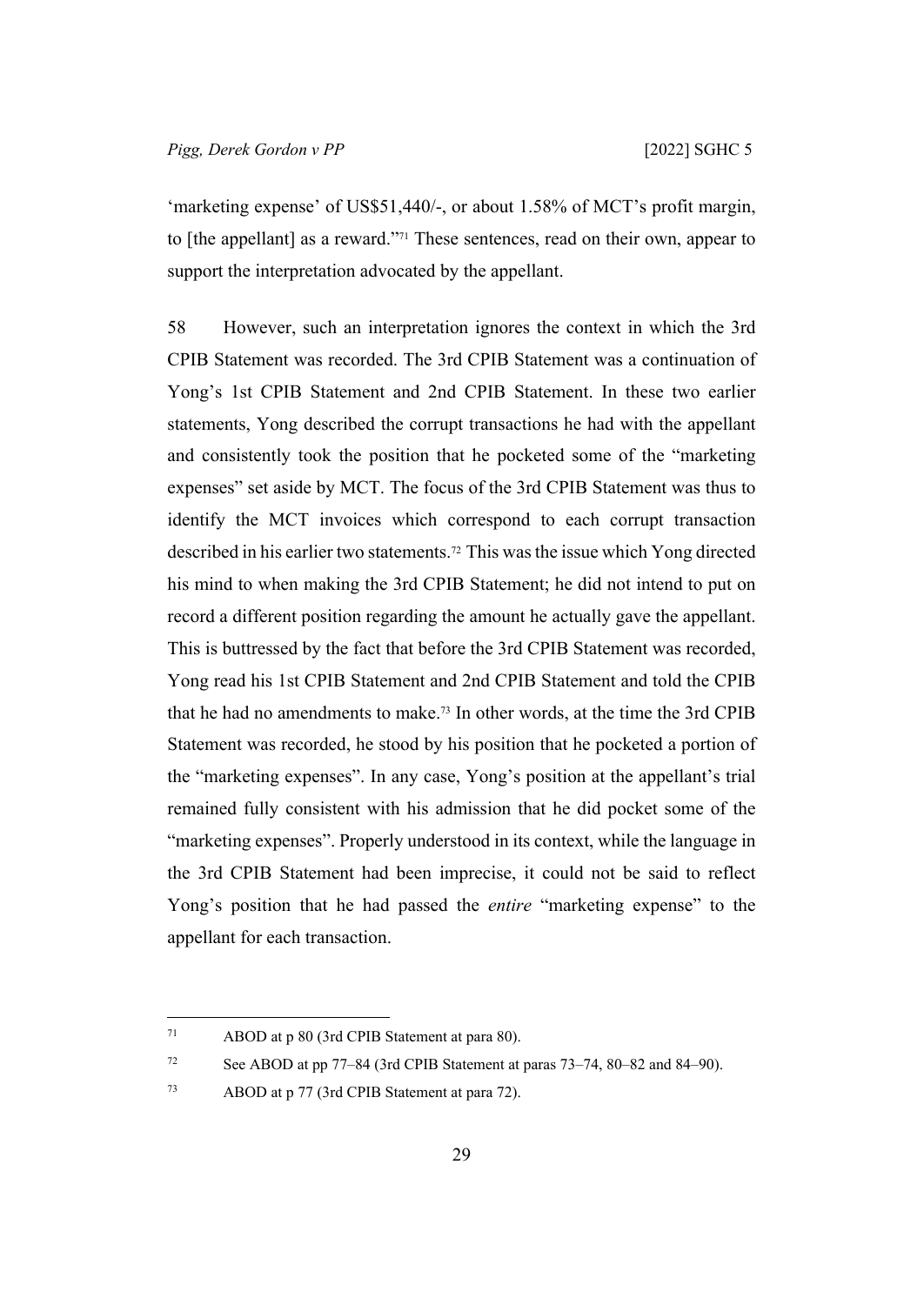59 This conclusion is reinforced by Yong's oral testimony at the Further Hearing. He repeatedly disagreed with counsel for the appellant's suggestion that he had told the CPIB in his 3rd CPIB Statement that he passed all the "marketing expenses" to the appellant.<sup>74</sup> He firmly insisted that he told the CPIB that he took a portion of the "marketing expenses" but could not recall when he said this,<sup>75</sup> presumably due to the lapse of time and the lack of an opportunity to read through all the Statements before he took the stand at the Further Hearing.

60 Next, the appellant claims that Yong said in his 1st CPIB Statement that S\$6,000 was given to the appellant in relation to the 8th Charge.<sup>76</sup> This allegedly added to the inconsistencies surrounding Yong's evidence on the 8th Charge. However, the 1st CPIB Statement stated that this S\$6,000 was paid in respect of a transaction involving the sale of crane booms.<sup>77</sup> The transaction in connection with the 8th Charge concerned the sale of tubular goods. Yong also explained during the Further Hearing that this S\$6,000 was paid in relation to Transocean's purchase of crane booms, which is a separate transaction from the order for tubular goods.<sup>78</sup>

61 Finally, the appellant seeks to argue that the last two statements, the 7th CPIB Statement and the 2nd CBT Statement, represent Yong's position that he was not sure about the exact amounts he had given to the appellant. According to the appellant, this position conflicts with Yong's earlier statements where he

<sup>&</sup>lt;sup>74</sup> NE dated 30 August 2021 at p 49 line 11 to p 53 line 7 and p 59 lines 19–24.

<sup>&</sup>lt;sup>75</sup> NE dated 30 August 2021 at p 63 lines 14–23 and p 64 lines 9–12.

<sup>76</sup> T1.

<sup>77</sup> ABOD at p 19 (1st CPIB Statement at para 57).

<sup>78</sup> NE dated 30 August 2021 at p 108 line 22 to p 109 line 10; NE dated 31 August 2021 at p 45 line 18 to p 48 line 21.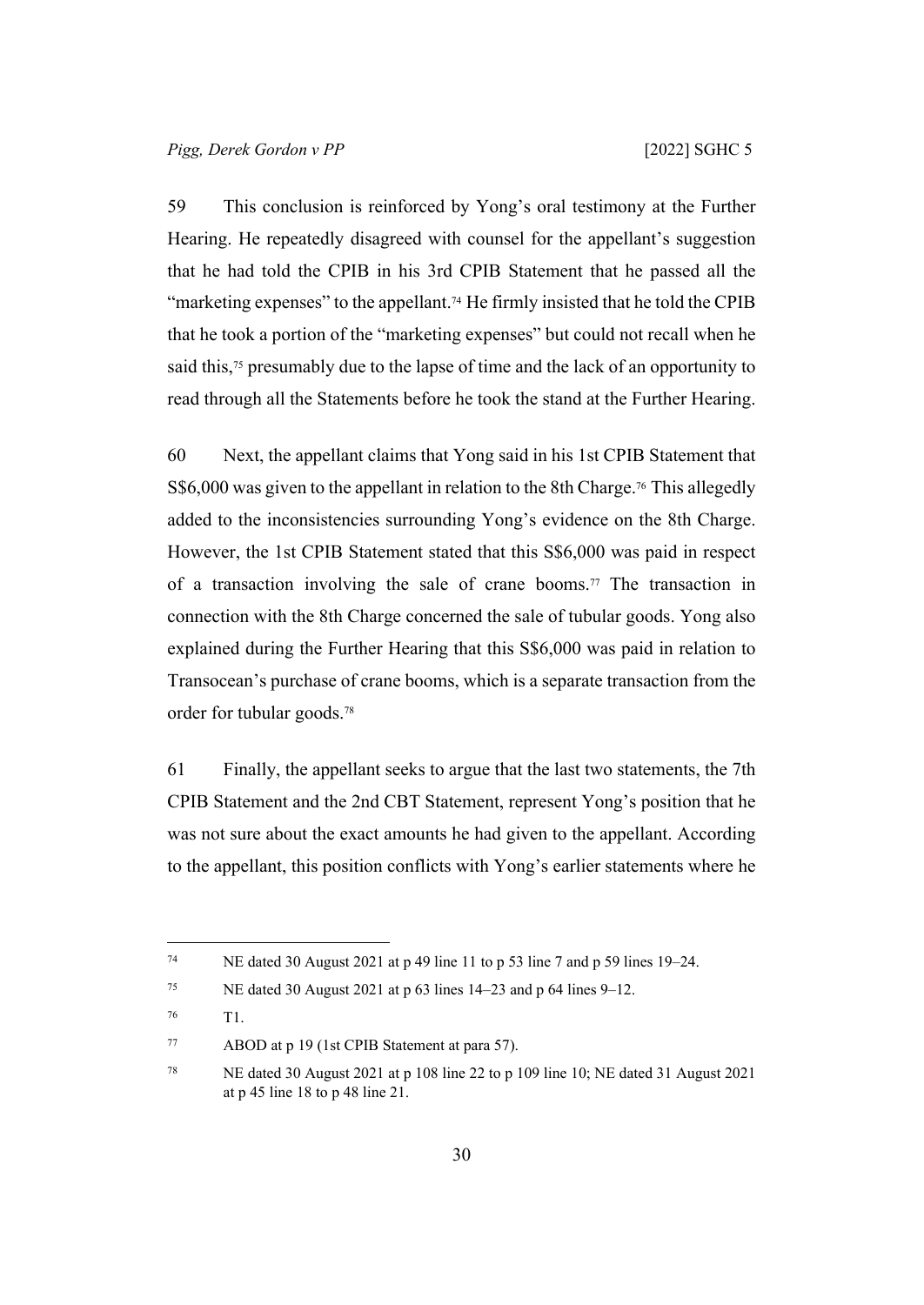was able to articulate the sums he allegedly handed the appellant.<sup>79</sup> With respect, this is an unfair characterisation of Yong's evidence. As with the 3rd CPIB Statement, the 7th CPIB Statement and 2nd CBT Statement have to be read alongside Yong's earlier statements. In both the 7th CPIB Statement and 2nd CBT Statement, Yong had the opportunity to read through his earlier statements and chose to make only one amendment to his earlier statements concerning the S\$99,008 Lie.<sup>80</sup> Implicitly, Yong was affirming what he had said in his earlier statements. More importantly, in Yong's earlier statements, he should not be understood as claiming that he was absolutely certain of the *exact* sums he had given the appellant. The very first statement was the 1st CPIB Statement, which was given approximately three years after the bribe in the 8th Charge was allegedly paid. Yong must thus be understood as providing a figure based on his best recollection of events. There is therefore no conflict between Yong's 7th CPIB Statement and 2nd CBT Statement on the one hand, and his earlier statements on the other.

62 I therefore reaffirm my conclusion that the only inconsistencies on the Bribe Amounts Paid and Pocketed are those set out above at [\[21](#page-12-0)]–[\[22](#page-13-0)].

63 I now proceed to set out Yong's further evidence on this point. At the Further Hearing, Yong testified under cross-examination that he could not recall why he came up with these variants in the quantum of bribe for the 1st Charge.<sup>81</sup> When counsel for the appellant asked Yong to account for the inconsistencies in the quantum for the other charges, Yong responded that he might have made

<sup>79</sup> T1; See NE dated 31 August 2021 at p 9 line 21 to p 10 line 10.

<sup>80</sup> ABOD at p 291 (7th CPIB Statement at para 116) and at p 296 (2nd CBT Statement at para 30).

<sup>&</sup>lt;sup>81</sup> NE dated 30 August 2021 at p 86 line 20 to p 87 line 8; NE dated 31 August 2021 at p 9 line 21 to p 13 line 6.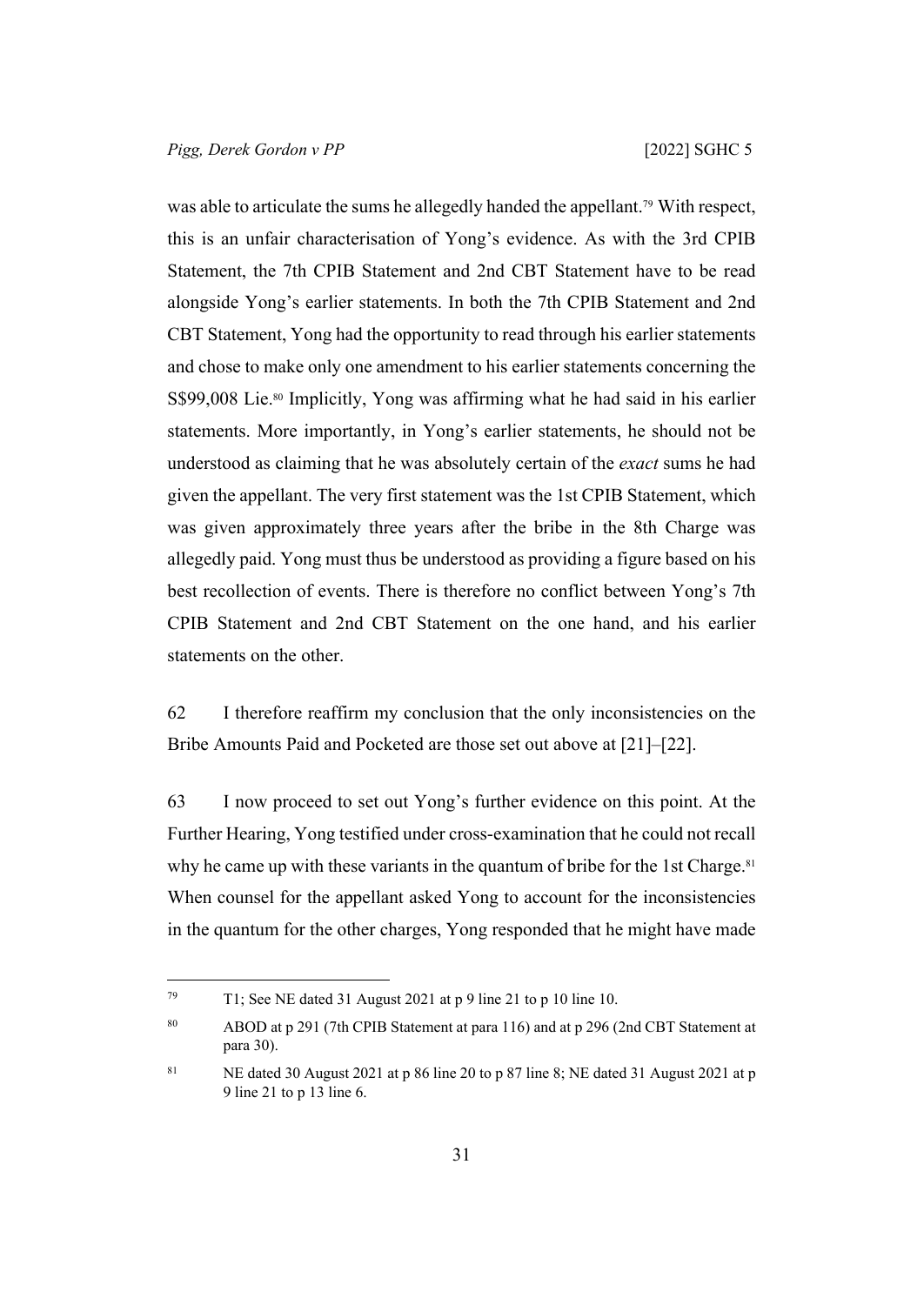errors at the time his statements were taken but he could not recall why he made those errors.<sup>82</sup>

<span id="page-34-0"></span>64 However, Yong was able to offer some explanation for the change in the quantum of bribes during re-examination once he was directed to the relevant part of his 4th CPIB Statement, which read:<sup>83</sup>

101 I am now informed by the recording officer that based on my previous statement, *it was calculated that I had stated giving to [the appellant] over S\$400,000/- in cash 'marketing expenses['], out of which I had stated that I kept over S\$40,000/ for myself* without his permission.

102 The recording officer then asks me whether I found the figures in Paragraph 101 to be accurate. I wish to say that *on average, I would have kept 25% of the cash 'marketing expenses' meant to be given to [the appellant] for myself.* 25% is a rough estimate of mine, so I cannot say for sure how much of each cash 'marketing expense' I was supposed to pass to [the appellant] I ended up keeping for myself. *But based on adding up the amount of cash 'marketing expenses' I had stated in my last statement was for [the appellant], I had given over S\$300,000/- to [the appellant] while I kept over S\$100,000/- for myself. This means that the figure of S\$40,000/- I stated I had kept for myself in my last statement is not accurate.*

[emphasis added]

In re-examination, Yong explained that he checked through the figures in his previous statements and noticed that they were inaccurate based on his recollection that it was agreed that he could keep one-quarter of the "marketing expenses" for himself.<sup>84</sup>

<sup>82</sup> NE dated 31 August 2021 at p 13 line 9 to p 14 line 8.

<sup>83</sup> NE dated 31 August 2021 at p 97 line 25 to p 98 line 21.

<sup>84</sup> NE dated 31 August 2021 at p 99 line 21 to p 100 line 16.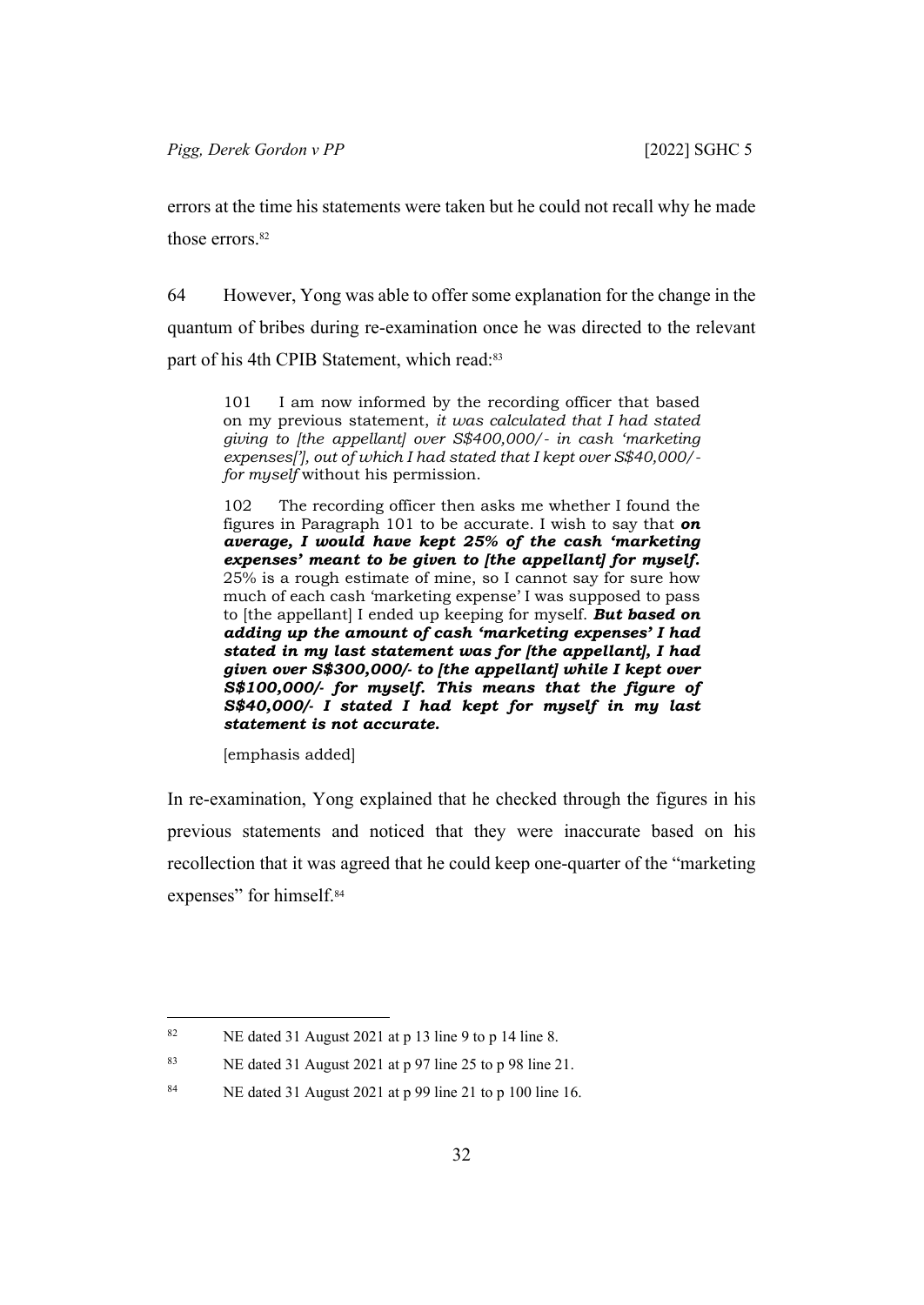## <span id="page-35-0"></span>*(III) THE BRIBE FORMULA*

65 As noted above at [\[19](#page-12-1)], Yong appeared to have put forward two versions of how he calculated the quantum of bribe monies to be given to the appellant. The appellant, however, submits that Yong gave a third account of how he calculated the bribes to be paid to the appellant: he used a "rough formula" which the appellant was aware of.<sup>85</sup> This version was allegedly contained in Yong's 3rd CPIB Statement and 4th CPIB Statement. I set out the relevant portion of Yong's 3rd CPIB Statement:<sup>86</sup>

76 … What [the appellant] had in mind would be given to him is about 2 to 3% of the invoiced amount to [Transocean], but that is not possible all the time due to the low profit margins and other expenses which MCT had to bear. So on average, what [the appellant] was given is actually about 1.5% of the invoiced amount to [Transocean].

66 In a similar vein, the 4th CPIB Statement stated that "[the appellant] would normally want 3%, but MCT usually can only afford to give him 1.5% to 2.0%."87 In truth, this alleged "third version" is consistent with Yong's oral testimony that "no formula" was used to calculate the quantum of bribes payable to the appellant. To Yong, a "formula" referred to a method of calculation that is closely adhered to.<sup>88</sup> As is readily apparent from this alleged "third version", there is a margin of variability in the percentage of the invoiced amount he set aside for the appellant, which coheres with Yong's oral evidence that he did not strictly follow any fixed "percentage" formula in arriving at the bribe amount.

<sup>85</sup> Appellant's Submissions at paras  $40(b)$  and  $41$ .

<sup>86</sup> Appellant's Submissions at para 41; NE dated 30 August 2021 at p 40 line 10 to p 41 line 7; ABOD at p 78 (3rd CPIB Statement at para 76).

<sup>87</sup> ABOD at p 232 (4th CPIB Statement at para 105).

<sup>88</sup> NE dated 31 August 2021 at p 52 line 22 to p 53 line 5.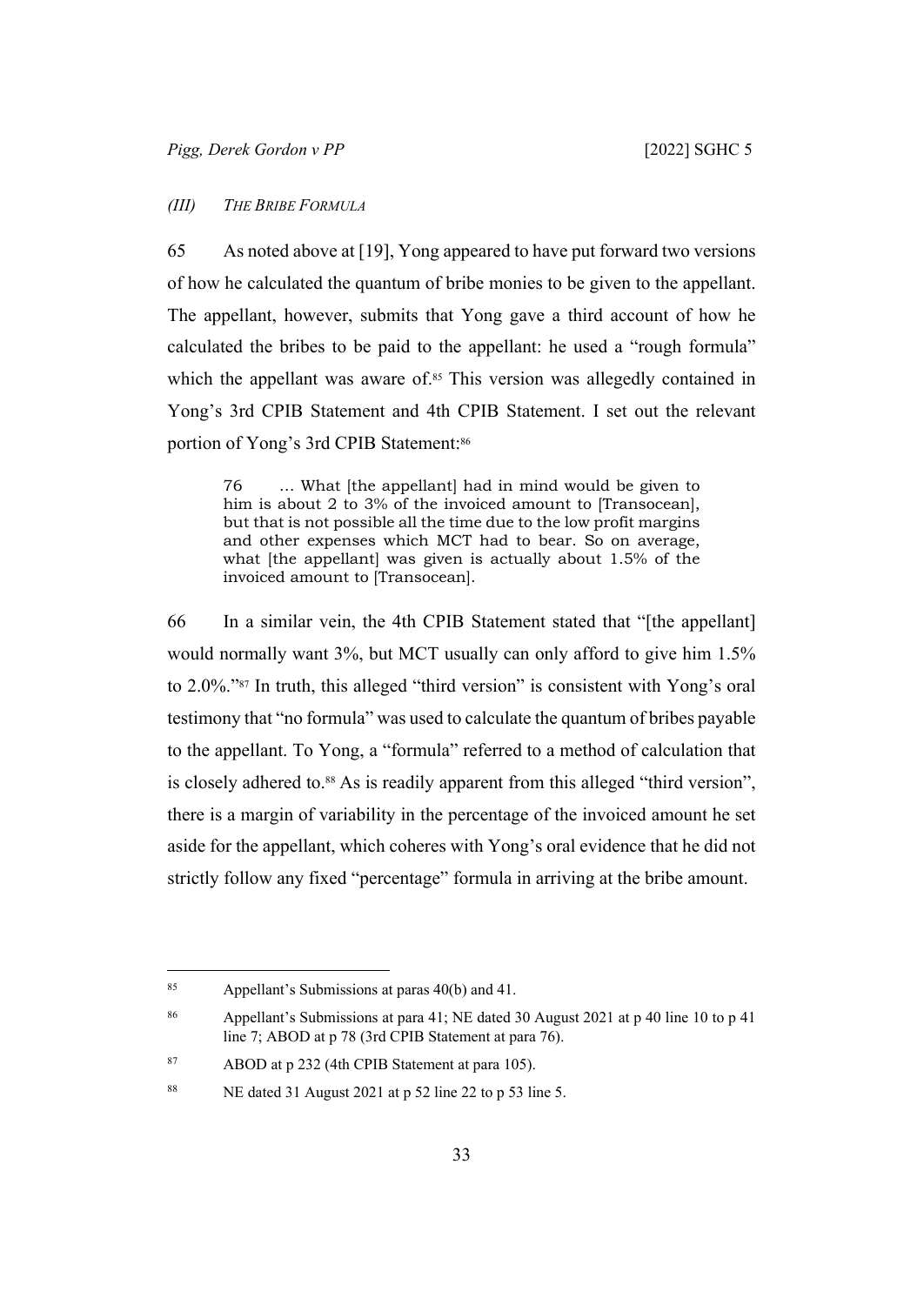67 The appellant also points out that this "third version" gives rise to an inconsistency as to whether the appellant knew how much he would be receiving as bribes.<sup>89</sup> However, the appellant's knowledge in this regard is not related to the issue of whether Yong used a percentage-based "formula" to determine how much the appellant would receive for each transaction. This much was acknowledged in the appellant's own submissions.<sup>90</sup> More fundamentally, this is not a material inconsistency. The appellant's awareness as to how much bribe monies he would be receiving for each transaction is not sufficiently probative of whether the appellant did in fact receive bribes from Yong as stated in the charge, or whether the appellant knew that the alleged gratification was a reward for agreeing to transact at a price above the lowest price possible, these being the two main issues for this court's determination given the way the appellant's case was framed.

68 For the foregoing reasons, the analysis will proceed on the basis that Yong only gave two inconsistent accounts on the Bribe Formula. These two versions are set out above at [[19\]](#page-12-1). I now consider Yong's responses when confronted with this inconsistency.

<span id="page-36-0"></span>69 At the Further Hearing, Yong stood by his testimony in the trial below, *viz*, no formula was used to calculate the bribe amounts.<sup>91</sup> He explained that the sentence in the 1st CPIB Statement, "[t]he bribes for [the appellant] are calculated base[d] on  $3\%$  (per joint) of the quotation price sent to them",<sup>92</sup> only meant that he used the 3% figure as a guideline of the amount to set aside for

<sup>91</sup> NE dated 30 August 2021 at p 28 line 25 to p 29 line 10.

<sup>89</sup> Appellant's Submissions at paras 47–52; NE dated 30 August 2021 at p 40 line 10 to p 41 line 7 and p 74 line 25 to p 76 line 10.

<sup>90</sup> Appellant's Submissions at para 51.

<sup>92</sup> ABOD at pp  $6-7$  (1st CPIB Statement at para 13).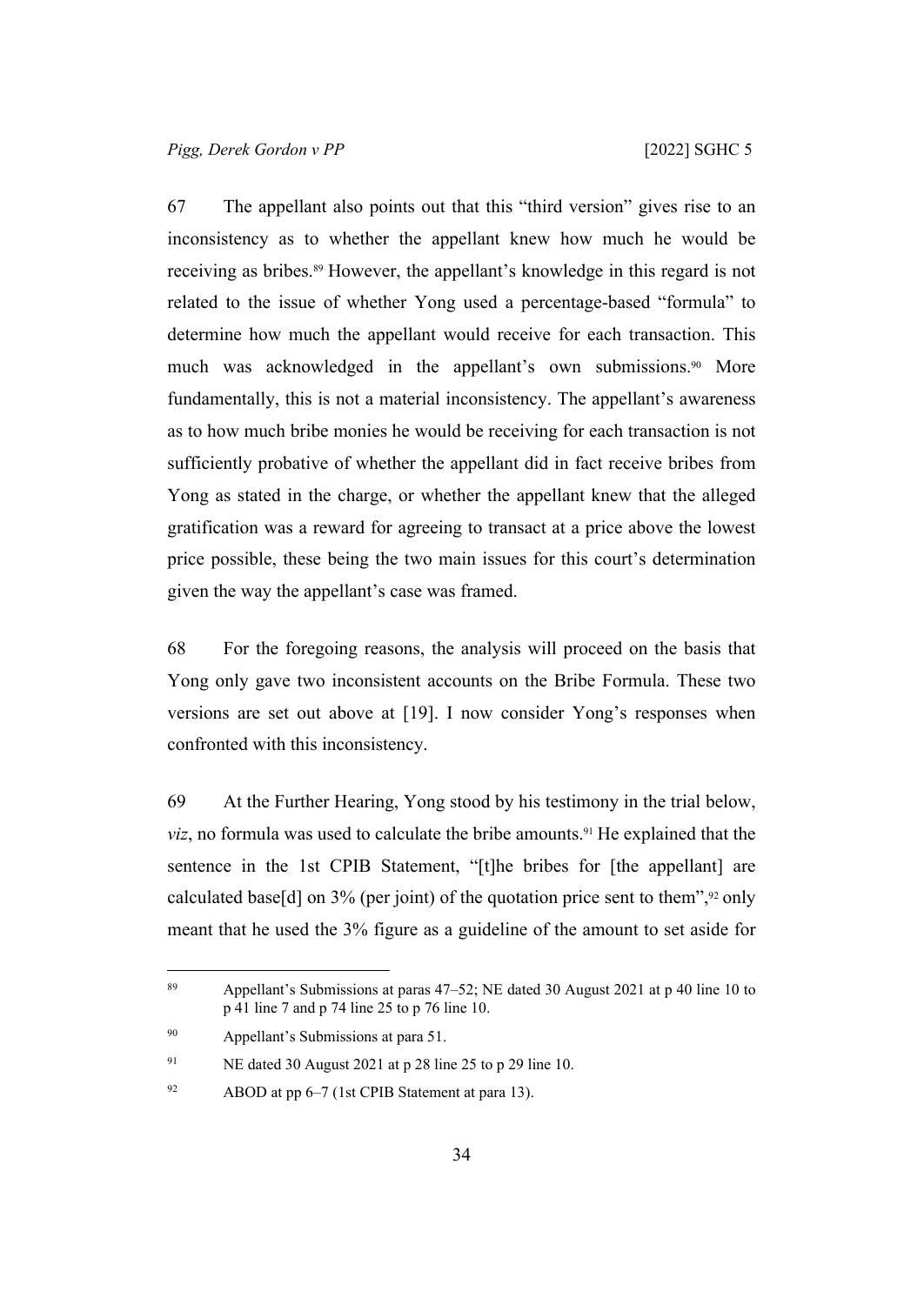the appellant when preparing the quotation. According to Yong, after he put in a quotation, there would still be negotiations leading to the purchase order, and the profit margin for MCT and the bribe amount for the appellant would have to be reduced due to cost considerations and other factors.<sup>93</sup> As his foremost consideration was to ensure that MCT was still making a profit, it was difficult to calculate the bribe amount using a formula.<sup>94</sup> Curiously, however, Yong later accepted that he had used the 3% formula at paragraphs 25, 27, 29, 34, 36, 38 and 41 of the 1st CPIB Statement to explain the actual bribe payments made to the appellant.<sup>95</sup>

<span id="page-37-0"></span>(D) WHETHER YONG'S CREDIT HAS BEEN IMPEACHED

70 Having considered the additional evidence from Yong alongside the rest of the evidence in the round, I find that Yong's credit has not been impeached.

71 In relation to the S\$99,008 Lie, I place weight on the fact that Yong owned up to his earlier dishonesty and came clean with the truth in the course of investigations. Yong's testimony at the Further Hearing demonstrates that he did not have any sinister, ulterior motive for admitting that he took the entire sum of S\$99,008. Admittedly, Yong did not come clean solely because he was remorseful – he was motivated in part by the belief that the CPIB would soon discover that he kept the entire sum of S\$99,008 for himself. Even then, this was merely a pragmatic consideration which factored into Yong's decision to come forward with the truth. It is wholly insufficient to render Yong an untrustworthy witness.

<sup>93</sup> NE dated 30 August 2021 at p 28 lines  $2-17$ , p 30 lines  $22-24$  and p 43 lines  $8-15$ ; NE dated 31 August 2021 at p 60 lines 6–9.

<sup>94</sup> NE dated 30 August 2021 at p 31 lines 5–14.

<sup>&</sup>lt;sup>95</sup> NE dated 30 August 2021 at p 47 lines  $5-23$ .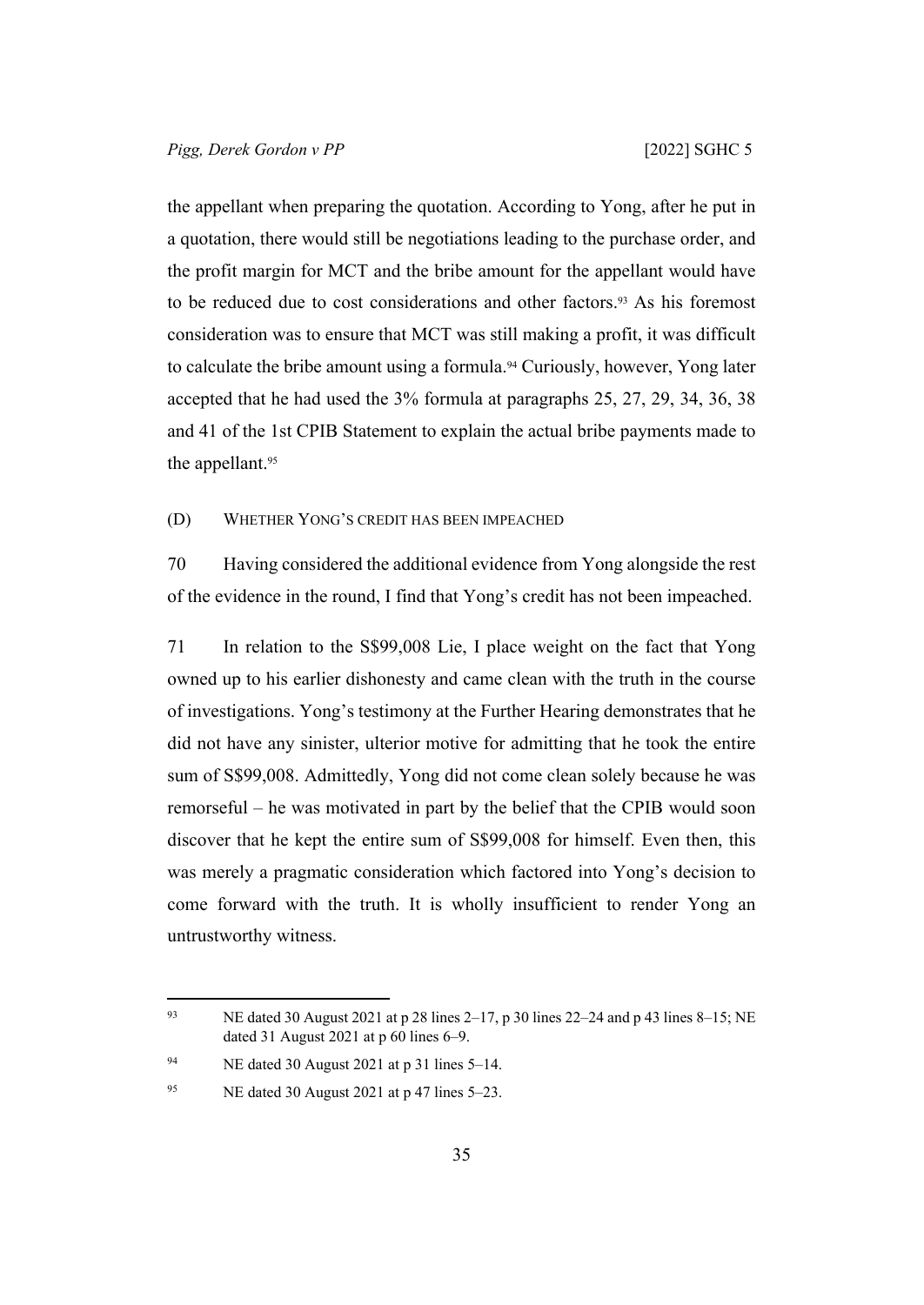72 As regards the inconsistencies in respect of the Bribe Formula and the Bribe Amounts Paid and Pocketed, they arise out of Yong's earlier statements on the one hand (*ie*, the 1st and 2nd CPIB Statements), and Yong's later statements and oral testimony on the other. At the Further Hearing, Yong affirmed the position he took in his later statements and oral testimony,96 and effectively disavowed what he said in the earlier statements.

73 Objectively assessed, it is likely that Yong was confused when he gave evidence on the Bribe Amounts Paid and Pocketed in his earlier statements. The 1st CPIB Statement was recorded approximately three years since the bribes were paid. It is thus entirely plausible that Yong made a genuine mistake in his earlier statements (*ie*, the 1st CPIB Statement and the 2nd CPIB Statement), and only realised this in his 4th CPIB Statement when he was presented with a comparison between the aggregate sums he allegedly gave the appellant and the amount he allegedly pocketed for himself, as derived from his previous statements (see above at [\[64](#page-34-0)]). On the other hand, given that Yong readily acknowledged that the figures in the earlier statements were inaccurate without being confronted with any evidence to the contrary by SSI Xie, it is rather inconceivable that Yong had fabricated the numbers in his earlier statements and was tailoring his evidence as the investigations progressed.

74 The appellant's submissions were based largely on how Yong could not come up with sensible explanations when confronted with the inconsistencies regarding the Bribe Amounts Paid and Pocketed.97 This ignores the fact that Yong repeatedly stated that he "cannot remember" why there were conflicting

97 Appellant's Submissions at paras 62–65.

<sup>96</sup> NE dated 30 August 2021 at p 28 line 25 to p 29 line 10; NE dated 31 August 2021 at p 89 line 8 to p 90 line 5.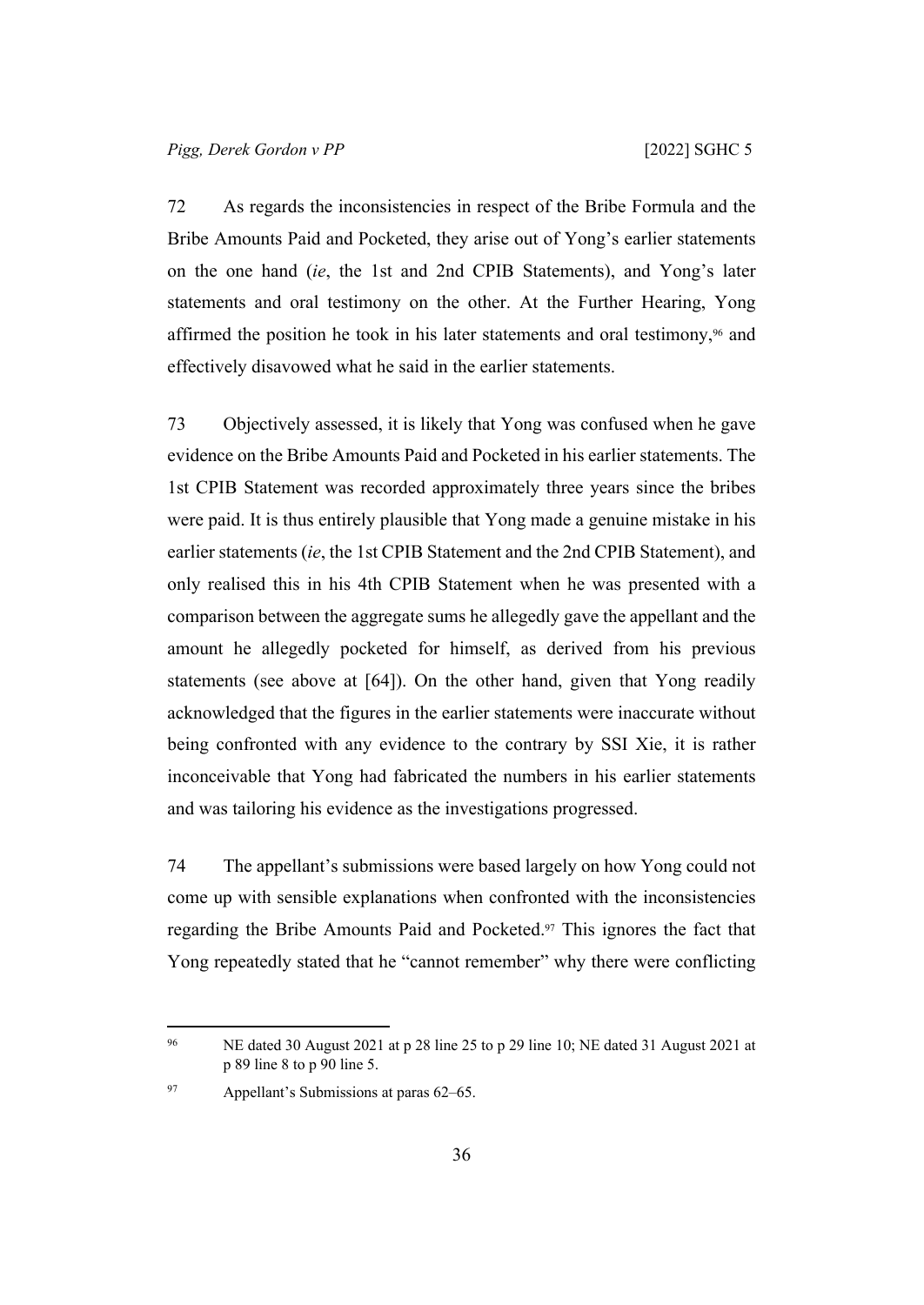versions in his evidence. In other words, he had trouble coming up with an explanation why there were inconsistencies because he was unable to recall what went through his mind many years ago. The 1st CPIB Statement was given approximately three years after the bribe in the 8th Charge was paid. Nearly eight years after his statements were recorded and three years after he testified before the DJ in 2018, Yong was recalled as a witness at the Further Hearing. He did not have the opportunity to refresh his memory as to what he said at trial or to the CPIB. Understandably, he would face considerable difficulty explaining why there were inconsistencies in his evidence along the way. Yong did not appear to me to be an evasive witness. If at all, he was somewhat inarticulate but this, along with his inability to recollect why he took certain positions back when he gave the statements, should not be held against him.

75 The inconsistency as regards the Bribe Formula was also due to Yong's poor articulation when the 1st CPIB Statement was recorded. As Yong explained, what he really meant by the phrase, "based on" a 3% figure, was that the 3% figure was used as a broad guideline. Even though Yong used the 3% figure in other parts of the 1st CPIB Statement to explain the actual bribe payments made to the appellant (see above at [[69\]](#page-36-0)), his evidence had always been that the 3% figure was merely a guideline and he did not stick closely to any method of calculation because his priority was to make a profit for MCT. This was the consistent position he took at the proceedings below as well as at the Further Hearing.

76 In this connection, I address for completeness the appellant's argument that Yong's concept of the 3% figure being an initial guideline that was subject to subsequent negotiations was a dishonest afterthought. According to the appellant, this contradicted several paragraphs (such as paragraph 25) in the 1st CPIB Statement, which suggested that the 3% figure was a settled, post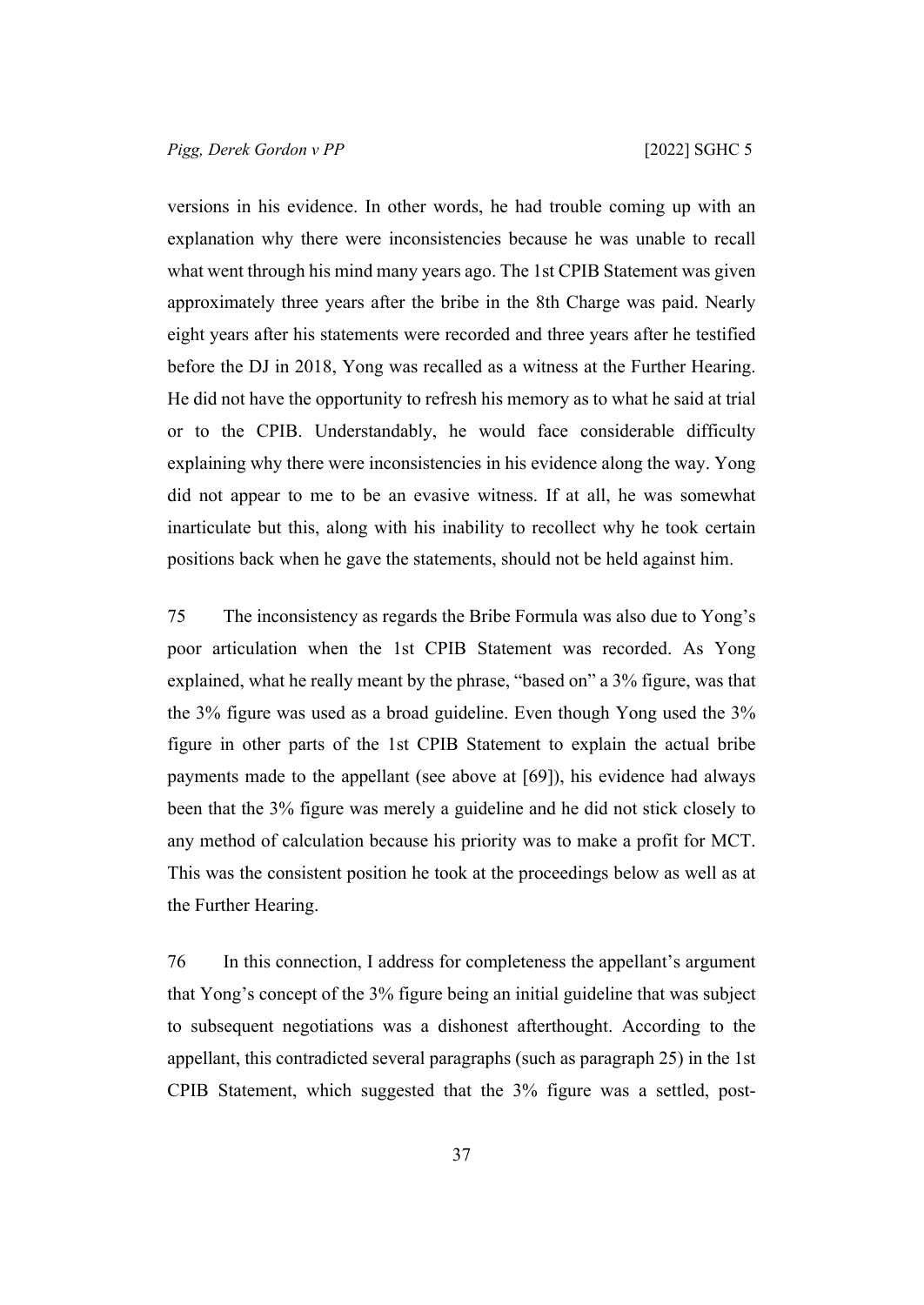negotiation figure.98 However, in my view, it is not entirely clear on the face of those paragraphs whether this was what Yong really meant. In addition, at another segment of Yong's 1st CPIB Statement, Yong claimed that "[t]he bribes for [the appellant] are calculated base[d] on 3% (per joint) of the *quotation price* sent to them" [emphasis added].<sup>99</sup> This indicated that the 3% figure was indeed used as a guide to kick start negotiations. In these circumstances, I am unable to accept the appellant's contention that Yong's concept of the 3% figure being an initial guideline was a dishonest claim.

77 Arguably, even if Yong had conceded that he must have lied in his earlier statements, this did not inexorably mean that the entirety of his subsequent evidence was lacking in credibility. This applies with equal force to the S\$99,008 Lie Yong told in his first few statements. A trier of fact must give careful consideration to the witness' lies as well as to his or her explanation (or lack thereof) for those lies in determining his creditworthiness (*Ilechukwu Uchechukwu Chukwudi v Public Prosecutor* [2021] 1 SLR 67 at [273]), and it bears reiterating that the assessment of a witness's creditworthiness calls for a holistic appreciation of the material put before the court.

78 In this connection, the veracity of Yong's evidence and his creditworthiness were reinforced by the fact that shifts in his evidence only served to further incriminate himself while exculpating the appellant. Through the changes in the quantum of bribes for the 1st, 2nd, 3rd and 8th Charges, as well as the fact that Yong came clean about the S\$99,008 Lie, Yong admitted to taking a total of S\$124,008 more for himself than he initially acknowledged. The amount the appellant would have been liable for was correspondingly

99 ABOD at pp 6–7 (1st CPIB Statement at para 13).

<sup>98</sup> Appellant's Submissions at paras  $45(b) - 45(e)$ .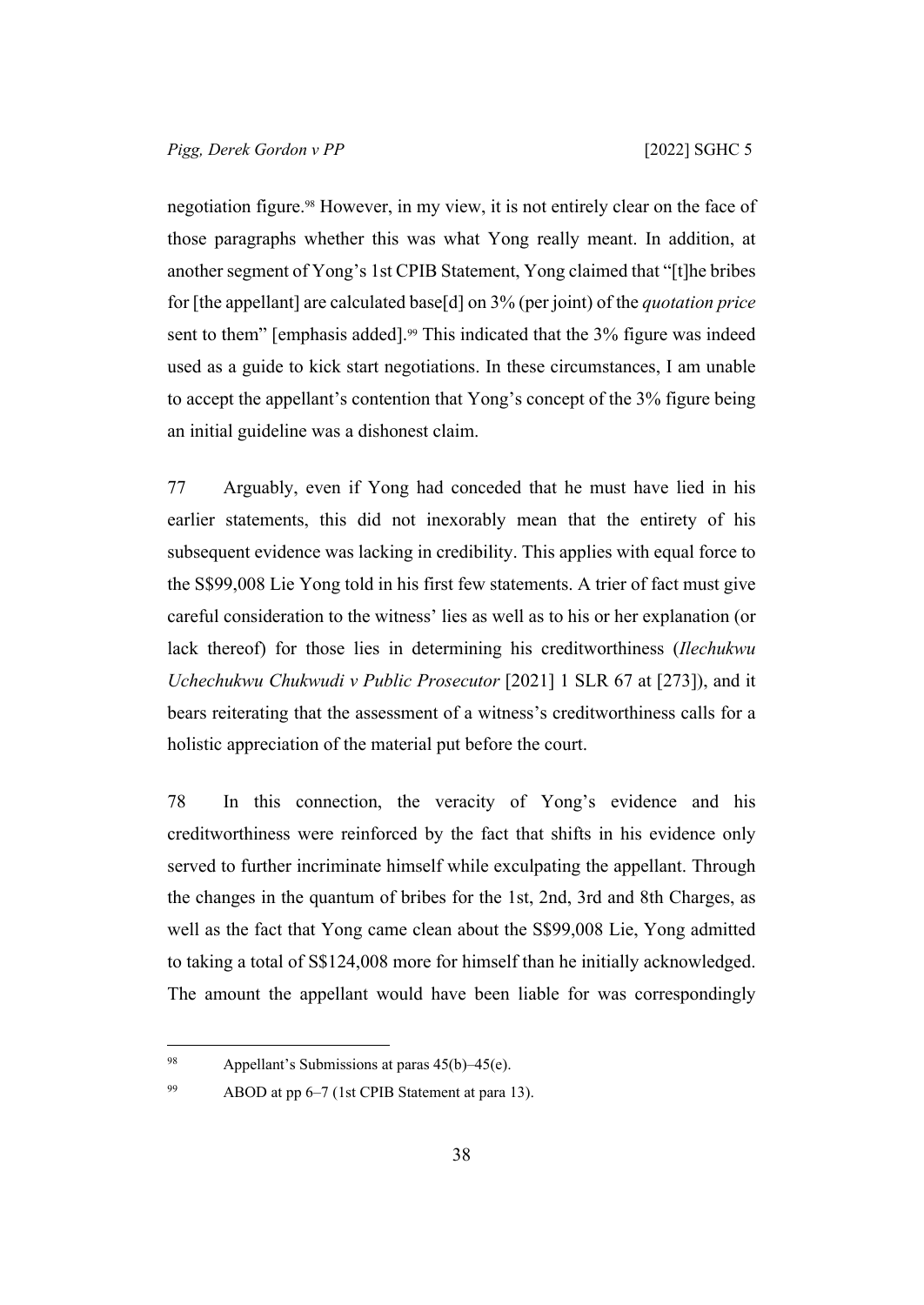reduced. This fortifies the reliability of Yong's evidence because as a matter of logic, a statement that is made against the interests of its maker is inherently more reliable: *Lee Chez Kee v Public Prosecutor* [2008] 3 SLR(R) 447 at [102].

<span id="page-41-0"></span>(E) WHETHER YONG HAD ANY REASON TO FALSELY IMPLICATE THE APPELLANT

79 Crucially, it has also not been shown that Yong had a motive to lie and falsely implicate the appellant. It is for the Defence to first establish sufficient evidence of a motive to make a false allegation (*Public Prosecutor v GCK and another matter* [2020] 1 SLR 486 at [102]). Only where the Defence adduces sufficient evidence of this motive so as to raise a reasonable doubt in the Prosecution's case, would the Prosecution have to prove that there was no such motive (*Public Prosecutor v Yue Roger Jr* [2019] 3 SLR 749 at [48], following *Goh Han Heng v Public Prosecutor* [2003] 4 SLR(R) 374 at [33]).

80 In the present case, the appellant has not discharged his burden. The appellant's case theory was that Yong had pocketed all the "marketing expenses" for himself. In order to minimise his own liability, Yong falsely claimed that some of the "marketing expenses" was paid to the appellant as bribes. He had to admit to taking some of the bribe monies because he could not avoid the fact that he had made big-ticket purchases which left a paper trail. For the same reason, Yong's evidence on the amounts he gave the appellant kept fluctuating because he wanted to see what he could get away with.<sup>100</sup>

81 Quite apart from the fact that the shifts in Yong's evidence further incriminated himself and correspondingly reduced the appellant's criminal liability, the appellant's case theory is speculative. It is unsupported by evidence even after the Further Hearing and remains implausible. Yong had nothing to

<sup>100</sup> Appellant's Submissions at paras 72 and 73.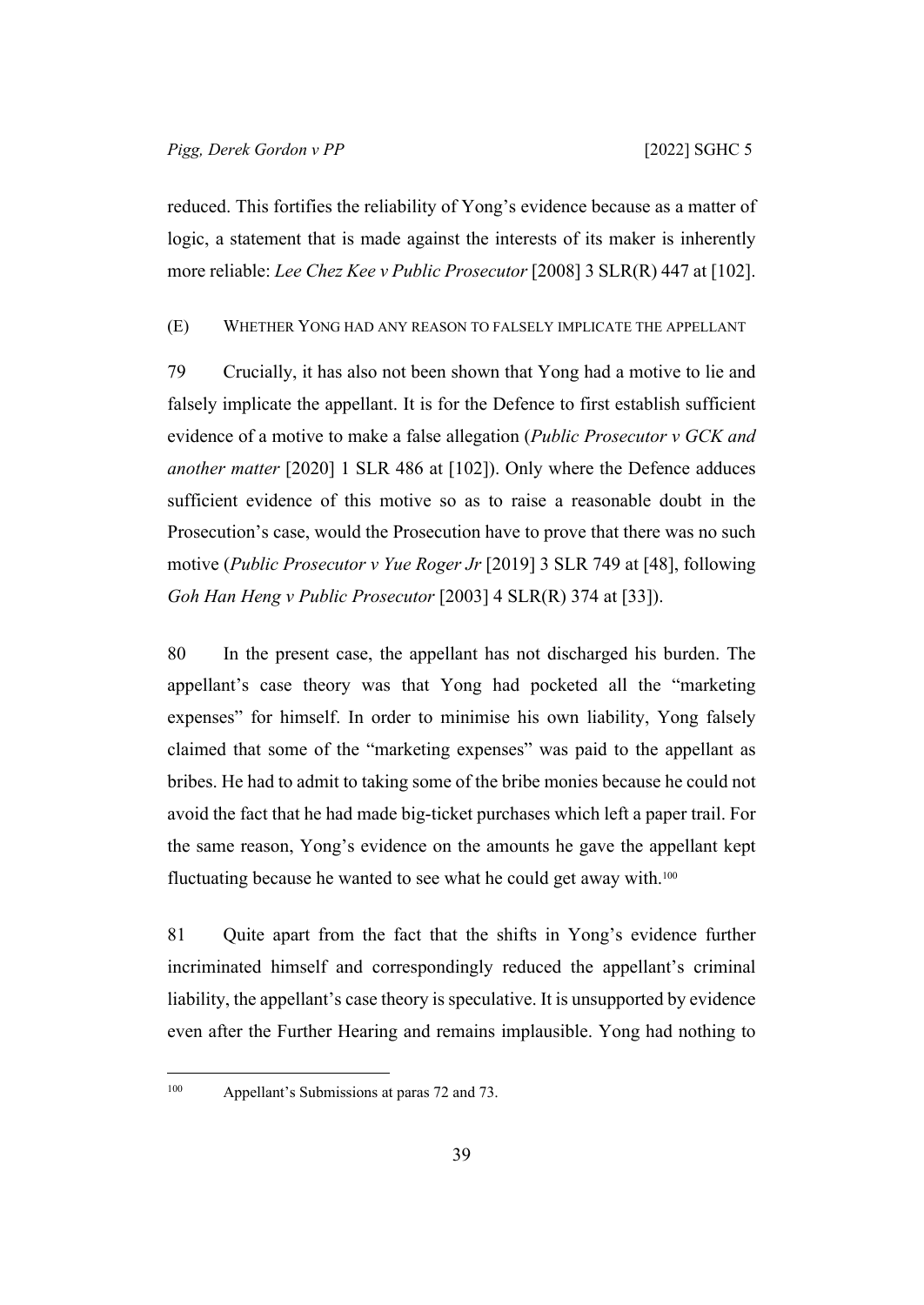gain since he had already pleaded guilty and had been duly sentenced even before the appellant was charged (see [\[4](#page-4-2)]–[\[5](#page-4-3)] above).

82 There is simply no evidence that Yong had in fact taken all the bribe monies for himself and wanted to falsely implicate the appellant to reduce his culpability. Neither is there evidence that Yong was crafting his evidence on the amount he pocketed based on the paper trail for his big-ticket purchases. There is no indication that Yong shifted his position on the amount of bribes he pocketed upon being confronted with his big-ticket purchases. Rather, as reflected in the 4th CPIB Statement which was adduced at the Further Hearing, the recording officer merely asked Yong to confirm the accuracy of the earlier figures he gave, and Yong, *on his own initiative*, corrected the amounts and further incriminated himself in the process.

83 Counsel for the appellant submits that Yong admitted that his evidence as to how much he pocketed was strongly influenced by what he felt could be traced back to him.101 For this, reliance is placed on Yong's acceptance of counsel's suggestion at the Further Hearing that throughout the CPIB investigations, he realised that he could not explain his purchase of certain bigticket items and had to decide how much to admit he had taken since there was a paper trail.102 I do not agree with counsel's characterisation of Yong's evidence. Yong was not saying that he tailored the quantum he pocketed according to the paper trail he left behind. Instead, he was saying that he had to ascertain how much he had taken, because the existence of the paper trail meant that he had to face up to the fact that he had taken some of the bribe monies. This understanding is buttressed by the fact that this suggestion by the

<sup>101</sup> Appellant's Submissions at para 70.

<sup>102</sup> NE dated 30 August 2021 at p 132 line 19 to p 133 line 1.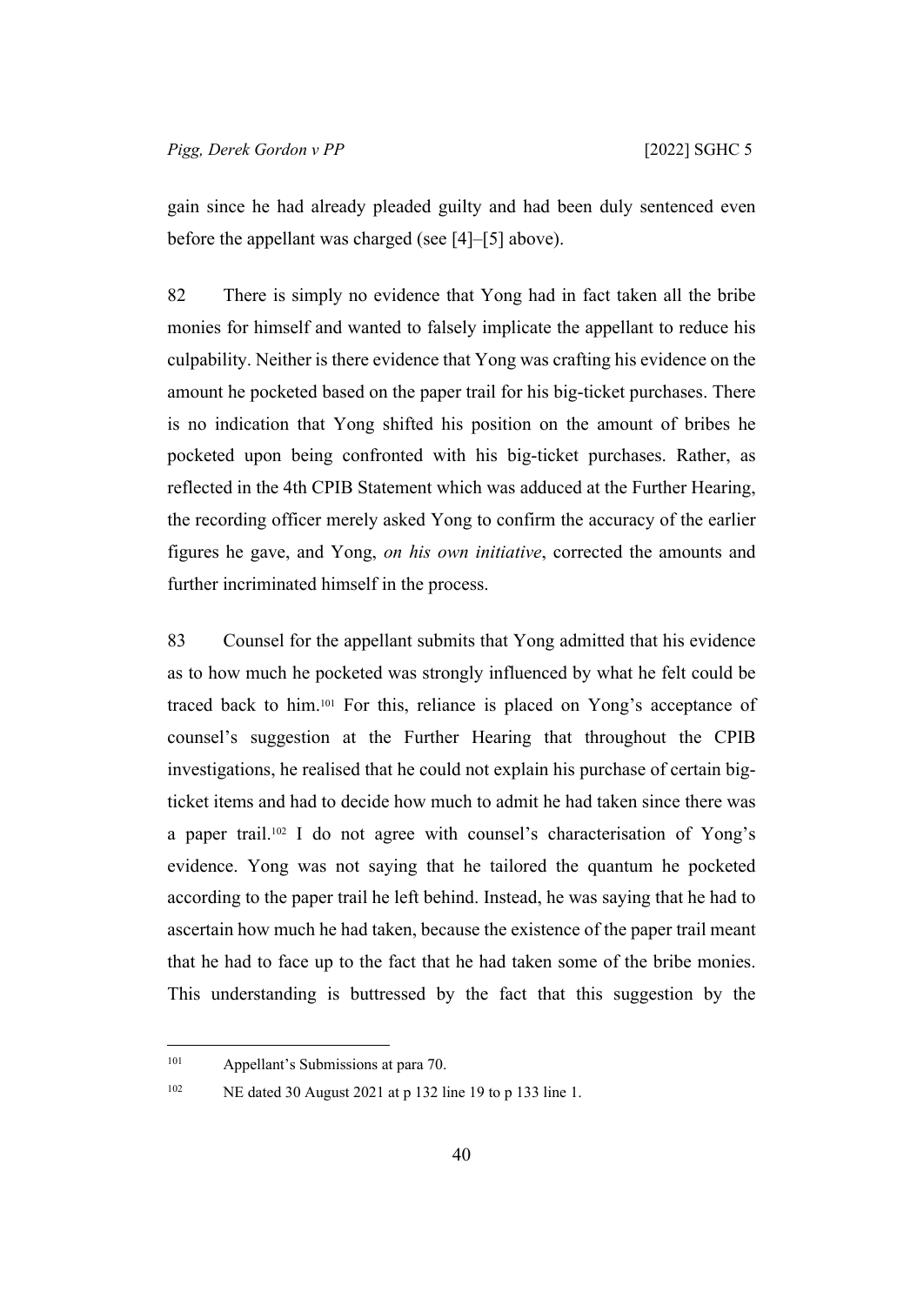appellant's counsel was made on the back of several questions testing the veracity of Yong's reasons for admitting that he took the full sum of S\$99,008 for himself.103 In this context, Yong must have understood counsel for the appellant's suggestion to mean that he had to admit to taking some of the bribe monies, and accordingly recall how much he had taken, because there was a paper trail.

84 The most that can be said from this is that Yong was not completely altruistic when he chose to admit that he pocketed some of the bribe monies, in that he was motivated by the pragmatic consideration that there was evidence which showed that he must have taken some of the bribe monies. This, however, is wholly insufficient to impugn Yong's credit or indicate that Yong harboured a motive to make false allegations against the appellant. A witness may believe that he has no choice but to admit to a wrongdoing, but this does not mean that the details of what he admitted to must necessarily be false, or that he must have been trying to absolve himself of liability by falsely implicating others. A witness who finds himself in such a situation may very well still do his best to recall and reveal the truth. This was the case on the instant facts. As argued by the Prosecution,104 Yong's corrections to his evidence and his eventual testimony in court were not attempts to exaggerate the involvement of the appellant. They were the opposite. His willingness to take the initiative to correct his evidence when he noticed there were mistakes, and thereby further incriminate himself in the process, is not only uncharacteristic of someone trying to downplay his own criminal liability, but also serves to demonstrate that he was trying his best to put forward the true state of affairs.

<sup>103</sup> NE dated 30 August 2021 at p 128 line 23 to p 132 line 18.

<sup>104</sup> Respondent's Submissions at para 59.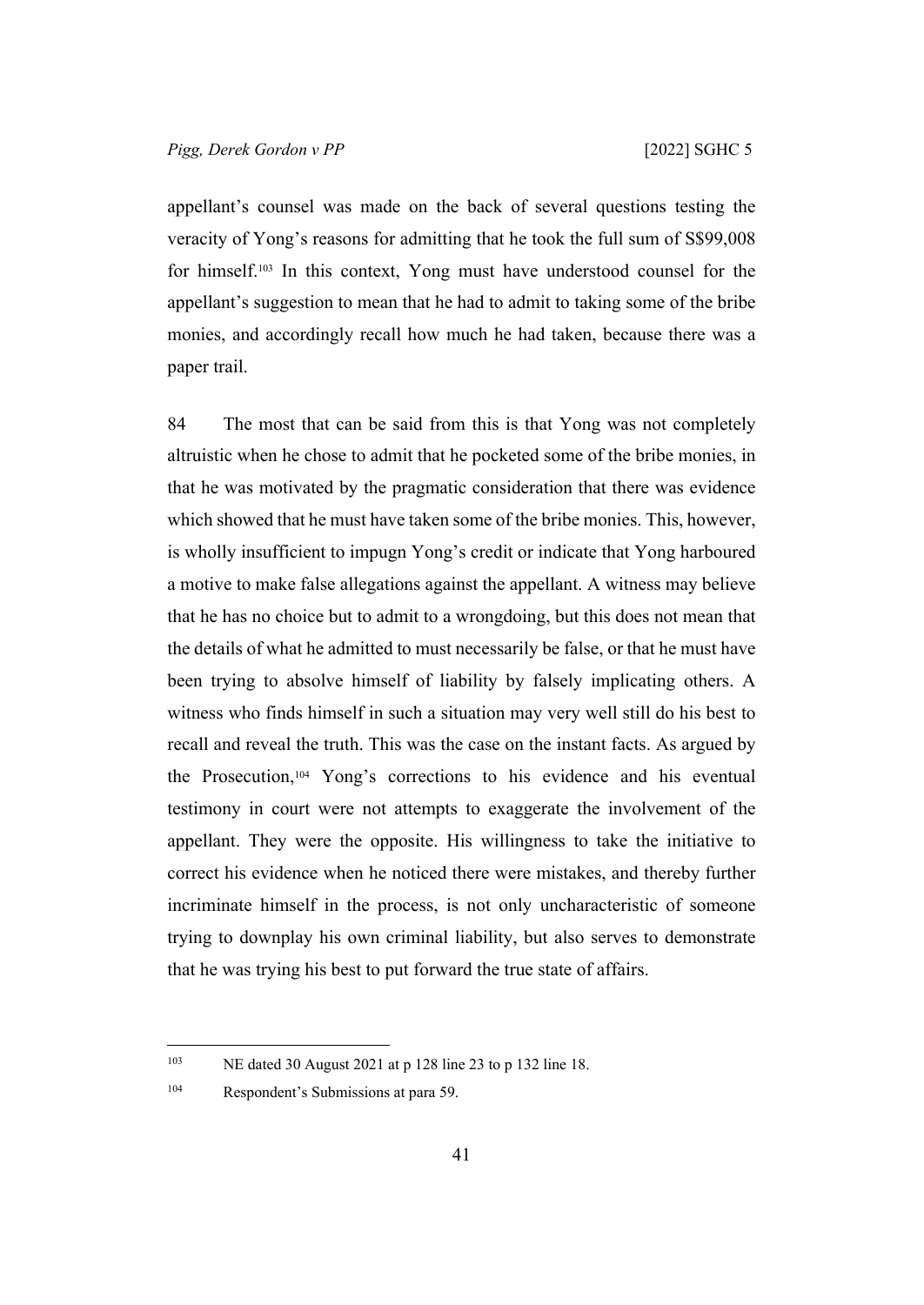85 Notably, the appellant's case theory intrinsically does not make much sense. The essence of the appellant's case is that Yong was a self-serving witness who in fact dishonestly pocketed *all* the "marketing expenses" for himself but sought to minimise his own criminal liability by falsely claiming that he gave *some* of it to the appellant as bribes. It is hard to fathom why Yong would admit to giving bribes to the appellant and keeping some for himself for each transaction if he truly wanted to minimise his criminal liability. Such an admission would still cause Yong to incur criminal sanctions for corruption in respect of the amounts given to the appellant, *as well as* for criminal breach of trust in respect of the substantial amounts he dishonestly kept for himself. Yong was still exposing himself to prosecution for the full sum of the "marketing expenses" for each transaction. This would not be very far from the situation he would have been in if he had confessed to keeping all the "marketing expenses" for each transaction for himself. By implicating the appellant as the recipient of the bribes, this did not have the effect of minimising Yong's own criminal liability.

86 Indeed, Yong was charged for both corruption and criminal breach of trust. When Yong pleaded guilty in 2015, the proceeded charges against him included one charge for conspiring with Ong to pay a bribe of S\$78,806 to the appellant, another for conspiring with Ong to pay a bribe of S\$99,008 to the appellant (which was eventually not paid), and an amalgamated charge of criminal breach of trust for keeping part of the "marketing expenses" for himself on five occasions in 2008. He also admitted and consented to have a further 31 charges taken into consideration for the purposes of sentencing. These included nine counts of abetting the giving of corrupt gratification and two counts of criminal breach of trust: *Yong Hock Guan* at [1]–[3] and [13].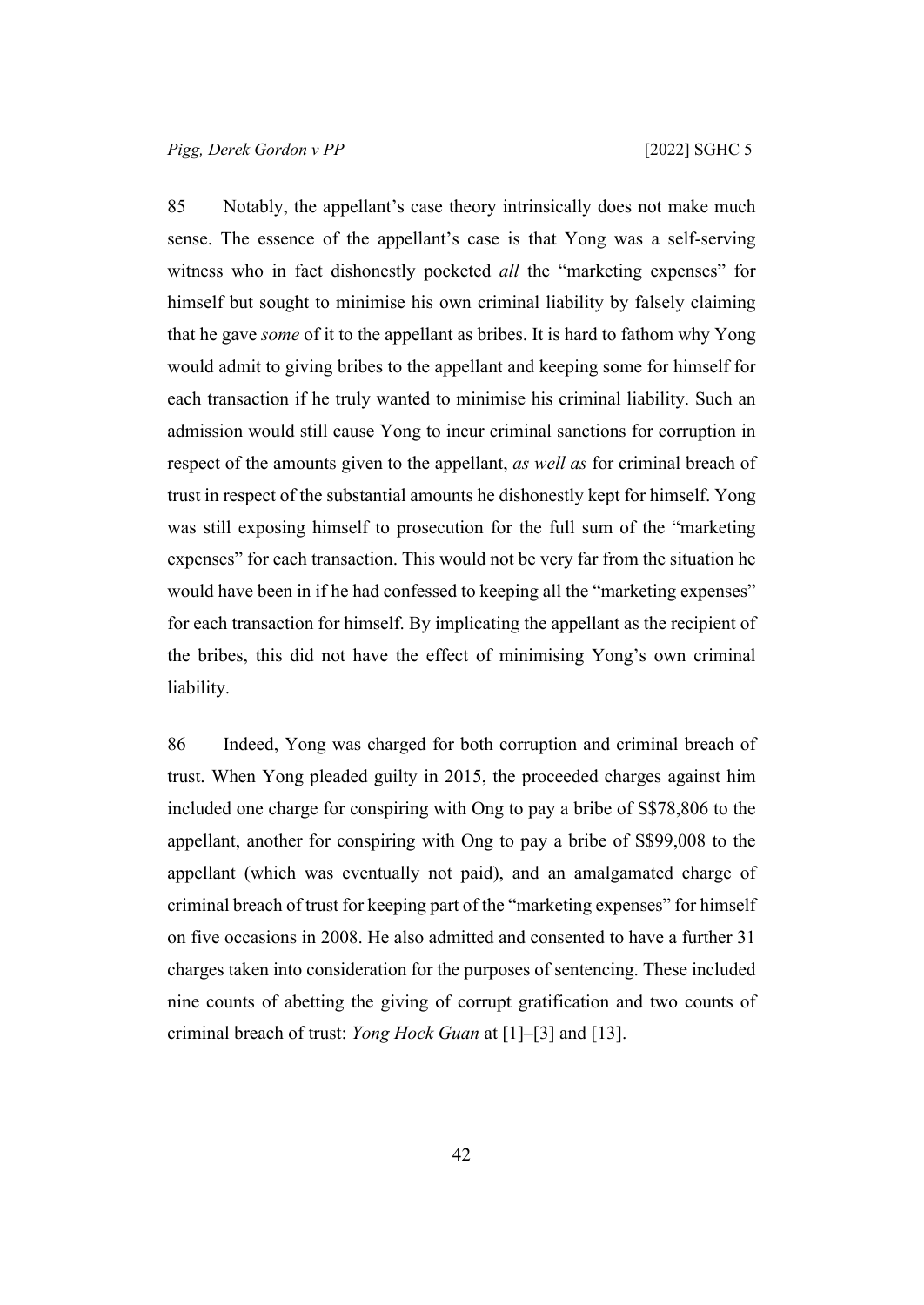87 It bears emphasising that even before Yong pleaded guilty in 2015, he consistently maintained that he took a portion of the "marketing expenses" and gave the rest to the appellant as bribes. He was already prepared, right from the beginning, to expose himself to criminal liability for the full sum of "marketing expenses" for each deal, be it for dishonestly converting a portion for his own use or as a giver of a bribe. It is difficult to conceive how Yong's admission was an attempt to minimise his criminal liability in any way.

88 In these circumstances, there is no discernible reason for Yong to deviously drag the appellant down with false allegations of complicity as the recipient of the bribes. It is noteworthy that the appellant never advanced his case on the basis that Yong harboured any malice or ill-will towards him or was falsely implicating him in order to protect the true recipient of the bribes. Accordingly, there is no need for the Prosecution to prove the absence of a motive, since the appellant has not put forward a tenable basis on which such a motive can be shown or inferred.

## <span id="page-45-0"></span>*Did the appellant accept the gratification with guilty knowledge?*

89 The second issue pertaining to the appellant's conviction is whether the appellant accepted the gratification from Yong with guilty knowledge. The element of guilty knowledge requires the recipient of a bribe to know or realise that what he did was corrupt by the ordinary and objective standard. In particular, not only must there be a *quid pro quo* between the gift received or promised and the dishonest benefit or gain conferred against the principal's interests, the agent must perceive this to be so. The recipient must recognise that the gift is meant to act as an improper influence on his actions: *Leng Kah Poh* at [21] and [26]. In view of the charges against the appellant, the appellant can be said to have the requisite guilty knowledge if he knows that the gratifications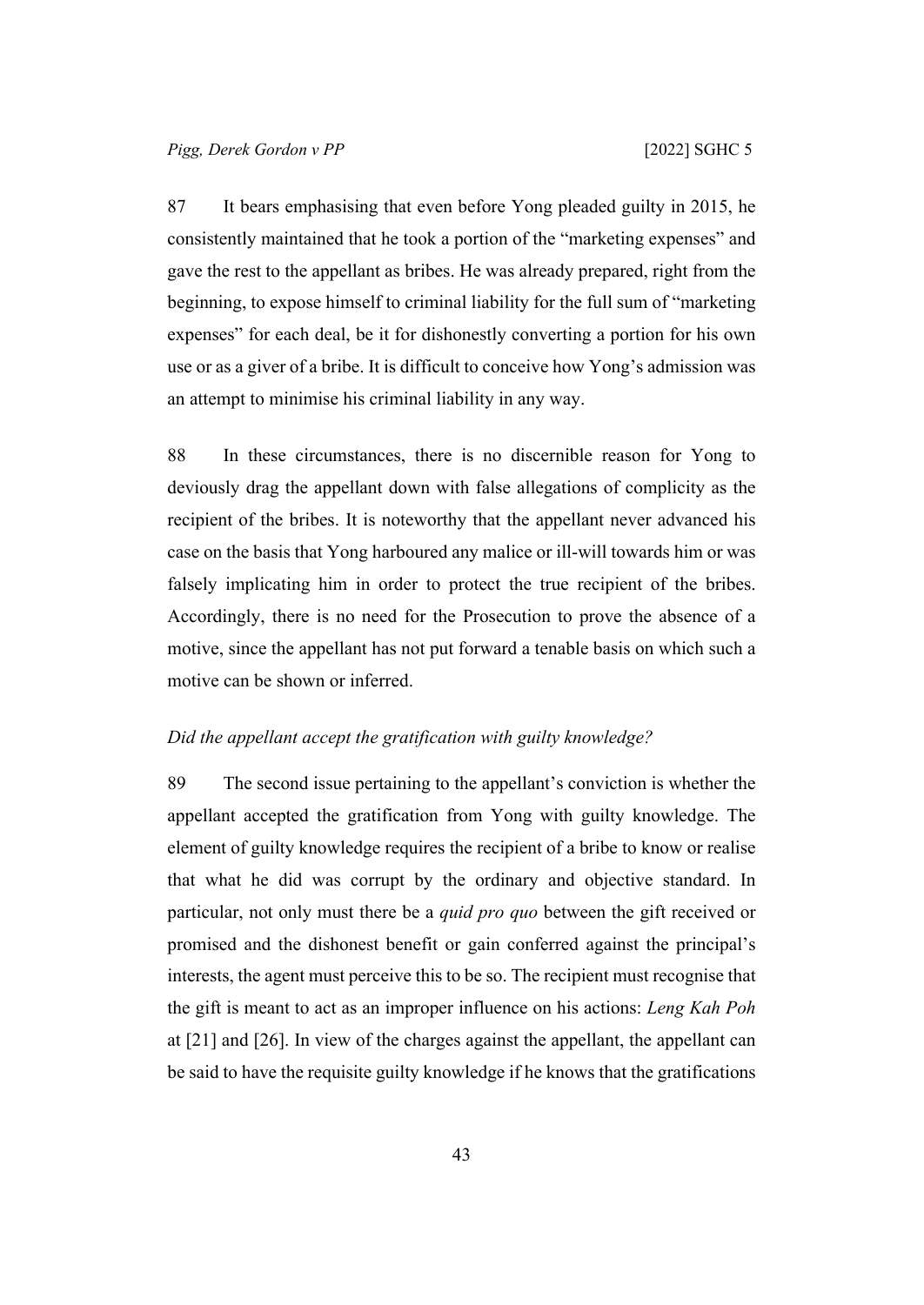he received from Yong were rewards for him having agreed to purchase goods and services for Transocean from MCT at a price above the lowest possible price.

90 I agree with the DJ's finding that there was evidence showing that the appellant accepted the gratification with guilty knowledge (GD at [62]). The key piece of evidence which the DJ relied on in support of this finding was Yong's testimony that it was the appellant who first hinted that he wanted something out of the business, out of each transaction. Indeed, Yong consistently maintained in his oral evidence that it was the appellant who had hinted that he wanted a bribe. Pertinently, Yong testified that the appellant suggested that some monies could be set aside on every quotation that resulted in a purchase contract.<sup>105</sup>

91 Having arranged for a kickback to be built into each transaction, it is untenable for the appellant to argue that he was unaware that the benefit he was meant to confer, in exchange for the bribe, was his agreement to transact above the lowest price he could negotiate.106 It must have been plain and obvious to the appellant that MCT was ready to accept a price that was lower than the stated purchase price for each transaction – the bribe scheme entailed the appellant taking a portion of the price paid by Transocean, and MCT obtaining an amount that was less than the price reflected on the purchase order. However, the appellant could not transact at the lowest possible price, otherwise there would be no room for his share of the deal. The appellant had structured the scheme such that he must agree to purchase, on behalf of Transocean, at prices higher

<sup>&</sup>lt;sup>105</sup> ROP at p 39 (NE dated 10 April 2018 at p 11 lines 4–11); ROP pp 541–542 (NE dated 22 October 2018 at p 102 line 19 to p 103 line 10).

<sup>106</sup> Appellant's Submissions at paras 106.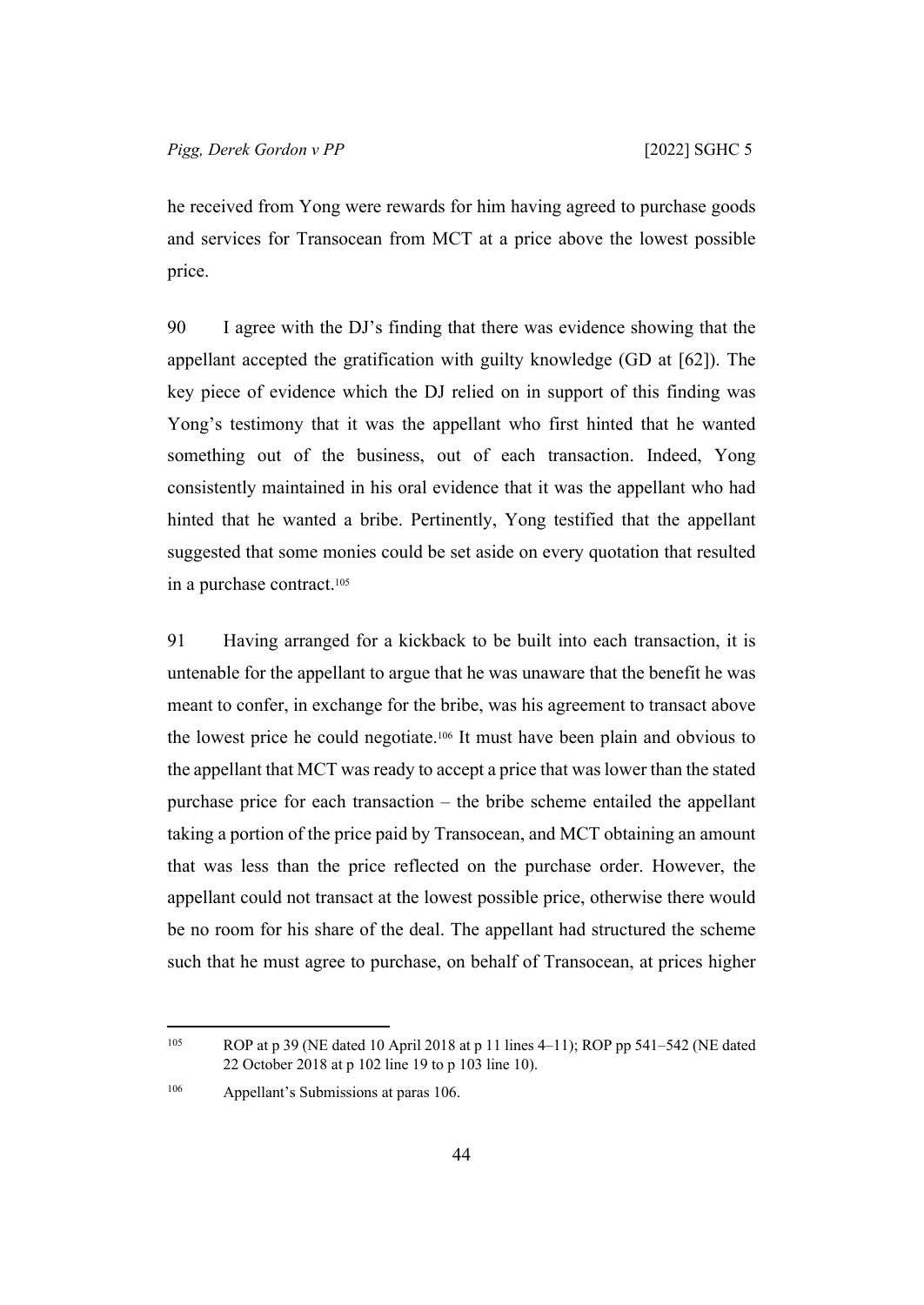than the lowest possible prices, so as to receive gratifications paid out of the stated purchase price. He cannot now disavow knowledge of this *quid pro quo*.

92 Against this, the appellant points to Yong's oral testimony where he mentioned that the bribe scheme was subject to Ong's approval, but he never told the appellant whether Ong gave his approval.107 However, as Yong testified, there was no need for him to communicate Ong's approval to the appellant.108 It is implicit that Ong had approved the scheme from the time Yong began to pass the bribe monies to the appellant. The appellant did not need an express confirmation of Ong's approval to know that each of the cash amounts he had received from Yong were pursuant to the bribe arrangements he initiated.

93 Finally, the appellant also argues that there is no evidence showing that he knew how the alleged bribes would be factored into each transaction, in particular, whether it would be paid out of MCT's profit margin, or from Transocean's pockets.109 This argument is unmeritorious. There is no need for the appellant to know of such details to possess the requisite guilty knowledge. In either case, the fact remained that MCT was prepared to transact at a price lower than the one reflected on the purchase order, and the appellant was plainly aware of this since he asked for the bribe monies to be built into the price Transocean paid.

## <span id="page-47-0"></span>*Conclusion on conviction*

94 I am satisfied that the DJ had not erred in finding that the appellant received gratification from Yong with guilty knowledge. I therefore dismiss the

<sup>107</sup> Appellant's Submissions at paras 98–99.

<sup>108</sup> ROP at p 180 (NE dated 11 April 2018 at p 15 lines 19–23).

<sup>109</sup> Appellant's Submissions at para 102.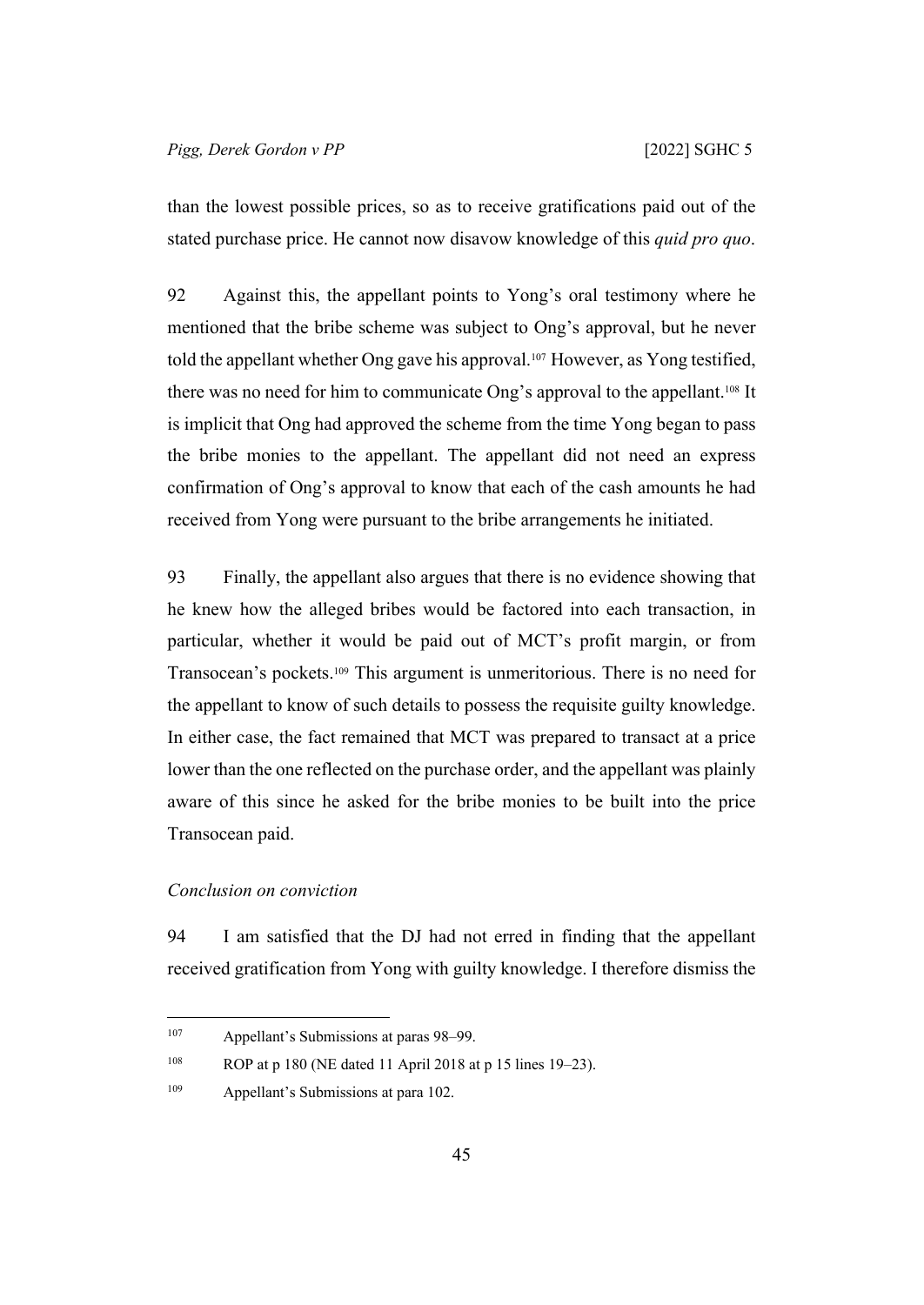appellant's appeal against his conviction for all eight charges under s 6(*a*) of the PCA.

## <span id="page-48-0"></span>*Sentencing*

95 As I have upheld the appellant's conviction for all eight charges, his appeal against sentence falls to be considered.

#### <span id="page-48-1"></span>*The decision below*

96 The DJ used an indicative starting sentence of eight months' imprisonment for the 1st Charge and calibrated the sentences for the remaining charges according to the amount of gratification involved in each charge. In arriving at the eight-month sentence for the 1st Charge, the DJ considered that there was a need for parity with the sentences meted out to Yong and Ong. Yong and Ong, as givers of the bribe, were sentenced to six months' imprisonment for a charge corresponding to the 1st Charge faced by the appellant. Using this as a reference point, the DJ gave an uplift to eight months' imprisonment for the appellant on the basis that the appellant's culpability was higher than Yong's. For this, the DJ relied on several factors, including the fact that the appellant had initiated the corrupt scheme and abused his position of trust (GD at [70]– [71] and [74]–[75]).

97 After determining the individual sentences for each charge, the DJ found that the one-transaction rule should not be applied and ordered the individual sentences for three charges to run consecutively. This resulted in an aggregate sentence of 15 months' imprisonment (GD at [80]). He also rejected the Defence's submission that a one-third sentencing discount should be given on account of delay in the prosecution of the case. In particular, he found that the Defence's assertion that the appellant suffered mental anguish, anxiety and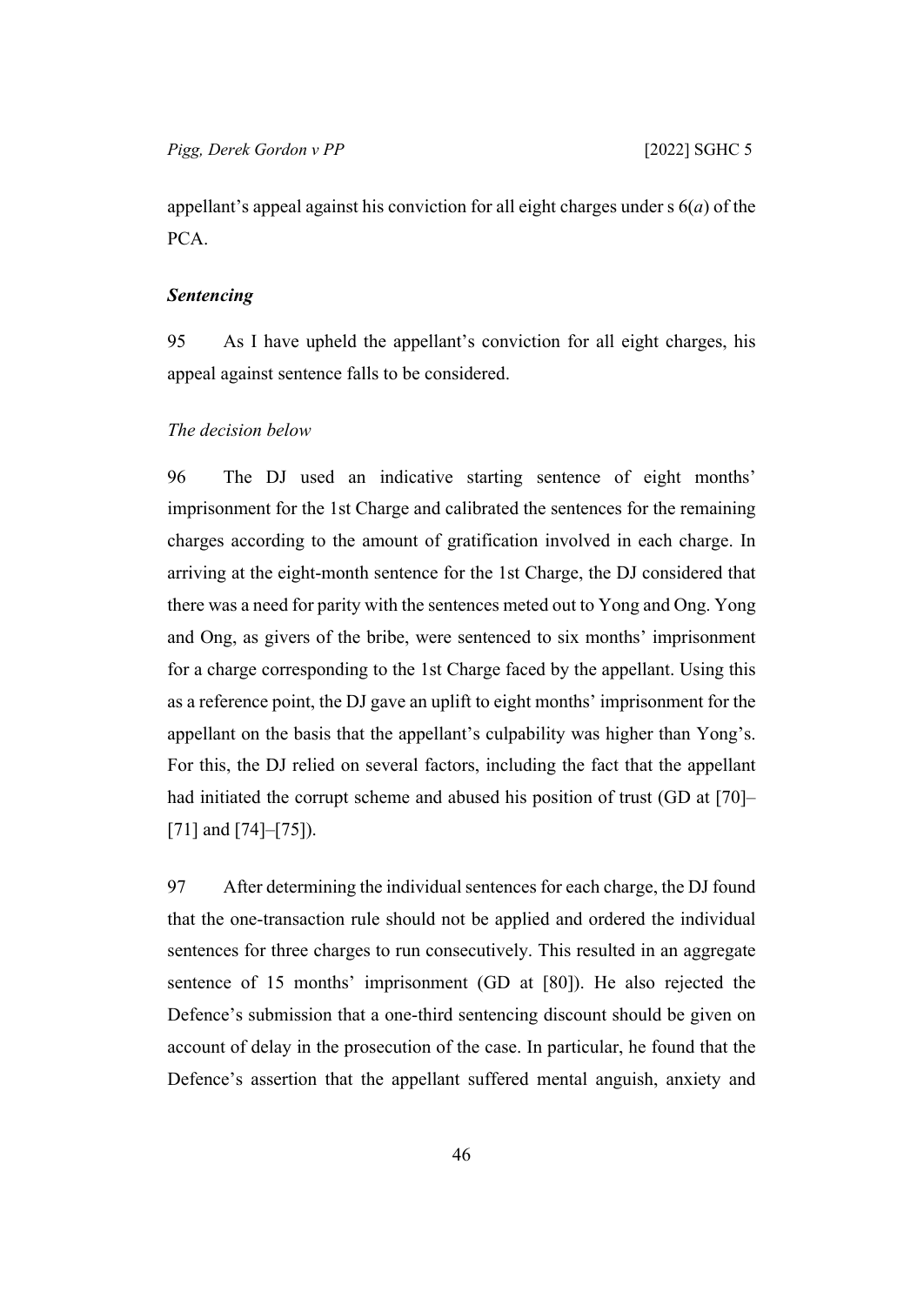distress due to the uncertainty of being subject to investigations and having his charges hanging over his head was not supported by any cogent evidence. No other evidence was adduced to show that the lapse of time resulted in real injustice or prejudice to the appellant (GD at [83]).

#### <span id="page-49-0"></span>*Parties' submissions on sentencing*

98 The appellant submits that the 15 months' imprisonment ordered by the DJ is manifestly excessive and that the appropriate sentence should be four to seven months' imprisonment.110 According to the appellant, the DJ erred in three respects. First, the DJ erred in using the initial indicative sentence of eight months' imprisonment for the 1st Charge with reference to Yong's and Ong's individual sentences, and then calibrating the remaining sentences accordingly. Several reasons are given for this, including the fact that the appellant had a limited role to play in the scheme,111 Yong and Ong's charges involved greater quanta of gratification,<sup>112</sup> and Transocean did not suffer any real detriment.<sup>113</sup> Second, the appellant submits that the DJ erred in ordering three sentences to run consecutively.114 Lastly, the appellant contends that the DJ failed to deal with the case of *Public Prosecutor v Lee Seng Kee* [2018] SGDC 230 ("*Lee Seng Kee*") and as a result, was wrong in finding that there had not been any inordinate delay in the prosecution of the matter. *Lee Seng Kee* related to the prosecution of another accused person who had given bribes to Yong. The accused in *Lee Seng Kee* was charged approximately one and a half years after Yong pleaded guilty. On account of the delay in investigations and prosecution,

<sup>110</sup> Appellant's Submissions at para 17.

<sup>111</sup> Appellant's Submissions at paras 114–115 and 118.

<sup>112</sup> Appellant's Submissions at paras 119–120.

<sup>113</sup> Appellant's Submissions at paras 123–128.

<sup>114</sup> Appellant's Submissions at paras 134–136.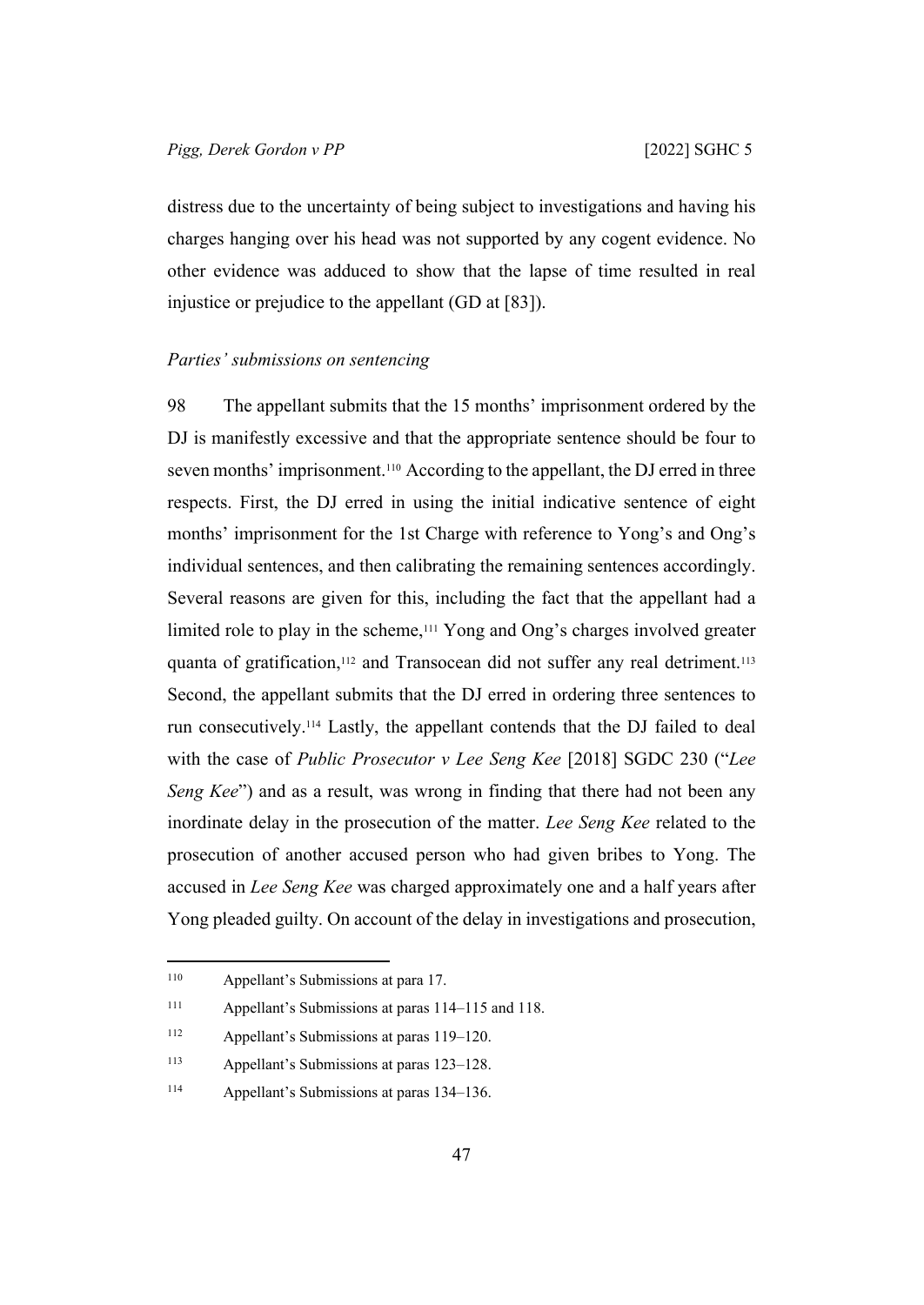the District Court in *Lee Seng Kee* discounted the accused's sentence by about one-third. Relying on this decision, the appellant argues that he should likewise be entitled to a sentencing discount since the charges were also brought against him one and a half years after Yong was sentenced.<sup>115</sup>

99 In response, the Prosecution submits that the sentences imposed by the DJ are in no way manifestly excessive. As the appellant was more culpable than Yong and Ong, the DJ was justified in imposing higher individual custodial terms for each of the appellant's eight charges as compared to those imposed on Yong and Ong's corresponding charges.<sup>116</sup> The Prosecution also contends that the DJ correctly held that the one-transaction rule did not apply, $117$  and that there was no inordinate delay in prosecution which warranted a sentencing discount. Any delay was attributable to the appellant's non-cooperation with investigations, and there is no evidence that the delay caused actual prejudice to the appellant.<sup>118</sup>

## <span id="page-50-0"></span>*Decision on sentencing*

100 While the general starting point is that the giver and recipient of the gratification ought to be given similar sentences, this need not be rigidly adhered to. As Sundaresh Menon CJ held in *Public Prosecutor v Marzuki bin Ahmad and another appeal* [2014] 4 SLR 623 at [45]:

… [T]he principle of parity of sentencing as between the giver and the recipient of gratification *cannot be viewed or applied as an inflexible and rigid rule*. Although the general principle is that the giver and the recipient of gratification are equally culpable, many other factors must also be considered when

<sup>115</sup> Appellant's Submissions at paras 137–142.

<sup>116</sup> Respondent's Submissions at paras 97–102.

<sup>117</sup> Respondent's Submissions at paras 104–106.

<sup>118</sup> Respondent's Submissions at paras 107–119.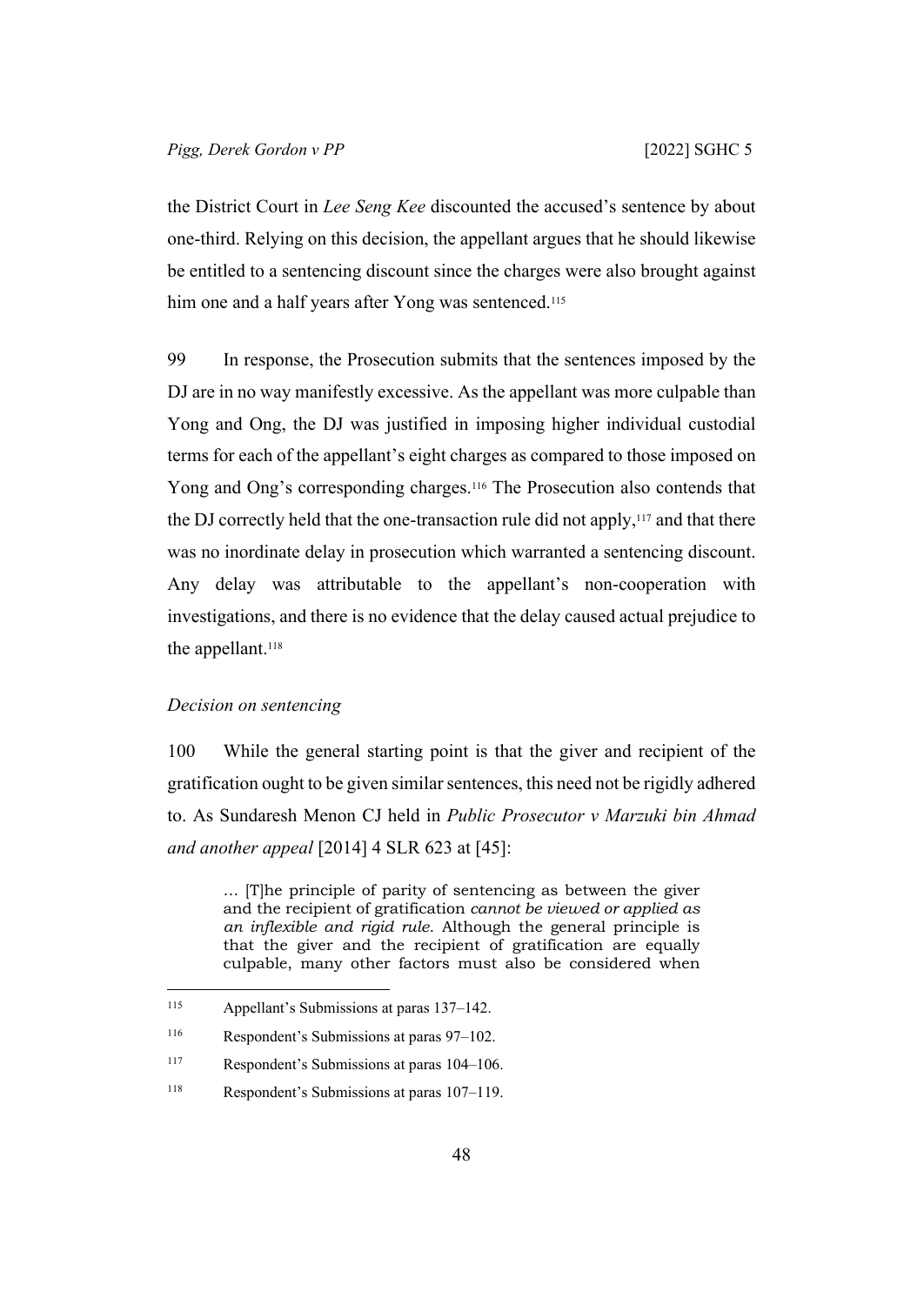deciding on the sentence to be imposed on the particular accused person who is before the court. These factors may relate to the *degree of culpability of each individual offender* in committing the corrupt acts, as well as *circumstances unique to each offender* …

[emphasis added in italics]

In the present case, there is no need to observe parity with the sentence imposed on Ong and Yong. An important factor which the DJ had considered was that Ong and Yong had pleaded guilty whilst the appellant claimed trial. The fact that Yong pleaded guilty was expressly stated as one of the considerations weighing on the court's mind when his individual sentences for the proceeded charges were determined: *Yong Hock Guan* at [11] and [13]. Although no written grounds were issued in respect of Ong's sentence, it can reasonably be assumed that his plea of guilt must have been taken into account in the court's determination of the sentence as well.

101 The appropriate sentence thus falls to be determined by reference to the factual matrix of the appellant's case. In my view, the reasons relied upon by the DJ sufficiently justify the individual sentences imposed in respect of each charge. First, the appellant solicited the corrupt payments from Yong. This increases the appellant's culpability as it reveals that the appellant was driven by greed and personal gain. The High Court in *Public Prosecutor v Tan Kok Ming Michael and other appeals* [2019] 5 SLR 926 had recognised that receiving parties who solicit gratification are more culpable (at  $[99(g)(iv)]$ ). Second, the appellant's offences displayed a flagrant abuse of trust. At the time the offences were committed, the appellant was a manager of global strategic sourcing for the Asia Pacific region at Transocean.<sup>119</sup> He was entrusted with the responsibility of negotiating prices with MCT, and the contracts he managed in

<sup>119</sup> ROP at p 925 (NE dated 1 April 2019 at p 3 lines 5–8).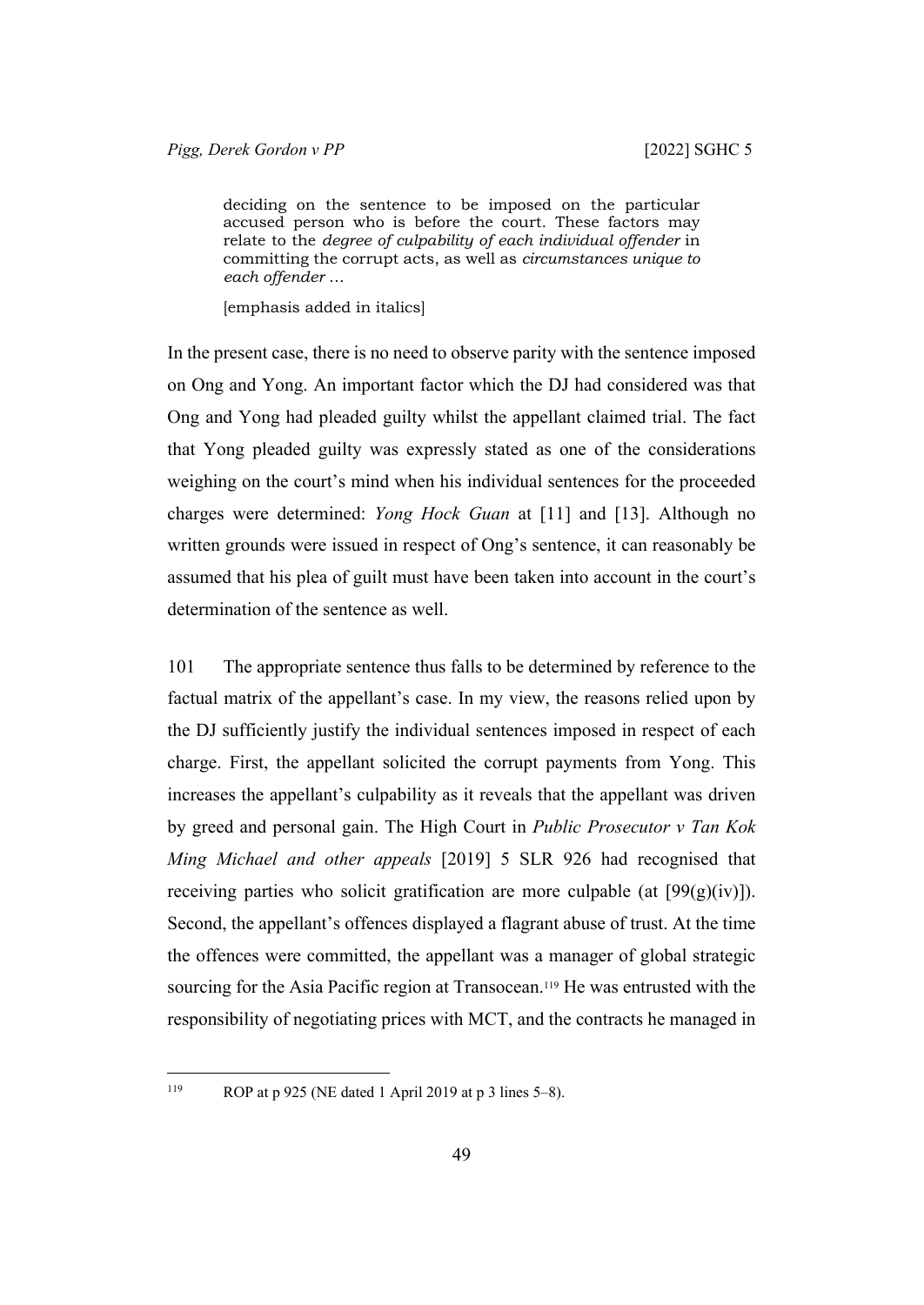this case ran into the millions. By arranging for bribe payments to be made out of the amounts Transocean paid to MCT, the appellant took advantage of the trust Transocean reposed in him and acted entirely against Transocean's interests. Third, even though the quantum of bribes he accepted from Yong was less than the amount Yong and Ong had conspired to give him, he still accepted a substantial amount (*ie*, S\$270,000).

102 When weighed against these considerations, the fact that the appellant was only a recipient of bribes and had a minimal role to play in the implementation of the scheme hardly made a dent in his culpability. The appellant's argument that Transocean did not suffer any real detriment is also a non-starter. The very fact that the kickback was built into the purchase price meant that Transocean was paying more than was necessary for MCT's goods and services. Therefore, I am not persuaded by the appellant's arguments that the individual sentences ordered by the DJ are manifestly excessive.

103 The DJ was also correct in holding that three individual sentences should be ordered to run consecutively. Quite apart from the fact that each corrupt payment accepted by the appellant related to a different commercial transaction, the one-transaction rule is ultimately an evaluative rule directed towards the enquiry as to whether an offender *should* be doubly punished for offences that have been committed simultaneously or close together in time. In the present case, the multiplicity of offences over time and the substantial amount involved warrants the imposition of three consecutive sentences to reflect the severity of the crimes committed by the appellant. Having regard to the totality principle, the global sentence is not disproportionate or manifestly excessive.

104 On the issue of whether there has been inordinate delay, counsel for the appellant relies on the one and a half year delay from the time Yong was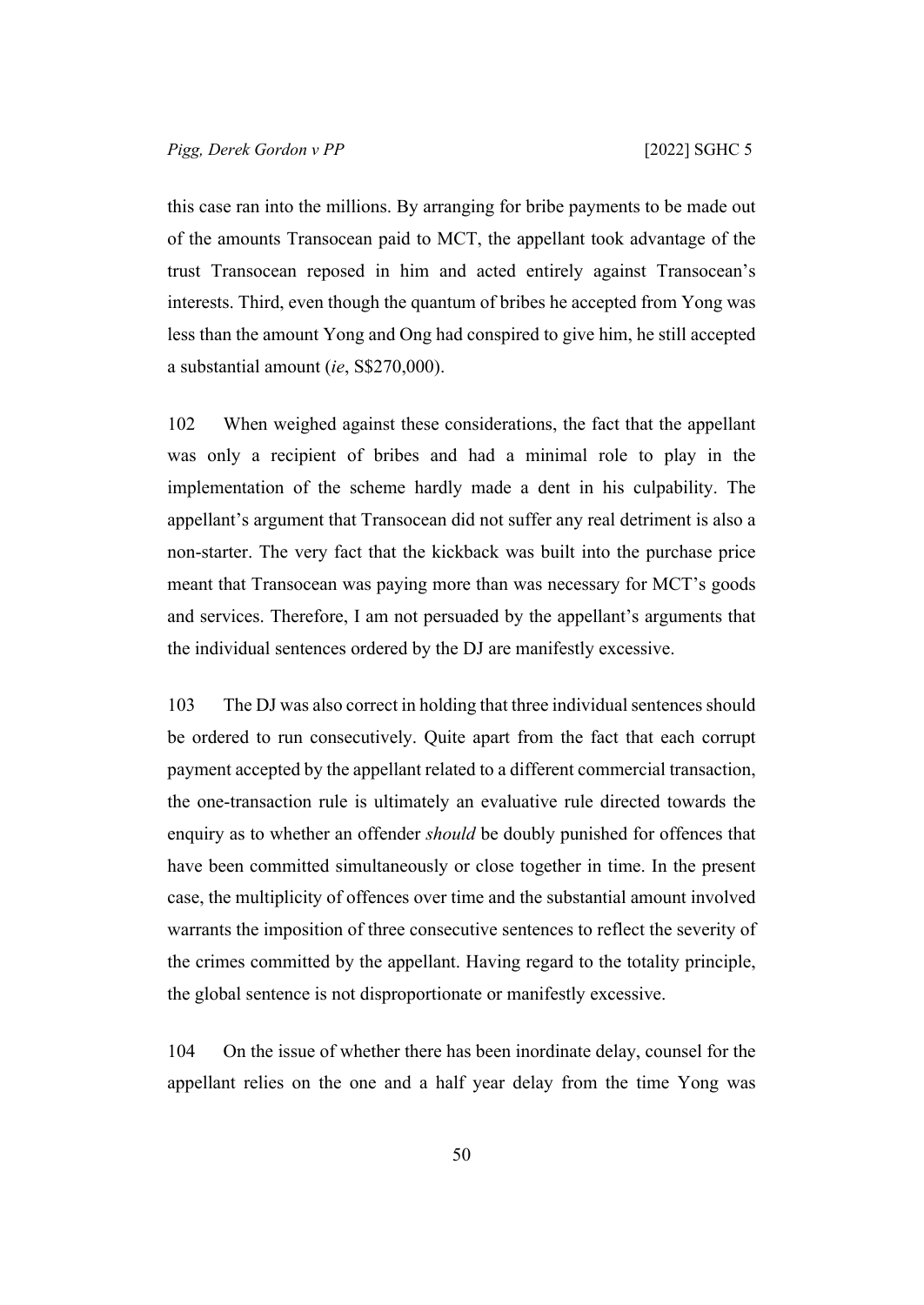sentenced in November 2015 to the time the appellant was charged in May 2017, as opposed to the overall time taken since investigations commenced against the appellant in 2013. Indeed, time should only start running from November 2015, when Yong was sentenced. As a result of the appellant's complete denial of the offences, the Prosecution, as a matter of strategy, is entitled to secure Yong's conviction, including his sentence (since Yong's plea of guilt could be qualified by his mitigation), before pressing charges against the appellant. The question which then arises is whether the one and a half years the Prosecution took to bring the present charges against the appellant since the time Yong was sentenced amounted to inordinate delay warranting a sentencing discount.

105 The appellant places significant emphasis on the District Court's decision in *Lee Seng Kee*, a prosecution linked to the present matter. However, the present case is distinguishable from *Lee Seng Kee*. First, the court in *Lee Seng Kee* at [68] found that there had been significant and unjustifiable delay in investigations and prosecution because the accused in that case faced four relatively straightforward charges. As there are twice the number of charges in the present case, the delay in charging the appellant following Yong's conviction cannot be so readily characterised as inordinate. Second, the court in *Lee Seng Kee* at [69] accepted that the delay had prejudiced the accused because the Prosecution in that case did not dispute that the accused was prejudiced in the manner highlighted by the Defence. When the accused in *Lee Seng Kee* filed an appeal in respect of his sentence, the Prosecution again did not contest that the delay had prejudiced the accused. On the other hand, the Prosecution in the present case is disputing that the appellant had suffered actual prejudice. In